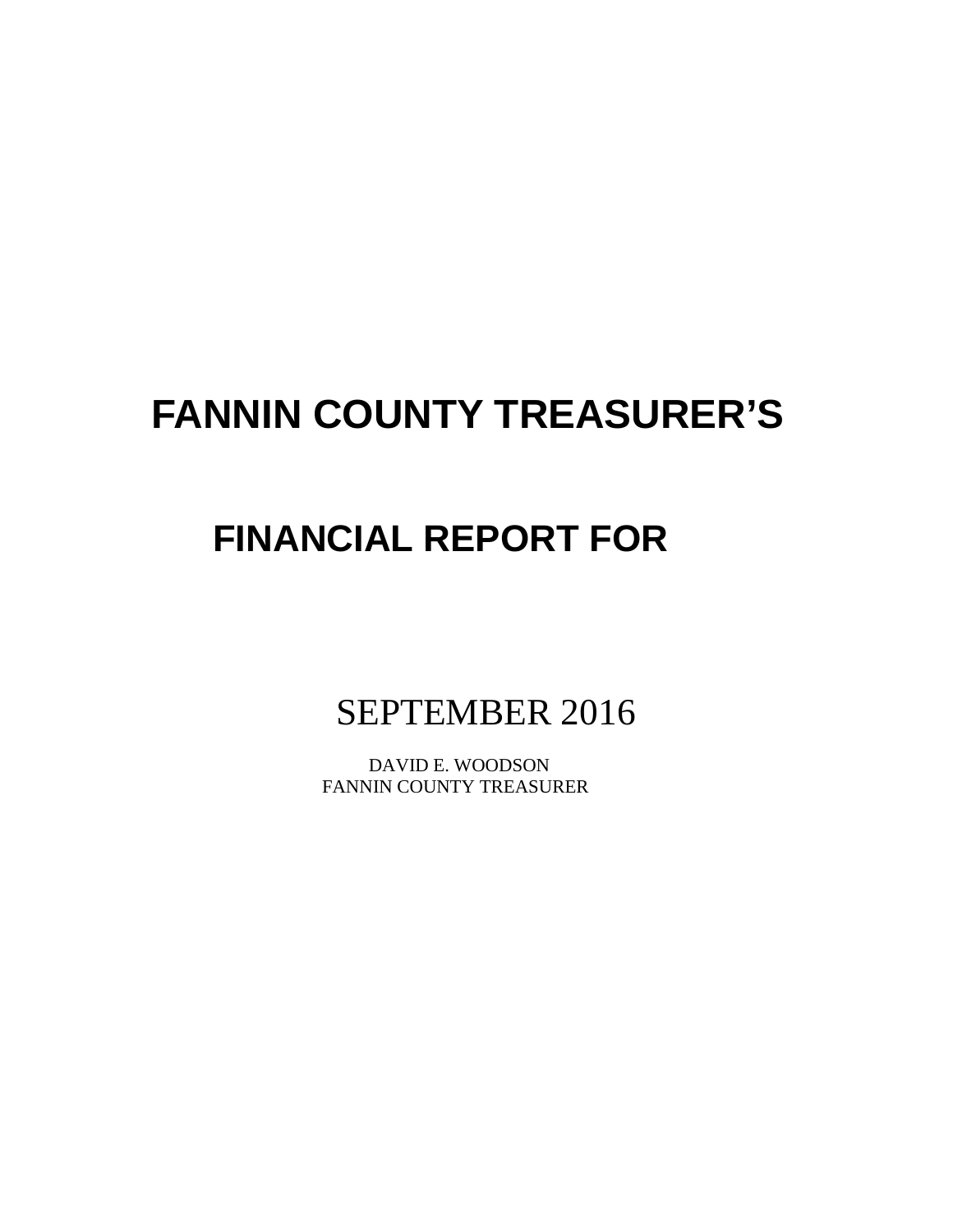# 10/04/2016 FUND DEPOSIT LISTING PAGE 1

| RECEIPT | RECEIVED | DATE     | DATE    | DESCRIPTION       | <b>BANK</b> | INCOME  | <b>REPORT</b> | AMOUNT          |
|---------|----------|----------|---------|-------------------|-------------|---------|---------------|-----------------|
| NUMBER  | FROM     | RECEIVED | DEPOSIT | OF MONEY RECEIVED | ACCOUNT     | ACCOUNT | CODES         | <b>RECEIVED</b> |
|         |          |          |         |                   |             |         |               |                 |

GENERAL FUND

| =====================================  |                                       |                                                      |                  |                  |          |
|----------------------------------------|---------------------------------------|------------------------------------------------------|------------------|------------------|----------|
| 0000161033-01 TEXPOOL                  |                                       | 09-01-2016 09-01-2016 AUG. 2016 INTEREST 10-103-175  |                  | $10 - 360 - 100$ | 1,119.53 |
| 0000161034-01 APPRAISAL DISTRICT       | 09-01-2016 09-01-2016 TAXES           |                                                      | $10 - 103 - 100$ | $10 - 310 - 110$ | 4,506.17 |
| 0000161034-06 APPRAISAL DISTRICT       | 09-01-2016 09-01-2016 TAXES           |                                                      | $10 - 103 - 100$ | $10 - 310 - 120$ | 821.03   |
| 0000161035-01 FANNIN COUNTY DISTRICT   | 09-01-2016 09-01-2016 ADMIN. FEES     |                                                      | $10 - 103 - 100$ | $10 - 340 - 475$ | 20.00    |
| 0000161035-02 FANNIN COUNTY DISTRICT   | 09-01-2016 09-01-2016 CERTIFIED MAIL  |                                                      | 10-103-100       | $10 - 475 - 311$ | 20.19    |
| 0000161039-01 TAX A/C                  |                                       | 09-02-2016 09-02-2016 WEEK OF 8/26/16 170 10-103-100 |                  | $10 - 321 - 250$ | 850.00   |
| 0000161040-01 TAX A/C                  |                                       | 09-02-2016 09-02-2016 WEEK OF 8/19/16 202 10-103-100 |                  | $10 - 321 - 250$ | 1,010.00 |
| 0000161041-01 TAX A/C                  | 09-02-2016 09-02-2016 WEEK OF 8/26/16 |                                                      | 10-103-100       | $10 - 321 - 200$ | 1,916.40 |
| 0000161042-01 TAX A/C                  | 09-02-2016 09-02-2016 WEEK OF 8/19/16 |                                                      | $10 - 103 - 100$ | $10 - 321 - 200$ | 1,647.35 |
| 0000161043-01 TAX A/C                  |                                       | 09-02-2016 09-02-2016 JULY 2016 TABC - 5% 10-103-100 |                  | $10 - 320 - 200$ | 36.00    |
| 0000161046-01 VISION MEDIA GROUP, INC. |                                       | 09-02-2016 09-02-2016 SEPT. 2016 TOWER RE 10-103-100 |                  | $10 - 370 - 100$ | 200.00   |
| 0000161047-01 BOND SUPERVISION         |                                       | 09-06-2016 09-06-2016 WEEK OF 8/29/16 THR 10-103-100 |                  | $10 - 340 - 573$ | 1,490.00 |
| 0000161048-01 JP PCT. # 1              | 09-08-2016 09-08-2016 JULY 2016       |                                                      | $10 - 103 - 100$ | $10 - 318 - 130$ | 7,126.29 |
| 0000161048-02 JP PCT. # 1              | 09-08-2016 09-08-2016 JULY 2016       |                                                      | $10 - 103 - 100$ | $10 - 340 - 560$ | 53.69    |
| 0000161048-03 JP PCT. # 1              | 09-08-2016 09-08-2016 JULY 2016       |                                                      | $10 - 103 - 100$ | $10 - 350 - 455$ | 581.00   |
| 0000161048-04 JP PCT. # 1              | 09-08-2016 09-08-2016 JULY 2016       |                                                      | $10 - 103 - 100$ | $10 - 370 - 166$ | 43.08    |
| 0000161048-05 JP PCT. # 1              | 09-08-2016 09-08-2016 JULY 2016       |                                                      | $10 - 103 - 100$ | $10 - 370 - 167$ | 287.05   |
| 0000161048-06 JP PCT. # 1              | 09-08-2016 09-08-2016 JULY 2016       |                                                      | $10 - 103 - 100$ | $10 - 340 - 455$ | 3,377.75 |
| 0000161048-07 JP PCT. # 1              | 09-08-2016 09-08-2016 JULY 2016       |                                                      | $10 - 103 - 100$ | $10 - 340 - 550$ | 420.65   |
| 0000161048-08 JP PCT. # 1              | 09-08-2016 09-08-2016 JULY 2016       |                                                      | $10 - 103 - 100$ | $10 - 360 - 100$ | 0.79     |
| 0000161049-01 JP PCT. # 1              | 09-08-2016 09-08-2016 JUNE 2016       |                                                      | $10 - 103 - 100$ | $10 - 318 - 130$ | 5,810.92 |
| 0000161049-02 JP PCT. # 1              | 09-08-2016 09-08-2016 JUNE 2016       |                                                      | $10 - 103 - 100$ | $10 - 340 - 560$ | 406.16   |
| 0000161049-03 JP PCT. # 1              | 09-08-2016 09-08-2016 JUNE 2016       |                                                      | $10 - 103 - 100$ | $10 - 350 - 455$ | 740.75   |
| 0000161049-04 JP PCT. # 1              | 09-08-2016 09-08-2016 JUNE 2016       |                                                      | $10 - 103 - 100$ | $10 - 370 - 166$ | 38.45    |
| 0000161049-05 JP PCT. # 1              | 09-08-2016 09-08-2016 JUNE 2016       |                                                      | $10 - 103 - 100$ | $10 - 370 - 167$ | 256.32   |
| 0000161049-06 JP PCT. # 1              | 09-08-2016 09-08-2016 JUNE 2016       |                                                      | $10 - 103 - 100$ | $10 - 340 - 455$ | 2,117.99 |
| 0000161049-07 JP PCT. # 1              | 09-08-2016 09-08-2016 JUNE 2016       |                                                      | $10 - 103 - 100$ | $10 - 340 - 550$ | 446.09   |
| 0000161049-08 JP PCT. # 1              | 09-08-2016 09-08-2016 JUNE 2016       |                                                      | $10 - 103 - 100$ | $10 - 360 - 100$ | 0.71     |
| 0000161050-01 JP PCT. # 1              | 09-08-2016 09-08-2016 MAY 2016        |                                                      | $10 - 103 - 100$ | $10 - 318 - 130$ | 5,208.15 |
| 0000161050-02 JP PCT. # 1              | 09-08-2016 09-08-2016 MAY 2016        |                                                      | $10 - 103 - 100$ | $10 - 340 - 560$ | 118.43   |
| 0000161050-03 JP PCT. # 1              | 09-08-2016 09-08-2016 MAY 2016        |                                                      | $10 - 103 - 100$ | $10 - 350 - 455$ | 294.68   |
| 0000161050-04 JP PCT. # 1              | 09-08-2016 09-08-2016 MAY 2016        |                                                      | $10 - 103 - 100$ | $10 - 370 - 166$ | 33.63    |
| 0000161050-05 JP PCT. # 1              | 09-08-2016 09-08-2016 MAY 2016        |                                                      | $10 - 103 - 100$ | $10 - 370 - 167$ | 224.20   |
| 0000161050-06 JP PCT. # 1              | 09-08-2016 09-08-2016 MAY 2016        |                                                      | $10 - 103 - 100$ | $10 - 340 - 455$ | 2,042.82 |
| 0000161050-07 JP PCT. # 1              | 09-08-2016 09-08-2016 MAY 2016        |                                                      | $10 - 103 - 100$ | $10 - 340 - 550$ | 910.00   |
| 0000161050-08 JP PCT. # 1              | 09-08-2016 09-08-2016 MAY 2016        |                                                      | $10 - 103 - 100$ | $10 - 360 - 100$ | 0.64     |
| 0000161051-01 JP PCT. # 1              | 09-08-2016 09-08-2016 APRIL 2016      |                                                      | $10 - 103 - 100$ | $10 - 318 - 130$ | 6,081.07 |
| 0000161051-02 JP PCT. # 1              | 09-08-2016 09-08-2016 APRIL 2016      |                                                      | $10 - 103 - 100$ | $10 - 340 - 560$ | 140.61   |
| 0000161051-03 JP PCT. # 1              | 09-08-2016 09-08-2016 APRIL 2016      |                                                      | $10 - 103 - 100$ | $10 - 350 - 455$ | 1,443.21 |
| 0000161051-04 JP PCT. # 1              | 09-08-2016 09-08-2016 APRIL 2016      |                                                      | $10 - 103 - 100$ | $10 - 370 - 166$ | 39.56    |
| 0000161051-05 JP PCT. # 1              | 09-08-2016 09-08-2016 APRIL 2016      |                                                      | $10 - 103 - 100$ | $10 - 370 - 167$ | 263.55   |
| 0000161051-06 JP PCT. # 1              | 09-08-2016 09-08-2016 APRIL 2016      |                                                      | $10 - 103 - 100$ | $10 - 340 - 455$ | 2,053.90 |
| 0000161051-07 JP PCT. # 1              | 09-08-2016 09-08-2016 APRIL 2016      |                                                      | $10 - 103 - 100$ | $10 - 340 - 550$ | 938.09   |
| 0000161051-08 JP PCT. # 1              | 09-08-2016 09-08-2016 APRIL 2016      |                                                      | $10 - 103 - 100$ | $10 - 360 - 100$ | 0.54     |
| 0000161052-01 JP PCT. # 1              | 09-08-2016 09-08-2016 MAR. 2016       |                                                      | $10 - 103 - 100$ | $10 - 318 - 130$ | 9,290.01 |
| 0000161052-02 JP PCT. # 1              | 09-08-2016 09-08-2016 MAR. 2016       |                                                      | $10 - 103 - 100$ | $10 - 340 - 560$ | 324.48   |
| 0000161052-03 JP PCT. # 1              | 09-08-2016 09-08-2016 MAR. 2016       |                                                      | $10 - 103 - 100$ | $10 - 350 - 455$ | 811.93   |
| 0000161052-04 JP PCT. # 1              | 09-08-2016 09-08-2016 MAR. 2016       |                                                      | $10 - 103 - 100$ | $10 - 370 - 163$ | 0.45     |
| 0000161052-05 JP PCT. # 1              | 09-08-2016 09-08-2016 MAR. 2016       |                                                      | $10 - 103 - 100$ | $10 - 370 - 164$ | 1.79     |
| 0000161052-06 JP PCT. # 1              | 09-08-2016 09-08-2016 MAR. 2016       |                                                      | $10 - 103 - 100$ | $10 - 370 - 166$ | 61.21    |
| 0000161052-07 JP PCT. # 1              | 09-08-2016 09-08-2016 MAR. 2016       |                                                      | $10 - 103 - 100$ | $10 - 370 - 167$ | 408.08   |
| 0000161052-08 JP PCT. # 1              | 09-08-2016 09-08-2016 MAR. 2016       |                                                      | $10 - 103 - 100$ | $10 - 340 - 455$ | 3,916.78 |
|                                        |                                       |                                                      |                  |                  | 850.00   |
| 0000161052-09 JP PCT. # 1              | 09-08-2016 09-08-2016 MAR. 2016       |                                                      | $10 - 103 - 100$ | $10 - 340 - 550$ |          |
| 0000161052-10 JP PCT. # 1              | 09-08-2016 09-08-2016 MAR. 2016       |                                                      | $10 - 103 - 100$ | $10 - 360 - 100$ | 0.67     |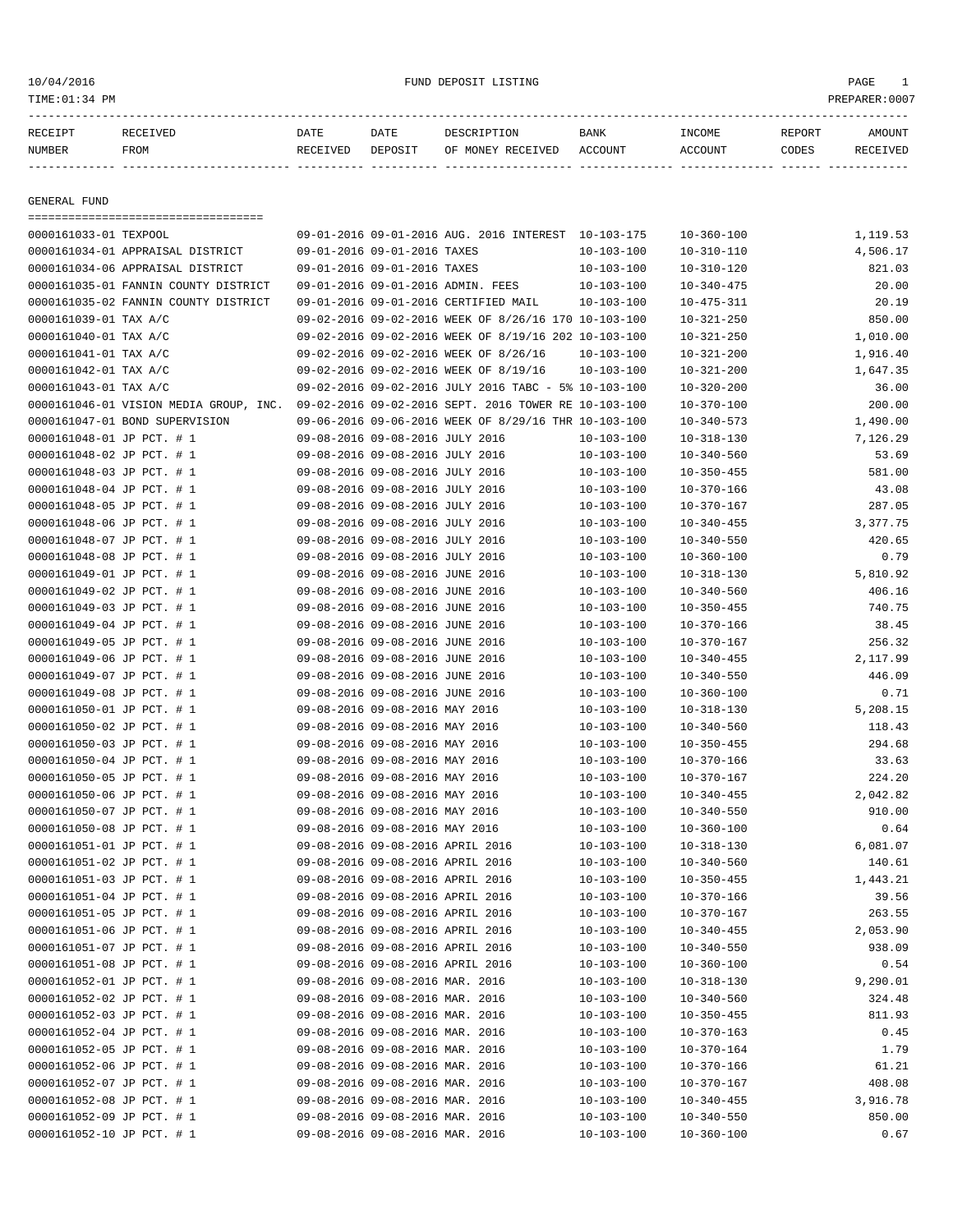# 10/04/2016 FUND DEPOSIT LISTING PAGE 2

| RECEIPT<br>NUMBER         | -----------------------------<br>RECEIVED<br>FROM                                            | DATE<br>RECEIVED | DATE<br>DEPOSIT                 | DESCRIPTION<br>OF MONEY RECEIVED                     | BANK<br>ACCOUNT  | INCOME<br>ACCOUNT | REPORT<br>CODES | AMOUNT<br>RECEIVED |
|---------------------------|----------------------------------------------------------------------------------------------|------------------|---------------------------------|------------------------------------------------------|------------------|-------------------|-----------------|--------------------|
|                           |                                                                                              |                  |                                 |                                                      |                  |                   |                 |                    |
| GENERAL FUND              |                                                                                              |                  |                                 |                                                      |                  |                   |                 |                    |
| 0000161053-01 JP PCT. # 1 | -----------------------------------                                                          |                  | 09-08-2016 09-08-2016 FEB. 2016 |                                                      | $10 - 103 - 100$ | $10 - 318 - 130$  |                 | 10,539.77          |
| 0000161053-02 JP PCT. # 1 |                                                                                              |                  | 09-08-2016 09-08-2016 FEB. 2016 |                                                      | $10 - 103 - 100$ | $10 - 340 - 560$  |                 | 185.17             |
| 0000161053-03 JP PCT. # 1 |                                                                                              |                  | 09-08-2016 09-08-2016 FEB. 2016 |                                                      | $10 - 103 - 100$ | $10 - 350 - 455$  |                 | 1,379.51           |
| 0000161053-04 JP PCT. # 1 |                                                                                              |                  | 09-08-2016 09-08-2016 FEB. 2016 |                                                      | $10 - 103 - 100$ | $10 - 370 - 166$  |                 | 68.23              |
| 0000161053-05 JP PCT. # 1 |                                                                                              |                  | 09-08-2016 09-08-2016 FEB. 2016 |                                                      | $10 - 103 - 100$ | $10 - 370 - 167$  |                 | 454.76             |
| 0000161053-06 JP PCT. # 1 |                                                                                              |                  | 09-08-2016 09-08-2016 FEB. 2016 |                                                      | $10 - 103 - 100$ | $10 - 340 - 455$  |                 | 2,952.07           |
| 0000161053-07 JP PCT. # 1 |                                                                                              |                  | 09-08-2016 09-08-2016 FEB. 2016 |                                                      | 10-103-100       | $10 - 340 - 550$  |                 | 930.72             |
| 0000161053-08 JP PCT. # 1 |                                                                                              |                  | 09-08-2016 09-08-2016 FEB. 2016 |                                                      | 10-103-100       | $10 - 360 - 100$  |                 | 0.79               |
| 0000161054-01 T.J.J.D.    |                                                                                              |                  |                                 | 09-08-2016 09-08-2016 OCT. 25, 2015 THRU 10-103-100  |                  | $10 - 575 - 420$  |                 | 60.37              |
|                           | 0000161055-01 TEXAS ASSOCIATION OF                                                           |                  |                                 | 09-08-2016 09-08-2016 HEALTH & EMPLOYEE B 10-103-100 |                  | $10 - 370 - 135$  |                 | 16,504.99          |
|                           | 0000161062-01 APPRAISAL DISTRICT                                                             |                  | 09-08-2016 09-08-2016 TAXES     |                                                      | 10-103-100       | $10 - 310 - 110$  |                 | 8,903.94           |
|                           | 0000161062-06 APPRAISAL DISTRICT                                                             |                  | 09-08-2016 09-08-2016 TAXES     |                                                      | $10 - 103 - 100$ | $10 - 310 - 120$  |                 | 2,053.18           |
| 0000161063-01 LEGEND BANK |                                                                                              |                  |                                 | 09-08-2016 09-08-2016 AUG. 2016 INTEREST 10-103-100  |                  | $10 - 360 - 100$  |                 | 237.82             |
| 0000161063-28 LEGEND BANK |                                                                                              |                  |                                 | 09-08-2016 09-08-2016 AUG. 2016 INTEREST 10-100-100  |                  | $10 - 360 - 100$  |                 | 1.51               |
|                           | 0000161065-01 FANNIN COUNTY CSCD                                                             |                  |                                 | 09-09-2016 09-09-2016 RESTITUTION - RONNI 10-103-100 |                  | $10 - 370 - 130$  |                 | 32.45              |
|                           | 0000161066-01 BOND SUPERVISION                                                               |                  |                                 | 09-12-2016 09-12-2016 WEEK OF 9/5/16 THRU 10-103-100 |                  | $10 - 340 - 573$  |                 | 1,070.00           |
|                           | 0000161068-01 COMPTROLLER - STATE FISCA 09-12-2016 09-12-2016 JULY 2016 LOCAL SAL 10-103-100 |                  |                                 |                                                      |                  | $10 - 318 - 160$  |                 | 65,695.54          |
| 0000161072-01 JP PCT. # 2 |                                                                                              |                  | 09-12-2016 09-12-2016 MAY 2016  |                                                      | $10 - 103 - 100$ | $10 - 318 - 130$  |                 | 1,346.02           |
| 0000161072-02 JP PCT. # 2 |                                                                                              |                  | 09-12-2016 09-12-2016 MAY 2016  |                                                      | 10-103-100       | $10 - 340 - 560$  |                 | 3.00               |
| 0000161072-03 JP PCT. # 2 |                                                                                              |                  | 09-12-2016 09-12-2016 MAY 2016  |                                                      | $10 - 103 - 100$ | $10 - 350 - 456$  |                 | 50.00              |
| 0000161072-04 JP PCT. # 2 |                                                                                              |                  | 09-12-2016 09-12-2016 MAY 2016  |                                                      | $10 - 103 - 100$ | $10 - 370 - 166$  |                 | 8.83               |
| 0000161072-05 JP PCT. # 2 |                                                                                              |                  | 09-12-2016 09-12-2016 MAY 2016  |                                                      | $10 - 103 - 100$ | $10 - 370 - 167$  |                 | 58.91              |
| 0000161072-06 JP PCT. # 2 |                                                                                              |                  | 09-12-2016 09-12-2016 MAY 2016  |                                                      | $10 - 103 - 100$ | $10 - 340 - 456$  |                 | 516.14             |
| 0000161072-07 JP PCT. # 2 |                                                                                              |                  | 09-12-2016 09-12-2016 MAY 2016  |                                                      | $10 - 103 - 100$ | $10 - 340 - 550$  |                 | 350.00             |
| 0000161073-01 JP PCT. # 2 |                                                                                              |                  | 09-12-2016 09-12-2016 JUNE 2016 |                                                      | $10 - 103 - 100$ | $10 - 318 - 130$  |                 | 797.09             |
| 0000161073-02 JP PCT. # 2 |                                                                                              |                  | 09-12-2016 09-12-2016 JUNE 2016 |                                                      | $10 - 103 - 100$ | $10 - 340 - 560$  |                 | 1.50               |
| 0000161073-03 JP PCT. # 2 |                                                                                              |                  | 09-12-2016 09-12-2016 JUNE 2016 |                                                      | $10 - 103 - 100$ | $10 - 350 - 456$  |                 | 31.90              |
| 0000161073-04 JP PCT. # 2 |                                                                                              |                  | 09-12-2016 09-12-2016 JUNE 2016 |                                                      | $10 - 103 - 100$ | $10 - 370 - 166$  |                 | 5.27               |
| 0000161073-05 JP PCT. # 2 |                                                                                              |                  | 09-12-2016 09-12-2016 JUNE 2016 |                                                      | $10 - 103 - 100$ | $10 - 370 - 167$  |                 | 35.10              |
| 0000161073-06 JP PCT. # 2 |                                                                                              |                  | 09-12-2016 09-12-2016 JUNE 2016 |                                                      | $10 - 103 - 100$ | $10 - 340 - 456$  |                 | 99.44              |
| 0000161073-07 JP PCT. # 2 |                                                                                              |                  | 09-12-2016 09-12-2016 JUNE 2016 |                                                      | $10 - 103 - 100$ | $10 - 340 - 550$  |                 | 70.00              |
| 0000161074-01 JP PCT. # 2 |                                                                                              |                  | 09-12-2016 09-12-2016 JULY 2016 |                                                      | $10 - 103 - 100$ | $10 - 318 - 130$  |                 | 1,253.80           |
| 0000161074-02 JP PCT. # 2 |                                                                                              |                  | 09-12-2016 09-12-2016 JULY 2016 |                                                      | $10 - 103 - 100$ | $10 - 340 - 560$  |                 | 10.00              |
| 0000161074-03 JP PCT. # 2 |                                                                                              |                  | 09-12-2016 09-12-2016 JULY 2016 |                                                      | $10 - 103 - 100$ | $10 - 350 - 456$  |                 | 131.01             |
| 0000161074-04 JP PCT. # 2 |                                                                                              |                  | 09-12-2016 09-12-2016 JULY 2016 |                                                      | $10 - 103 - 100$ | $10 - 370 - 166$  |                 | 8.15               |
| 0000161074-05 JP PCT. # 2 |                                                                                              |                  | 09-12-2016 09-12-2016 JULY 2016 |                                                      | $10 - 103 - 100$ | $10 - 370 - 167$  |                 | 54.32              |
| 0000161074-06 JP PCT. # 2 |                                                                                              |                  | 09-12-2016 09-12-2016 JULY 2016 |                                                      | $10 - 103 - 100$ | $10 - 340 - 456$  |                 | 440.09             |
| 0000161074-07 JP PCT. # 2 |                                                                                              |                  | 09-12-2016 09-12-2016 JULY 2016 |                                                      | $10 - 103 - 100$ | $10 - 340 - 550$  |                 | 350.00             |
|                           | 0000161077-01 CONSTABLE PCT. # 2                                                             |                  |                                 | 09-13-2016 09-13-2016 SERVE PAPERS                   | $10 - 103 - 100$ | $10 - 340 - 550$  |                 | 70.00              |
|                           | 0000161078-01 COMPTROLLER - JUDICIARY                                                        |                  |                                 | 09-13-2016 09-13-2016 D.A. SALARY REIMBUR 10-103-100 |                  | 10-370-143        |                 | 9,166.66           |
| 0000161079-01 JP PCT. # 3 |                                                                                              |                  | 09-14-2016 09-14-2016 JUNE 2016 |                                                      | $10 - 103 - 100$ | $10 - 318 - 130$  |                 | 3,612.52           |
| 0000161079-02 JP PCT. # 3 |                                                                                              |                  | 09-14-2016 09-14-2016 JUNE 2016 |                                                      | $10 - 103 - 100$ | $10 - 340 - 560$  |                 | 153.44             |
| 0000161079-03 JP PCT. # 3 |                                                                                              |                  | 09-14-2016 09-14-2016 JUNE 2016 |                                                      | $10 - 103 - 100$ | $10 - 350 - 457$  |                 | 515.25             |
| 0000161079-04 JP PCT. # 3 |                                                                                              |                  | 09-14-2016 09-14-2016 JUNE 2016 |                                                      | $10 - 103 - 100$ | $10 - 370 - 163$  |                 | 11.53              |
| 0000161079-05 JP PCT. # 3 |                                                                                              |                  | 09-14-2016 09-14-2016 JUNE 2016 |                                                      | $10 - 103 - 100$ | $10 - 370 - 164$  |                 | 46.10              |
| 0000161079-06 JP PCT. # 3 |                                                                                              |                  | 09-14-2016 09-14-2016 JUNE 2016 |                                                      | $10 - 103 - 100$ | $10 - 370 - 166$  |                 | 24.82              |
| 0000161079-07 JP PCT. # 3 |                                                                                              |                  | 09-14-2016 09-14-2016 JUNE 2016 |                                                      | $10 - 103 - 100$ | $10 - 370 - 167$  |                 | 165.60             |
| 0000161079-08 JP PCT. # 3 |                                                                                              |                  | 09-14-2016 09-14-2016 JUNE 2016 |                                                      | $10 - 103 - 100$ | $10 - 340 - 457$  |                 | 2,223.14           |
| 0000161079-09 JP PCT. # 3 |                                                                                              |                  | 09-14-2016 09-14-2016 JUNE 2016 |                                                      | $10 - 103 - 100$ | $10 - 340 - 550$  |                 | 70.00              |
| 0000161080-01 JP PCT. # 3 |                                                                                              |                  | 09-14-2016 09-14-2016 JULY 2016 |                                                      | $10 - 103 - 100$ | $10 - 318 - 130$  |                 | 3,907.26           |
| 0000161080-02 JP PCT. # 3 |                                                                                              |                  | 09-14-2016 09-14-2016 JULY 2016 |                                                      | $10 - 103 - 100$ | $10 - 340 - 560$  |                 | 75.28              |
| 0000161080-03 JP PCT. # 3 |                                                                                              |                  | 09-14-2016 09-14-2016 JULY 2016 |                                                      | $10 - 103 - 100$ | $10 - 350 - 457$  |                 | 176.20             |
| 0000161080-04 JP PCT. # 3 |                                                                                              |                  | 09-14-2016 09-14-2016 JULY 2016 |                                                      | $10 - 103 - 100$ | $10 - 370 - 163$  |                 | 18.56              |
| 0000161080-05 JP PCT. # 3 |                                                                                              |                  | 09-14-2016 09-14-2016 JULY 2016 |                                                      | $10 - 103 - 100$ | $10 - 370 - 164$  |                 | 74.26              |
|                           |                                                                                              |                  |                                 |                                                      |                  |                   |                 |                    |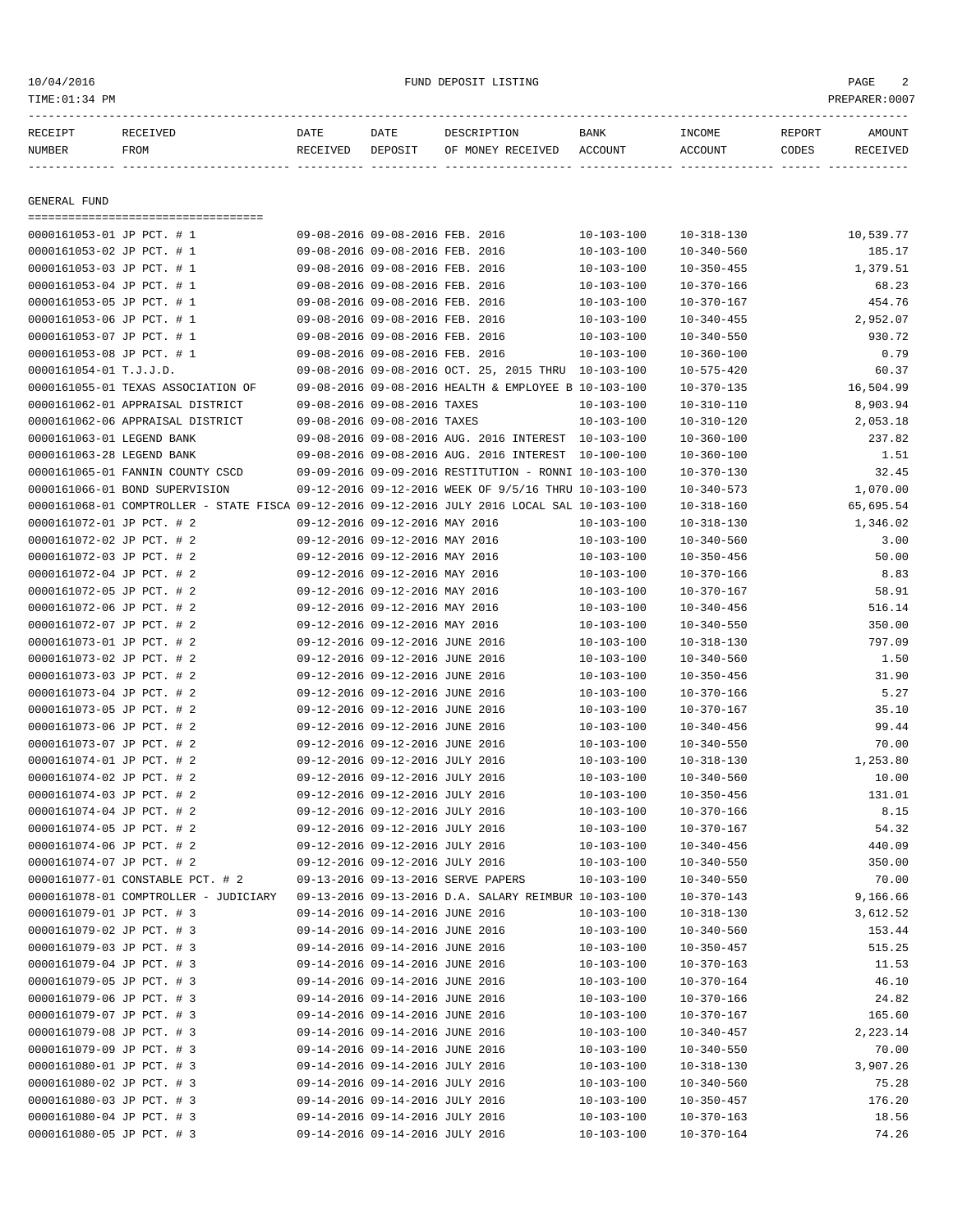| RECEIPT                    | RECEIVED                                                                                     | DATE     | DATE                             | DESCRIPTION                                                                                                  | BANK             | INCOME                         | REPORT | AMOUNT            |
|----------------------------|----------------------------------------------------------------------------------------------|----------|----------------------------------|--------------------------------------------------------------------------------------------------------------|------------------|--------------------------------|--------|-------------------|
| NUMBER                     | FROM                                                                                         | RECEIVED | DEPOSIT                          | OF MONEY RECEIVED                                                                                            | ACCOUNT          | ACCOUNT                        | CODES  | RECEIVED          |
| GENERAL FUND               |                                                                                              |          |                                  |                                                                                                              |                  |                                |        |                   |
|                            | =====================================                                                        |          |                                  |                                                                                                              |                  |                                |        |                   |
| 0000161080-06 JP PCT. # 3  |                                                                                              |          | 09-14-2016 09-14-2016 JULY 2016  |                                                                                                              | $10 - 103 - 100$ | $10 - 370 - 166$               |        | 24.75             |
| 0000161080-07 JP PCT. # 3  |                                                                                              |          | 09-14-2016 09-14-2016 JULY 2016  |                                                                                                              | $10 - 103 - 100$ | $10 - 370 - 167$               |        | 165.10            |
| 0000161080-08 JP PCT. # 3  |                                                                                              |          | 09-14-2016 09-14-2016 JULY 2016  |                                                                                                              | $10 - 103 - 100$ | $10 - 340 - 457$               |        | 2,567.08          |
| 0000161080-09 JP PCT. # 3  |                                                                                              |          | 09-14-2016 09-14-2016 JULY 2016  |                                                                                                              | $10 - 103 - 100$ | $10 - 340 - 550$               |        | 350.00            |
| 0000161081-01 JP PCT. # 3  |                                                                                              |          | 09-14-2016 09-14-2016 AUG. 2016  |                                                                                                              | $10 - 103 - 100$ | $10 - 318 - 130$               |        | 2,867.23          |
| 0000161081-02 JP PCT. # 3  |                                                                                              |          | 09-14-2016 09-14-2016 AUG. 2016  |                                                                                                              | $10 - 103 - 100$ | $10 - 340 - 560$               |        | 12.47             |
| 0000161081-03 JP PCT. # 3  |                                                                                              |          | 09-14-2016 09-14-2016 AUG. 2016  |                                                                                                              | $10 - 103 - 100$ | $10 - 350 - 457$               |        | 50.00             |
| 0000161081-04 JP PCT. # 3  |                                                                                              |          | 09-14-2016 09-14-2016 AUG. 2016  |                                                                                                              | $10 - 103 - 100$ | $10 - 370 - 163$               |        | 15.97             |
| 0000161081-05 JP PCT. # 3  |                                                                                              |          | 09-14-2016 09-14-2016 AUG. 2016  |                                                                                                              | $10 - 103 - 100$ | $10 - 370 - 164$               |        | 63.89             |
| 0000161081-06 JP PCT. # 3  |                                                                                              |          | 09-14-2016 09-14-2016 AUG. 2016  |                                                                                                              | $10 - 103 - 100$ | $10 - 370 - 166$               |        | 18.64             |
| 0000161081-07 JP PCT. # 3  |                                                                                              |          | 09-14-2016 09-14-2016 AUG. 2016  |                                                                                                              | $10 - 103 - 100$ | $10 - 370 - 167$               |        | 124.45            |
| 0000161081-08 JP PCT. # 3  |                                                                                              |          | 09-14-2016 09-14-2016 AUG. 2016  |                                                                                                              | 10-103-100       | $10 - 340 - 457$               |        | 1,513.55          |
| 0000161081-09 JP PCT. # 3  |                                                                                              |          | 09-14-2016 09-14-2016 AUG. 2016  |                                                                                                              | $10 - 103 - 100$ | $10 - 340 - 550$               |        | 70.00             |
| 0000161082-01 TAX A/C      |                                                                                              |          |                                  | 09-14-2016 09-14-2016 WEEK OF 9/9/16 183 10-103-100                                                          |                  | $10 - 321 - 250$               |        | 915.00            |
| 0000161083-01 TAX A/C      |                                                                                              |          |                                  | 09-14-2016 09-14-2016 WEEK OF 9/2/16 178                                                                     | 10-103-100       | $10 - 321 - 250$               |        | 890.00            |
| 0000161084-01 TAX A/C      |                                                                                              |          |                                  | 09-14-2016 09-14-2016 WEEK OF 9/9/16                                                                         | $10 - 103 - 100$ | $10 - 321 - 200$               |        | 2,005.45          |
| 0000161085-01 TAX A/C      |                                                                                              |          |                                  | 09-14-2016 09-14-2016 WEEK OF 8/19/16                                                                        | $10 - 103 - 100$ | $10 - 321 - 200$               |        | 3.80              |
| 0000161086-01 TAX A/C      |                                                                                              |          |                                  | 09-14-2016 09-14-2016 WEEK OF 8/12/16                                                                        | $10 - 103 - 100$ | $10 - 321 - 200$               |        | 1.90              |
| 0000161087-01 TAX A/C      |                                                                                              |          |                                  | 09-14-2016 09-14-2016 WEEK OF 9/2/16                                                                         | $10 - 103 - 100$ | $10 - 321 - 200$               |        | 2,252.50          |
|                            | 0000161088-01 FANNIN COUNTY HEALTH INSP 09-14-2016 09-14-2016 AUG. 2016 PERMITS & 10-103-100 |          |                                  |                                                                                                              |                  | $10 - 320 - 300$               |        | 9,480.04          |
|                            | 0000161089-01 APPRAISAL DISTRICT                                                             |          | 09-15-2016 09-15-2016 TAXES      |                                                                                                              | $10 - 103 - 100$ | $10 - 310 - 110$               |        | 4,683.71          |
|                            | 0000161089-02 APPRAISAL DISTRICT                                                             |          | 09-15-2016 09-15-2016 TAXES      |                                                                                                              | $10 - 103 - 100$ | $10 - 321 - 901$               |        | 616.54            |
|                            | 0000161089-07 APPRAISAL DISTRICT                                                             |          | 09-15-2016 09-15-2016 TAXES      |                                                                                                              | $10 - 103 - 100$ | $10 - 310 - 120$               |        | 1,405.89          |
|                            | 0000161090-01 FANNIN COUNTY HEALTH DEPT 09-15-2016 09-15-2016 AUG. 2016 FOOD PERM 10-103-100 |          |                                  |                                                                                                              |                  | $10 - 320 - 545$               |        | 4,400.00          |
| 0000161091-01 US BANK      |                                                                                              |          |                                  | 09-15-2016 09-15-2016 JULY 2016 INMATE PE 10-103-100<br>09-19-2016 09-19-2016 WEEK OF 9/12/16 THR 10-103-100 |                  | $10 - 319 - 553$               |        | 28,572.50         |
|                            | 0000161093-01 BOND SUPERVISION                                                               |          |                                  | 09-20-2016 09-20-2016 LONG DISTANCE MAR.- 10-103-100                                                         |                  | $10 - 340 - 573$               |        | 1,100.00<br>36.16 |
|                            | 0000161095-01 FANNIN COUNTY CSCD<br>0000161096-01 DISTRICT COURTS                            |          |                                  | 09-22-2016 09-22-2016 COUNTY SUPP. FOR ST 10-103-100                                                         |                  | 10-570-420<br>$10 - 370 - 152$ |        | 359.81            |
|                            | 0000161099-01 CONSTABLE PCT. # 3                                                             |          |                                  | 09-22-2016 09-22-2016 SERVE PAPERS                                                                           | $10 - 103 - 100$ | $10 - 340 - 550$               |        | 70.00             |
| 0000161103-01 COUNTY CLERK |                                                                                              |          |                                  | 09-22-2016 09-22-2016 APRIL 2016                                                                             | 10-103-100       | 10-318-130                     |        | 4,236.59          |
| 0000161103-02 COUNTY CLERK |                                                                                              |          |                                  | 09-22-2016 09-22-2016 APRIL 2016                                                                             | $10 - 103 - 100$ | $10 - 340 - 560$               |        | 1,476.13          |
| 0000161103-03 COUNTY CLERK |                                                                                              |          |                                  | 09-22-2016 09-22-2016 APRIL 2016                                                                             | $10 - 103 - 100$ | $10 - 340 - 403$               |        | 19,017.15         |
| 0000161103-04 COUNTY CLERK |                                                                                              |          |                                  | 09-22-2016 09-22-2016 APRIL 2016                                                                             | $10 - 103 - 100$ | $10 - 370 - 162$               |        | 165.00            |
| 0000161103-05 COUNTY CLERK |                                                                                              |          |                                  | 09-22-2016 09-22-2016 APRIL 2016                                                                             | $10 - 103 - 100$ | $10 - 370 - 163$               |        | 33.02             |
| 0000161103-06 COUNTY CLERK |                                                                                              |          | 09-22-2016 09-22-2016 APRIL 2016 |                                                                                                              | $10 - 103 - 100$ | $10 - 370 - 164$               |        | 132.08            |
| 0000161103-07 COUNTY CLERK |                                                                                              |          |                                  | 09-22-2016 09-22-2016 APRIL 2016                                                                             | $10 - 103 - 100$ | $10 - 370 - 166$               |        | 11.22             |
| 0000161103-08 COUNTY CLERK |                                                                                              |          |                                  | 09-22-2016 09-22-2016 APRIL 2016                                                                             | $10 - 103 - 100$ | $10 - 370 - 167$               |        | 74.12             |
| 0000161103-09 COUNTY CLERK |                                                                                              |          |                                  | 09-22-2016 09-22-2016 APRIL 2016                                                                             | $10 - 103 - 100$ | $10 - 340 - 400$               |        | 15.00             |
| 0000161103-10 COUNTY CLERK |                                                                                              |          |                                  | 09-22-2016 09-22-2016 APRIL 2016                                                                             | $10 - 103 - 100$ | $10 - 340 - 475$               |        | 458.19            |
| 0000161103-11 COUNTY CLERK |                                                                                              |          |                                  | 09-22-2016 09-22-2016 APRIL 2016                                                                             | $10 - 103 - 100$ | $10 - 340 - 601$               |        | 55.00             |
| 0000161103-12 COUNTY CLERK |                                                                                              |          |                                  | 09-22-2016 09-22-2016 APRIL 2016                                                                             | $10 - 103 - 100$ | 10-318-132                     |        | 2,073.85          |
| 0000161103-13 COUNTY CLERK |                                                                                              |          |                                  | 09-22-2016 09-22-2016 APRIL 2016                                                                             | $10 - 103 - 100$ | $10 - 352 - 201$               |        | 10.00             |
| 0000161103-14 COUNTY CLERK |                                                                                              |          | 09-22-2016 09-22-2016 APRIL 2016 |                                                                                                              | $10 - 103 - 100$ | $10 - 360 - 100$               |        | 1.82              |
|                            | 0000161104-01 APPRAISAL DISTRICT                                                             |          | 09-22-2016 09-22-2016 TAXES      |                                                                                                              | $10 - 103 - 100$ | $10 - 310 - 110$               |        | 3,694.45          |
|                            | 0000161104-06 APPRAISAL DISTRICT                                                             |          | 09-22-2016 09-22-2016 TAXES      |                                                                                                              | $10 - 103 - 100$ | $10 - 310 - 120$               |        | 3,416.90          |
|                            | 0000161105-01 TEXAS COMPTROLLER                                                              |          |                                  | 09-22-2016 09-22-2016 UTILITY REIMBURSEME 10-103-100                                                         |                  | 10-370-147                     |        | 1,165.83          |
| 0000161106-01 JP PCT. # 2  |                                                                                              |          | 09-22-2016 09-22-2016 AUG. 2016  |                                                                                                              | $10 - 103 - 100$ | $10 - 318 - 130$               |        | 1,621.42          |
| 0000161106-02 JP PCT. # 2  |                                                                                              |          | 09-22-2016 09-22-2016 AUG. 2016  |                                                                                                              | 10-103-100       | $10 - 340 - 560$               |        | 14.50             |
| 0000161106-03 JP PCT. # 2  |                                                                                              |          | 09-22-2016 09-22-2016 AUG. 2016  |                                                                                                              | 10-103-100       | $10 - 350 - 456$               |        | 138.00            |
| 0000161106-04 JP PCT. # 2  |                                                                                              |          | 09-22-2016 09-22-2016 AUG. 2016  |                                                                                                              | $10 - 103 - 100$ | $10 - 370 - 166$               |        | 10.79             |
| 0000161106-05 JP PCT. # 2  |                                                                                              |          | 09-22-2016 09-22-2016 AUG. 2016  |                                                                                                              | $10 - 103 - 100$ | $10 - 370 - 167$               |        | 71.93             |
| 0000161106-06 JP PCT. # 2  |                                                                                              |          | 09-22-2016 09-22-2016 AUG. 2016  |                                                                                                              | $10 - 103 - 100$ | $10 - 340 - 456$               |        | 467.70            |

0000161106-07 JP PCT. # 2 09-22-2016 09-22-2016 AUG. 2016 10-103-100 10-340-550 210.00 0000161107-01 TAX A/C 09-23-2016 09-23-2016 WEEK OF 9/9/16 10-103-100 10-321-200 7.60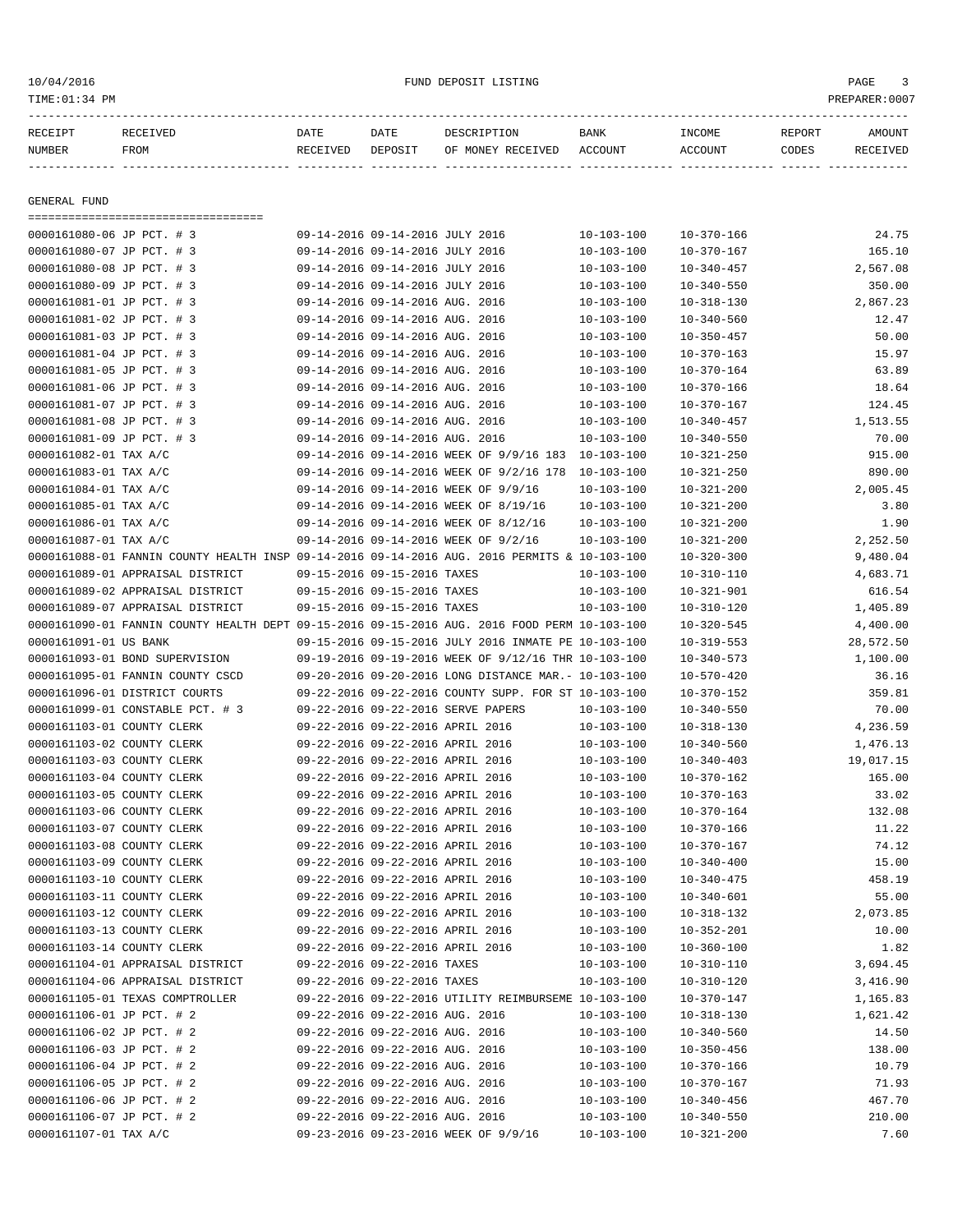10/04/2016 FUND DEPOSIT LISTING PAGE 4

| RECEIPT | <b>RECEIVED</b> | DATE            | DATE    | DESCRIPTION       | <b>BANK</b> | <b>TNCOME</b> | REPORT | <b>AMOUNT</b> |
|---------|-----------------|-----------------|---------|-------------------|-------------|---------------|--------|---------------|
| NUMBER  | FROM            | <b>RECEIVED</b> | DEPOSIT | OF MONEY RECEIVED | ACCOUNT     | ACCOUNT       | CODES  | I VED         |
|         |                 |                 |         |                   |             |               |        |               |

GENERAL FUND

=================================== 0000161108-01 TAX A/C 09-23-2016 09-23-2016 WEEK OF 9/2/16 10-103-100 10-321-200 1.90 0000161109-01 TAX A/C 09-23-2016 09-23-2016 09-23-2016 WEEK OF 9/16/16 10-103-100 10-321-200 1,677.15 0000161110-01 TAX A/C 09-23-2016 09-23-2016 WEEK OF 9/16/16 213 10-103-100 10-321-250 1,065.00 0000161111-01 BOND SUPERVISION 09-26-2016 09-26-2016 WEEK OF 9/19/16 THR 10-103-100 10-340-573 1,370.00 0000161114-01 COUNTY CLERK 09-26-2016 09-26-2016 MAY 2016 10-103-100 10-318-130 4,112.60 0000161114-02 COUNTY CLERK 09-26-2016 09-26-2016 MAY 2016 10-103-100 10-340-560 1,242.32 0000161114-03 COUNTY CLERK 09-26-2016 09-26-2016 MAY 2016 10-103-100 10-340-403 19,658.16 0000161114-04 COUNTY CLERK 09-26-2016 09-26-2016 MAY 2016 10-103-100 10-370-162 105.00 0000161114-05 COUNTY CLERK 09-26-2016 09-26-2016 MAY 2016 10-103-100 10-370-163 34.60 0000161114-06 COUNTY CLERK 09-26-2016 09-26-2016 MAY 2016 10-103-100 10-370-164 138.38 0000161114-07 COUNTY CLERK 09-26-2016 09-26-2016 MAY 2016 10-103-100 10-370-166 12.50 0000161114-08 COUNTY CLERK 09-26-2016 09-26-2016 MAY 2016 10-103-100 10-370-167 84.91 0000161114-09 COUNTY CLERK 09-26-2016 09-26-2016 MAY 2016 10-103-100 10-340-400 10-0340-400 0000161114-10 COUNTY CLERK 09-26-2016 09-26-2016 MAY 2016 10-103-100 10-340-475 719.50 0000161114-11 COUNTY CLERK 09-26-2016 09-26-2016 MAY 2016 10-103-100 10-340-550 0.43 0000161114-12 COUNTY CLERK 09-26-2016 09-26-2016 MAY 2016 10-103-100 10-340-601 35.00 0000161114-13 COUNTY CLERK 09-26-2016 09-26-2016 MAY 2016 10-103-100 10-318-132 1,421.92 0000161114-14 COUNTY CLERK 09-26-2016 09-26-2016 MAY 2016 10-103-100 10-352-201 1,800.00 0000161114-15 COUNTY CLERK 09-26-2016 09-26-2016 MAY 2016 10-103-100 10-360-100 10-360-100 1.38 0000161114-16 COUNTY CLERK 09-26-2016 09-26-2016 MAY 2016 10-103-100 10-425-319 11.99 0000161115-01 DISTRICT COURTS 09-27-2016 09-27-2016 5K CONST. JUDGE'S S 10-103-100 10-370-144 5,000.00 0000161116-01 CONSTABLE PCT. # 1 09-27-2016 09-27-2016 SERVE PAPERS 10-103-100 10-340-550 70.00 0000161117-01 CONSTABLE PCT. # 1 09-27-2016 09-27-2016 SERVE PAPERS 10-103-100 10-340-550 70.00 0000161121-01 BETHANY ARIE 09-28-2016 09-28-2016 REFUND ON CAR RENTA 10-103-100 10-665-428 3.44 0000161127-01 FANNIN COUNTY PAYROLL FUN 09-28-2016 09-28-2016 INTEREST 10-103-100 10-360-100 18.51 0000161131-01 APPRAISAL DISTRICT 09-29-2016 09-29-2016 TAXES 10-103-100 10-310-110 1,996.98 0000161131-02 APPRAISAL DISTRICT 09-29-2016 09-29-2016 TAXES 10-103-100 10-321-901 156.62 0000161131-07 APPRAISAL DISTRICT 09-29-2016 09-29-2016 TAXES 10-103-100 10-310-120 2,198.21

FUND TOTAL 354,036.07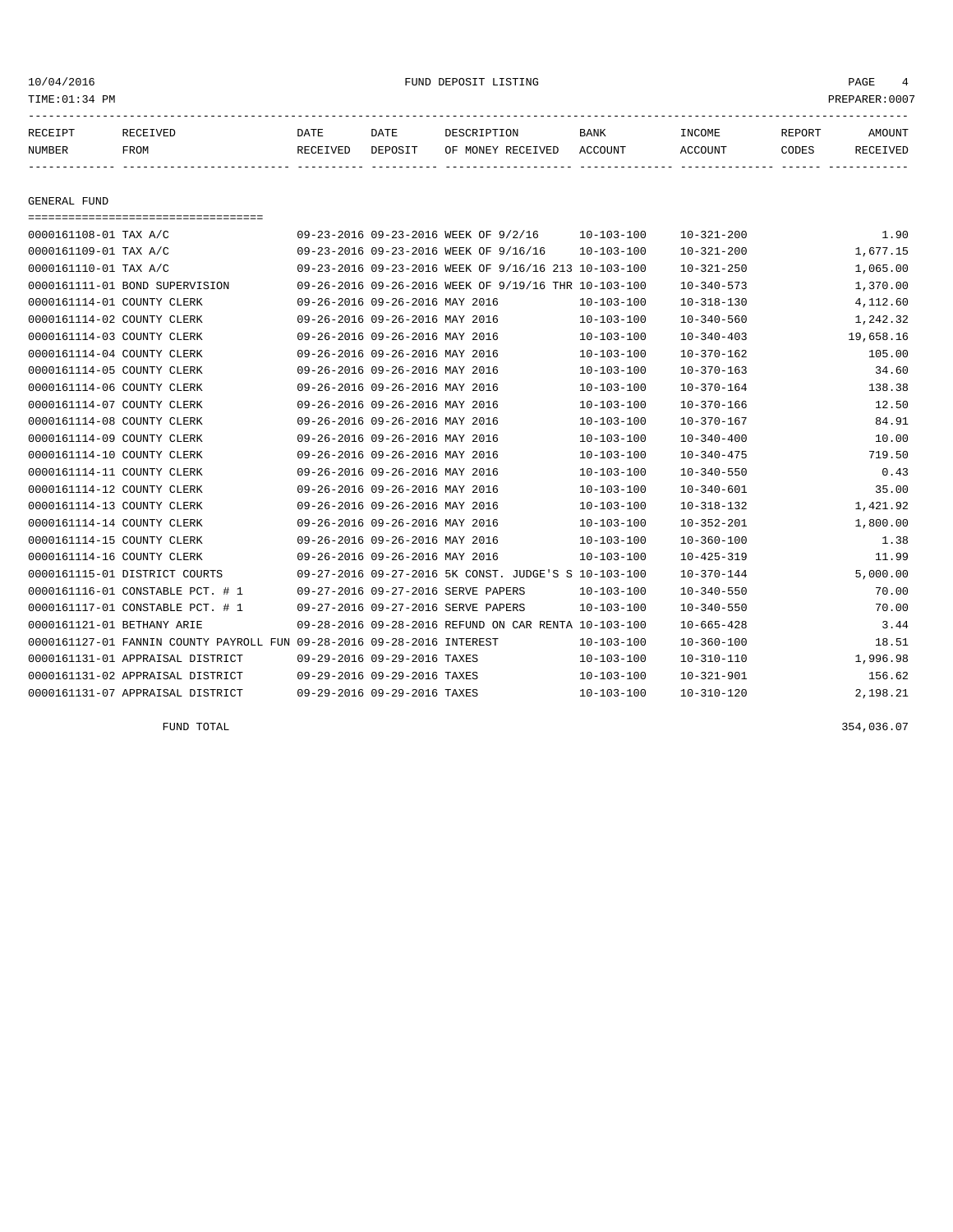# 10/04/2016 FUND DEPOSIT LISTING PAGE 1

| RECEIPT | RECEIVED | DATE     | DATE    | DESCRIPTION       | <b>BANK</b> | <b>TNCOME</b> | <b>REPORT</b> | AMOUNT          |
|---------|----------|----------|---------|-------------------|-------------|---------------|---------------|-----------------|
| NUMBER  | FROM     | RECEIVED | DEPOSIT | OF MONEY RECEIVED | ACCOUNT     | ACCOUNT       | CODES         | <b>RECEIVED</b> |
|         |          |          |         |                   |             |               |               |                 |

### COURTHOUSE SECURITY

#### ===================================

| 0000161048-09 JP PCT. # 1  | 09-08-2016 09-08-2016 JULY 2016          | $11 - 103 - 100$ | $11 - 340 - 651$ | 215.29 |
|----------------------------|------------------------------------------|------------------|------------------|--------|
| 0000161049-09 JP PCT. # 1  | 09-08-2016 09-08-2016 JUNE 2016          | $11 - 103 - 100$ | $11 - 340 - 651$ | 192.28 |
| 0000161050-09 JP PCT. # 1  | 09-08-2016 09-08-2016 MAY 2016           | $11 - 103 - 100$ | $11 - 340 - 651$ | 168.09 |
| 0000161051-09 JP PCT. # 1  | 09-08-2016 09-08-2016 APRIL 2016         | $11 - 103 - 100$ | $11 - 340 - 651$ | 197.67 |
| 0000161052-11 JP PCT. # 1  | 09-08-2016 09-08-2016 MAR. 2016          | $11 - 103 - 100$ | $11 - 340 - 651$ | 306.12 |
| 0000161053-09 JP PCT. # 1  | 09-08-2016 09-08-2016 FEB. 2016          | $11 - 103 - 100$ | $11 - 340 - 651$ | 344.13 |
| 0000161063-02 LEGEND BANK  | 09-08-2016 09-08-2016 AUG. 2016 INTEREST | $11 - 103 - 100$ | $11 - 360 - 100$ | 7.75   |
| 0000161072-08 JP PCT. # 2  | 09-12-2016 09-12-2016 MAY 2016           | $11 - 103 - 100$ | $11 - 340 - 651$ | 44.18  |
| 0000161073-08 JP PCT. # 2  | 09-12-2016 09-12-2016 JUNE 2016          | $11 - 103 - 100$ | $11 - 340 - 651$ | 26.32  |
| 0000161074-08 JP PCT. # 2  | 09-12-2016 09-12-2016 JULY 2016          | $11 - 103 - 100$ | $11 - 340 - 651$ | 40.75  |
| 0000161079-10 JP PCT. # 3  | 09-14-2016 09-14-2016 JUNE 2016          | $11 - 103 - 100$ | $11 - 340 - 651$ | 124.18 |
| 0000161080-10 JP PCT. # 3  | 09-14-2016 09-14-2016 JULY 2016          | $11 - 103 - 100$ | $11 - 340 - 651$ | 123.82 |
| 0000161081-10 JP PCT. # 3  | 09-14-2016 09-14-2016 AUG. 2016          | $11 - 103 - 100$ | $11 - 340 - 651$ | 93.33  |
| 0000161103-15 COUNTY CLERK | 09-22-2016 09-22-2016 APRIL 2016         | $11 - 103 - 100$ | $11 - 340 - 600$ | 777.25 |
| 0000161106-08 JP PCT. # 2  | 09-22-2016 09-22-2016 AUG. 2016          | $11 - 103 - 100$ | $11 - 340 - 651$ | 53.95  |
| 0000161114-17 COUNTY CLERK | 09-26-2016 09-26-2016 MAY 2016           | $11 - 103 - 100$ | $11 - 340 - 600$ | 836.12 |
|                            |                                          |                  |                  |        |

FUND TOTAL  $3,551.23$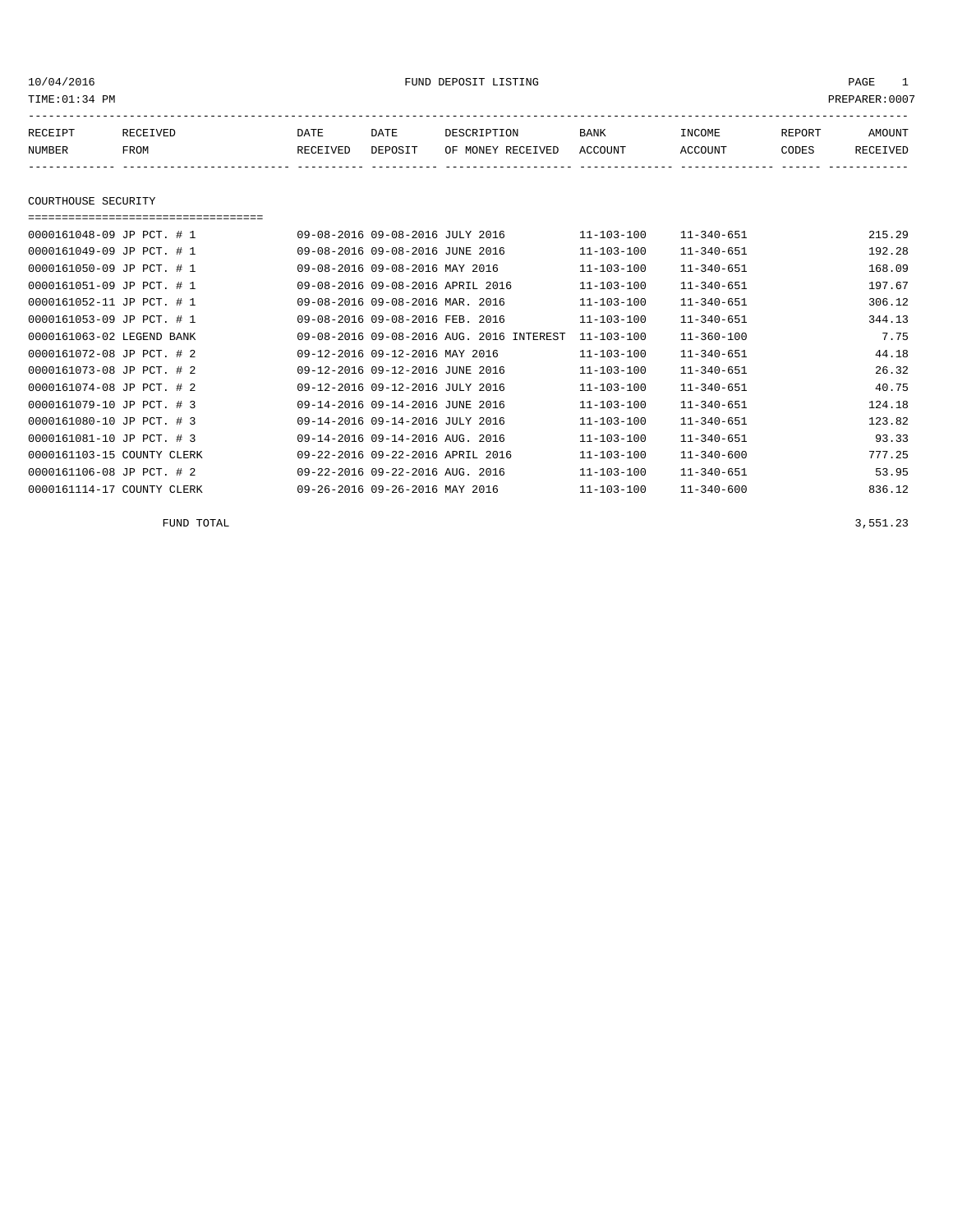TIME:01:34 PM PREPARER:0007

| RECEIPT | <b>RECEIVED</b> | DATE     | DATE    | DESCRIPTION       | <b>BANK</b> | INCOME  | REPORT | AMOUNT   |
|---------|-----------------|----------|---------|-------------------|-------------|---------|--------|----------|
| NUMBER  | FROM            | RECEIVED | DEPOSIT | OF MONEY RECEIVED | ACCOUNT     | ACCOUNT | CODES  | RECEIVED |
|         |                 |          |         |                   |             |         |        |          |
|         |                 |          |         |                   |             |         |        |          |

CO.CLK.VITAL STAT.FEE

| 0000161063-03 LEGEND BANK  | 09-08-2016 09-08-2016 AUG. 2016 INTEREST 12-103-100 |                  | $12 - 360 - 100$ | 0.53  |
|----------------------------|-----------------------------------------------------|------------------|------------------|-------|
| 0000161103-16 COUNTY CLERK | 09-22-2016 09-22-2016 APRIL 2016                    | $12 - 103 - 100$ | $12 - 370 - 134$ | 54.00 |
| 0000161114-18 COUNTY CLERK | 09-26-2016 09-26-2016 MAY 2016                      | $12 - 103 - 100$ | $12 - 370 - 134$ | 86.00 |

FUND TOTAL 140.53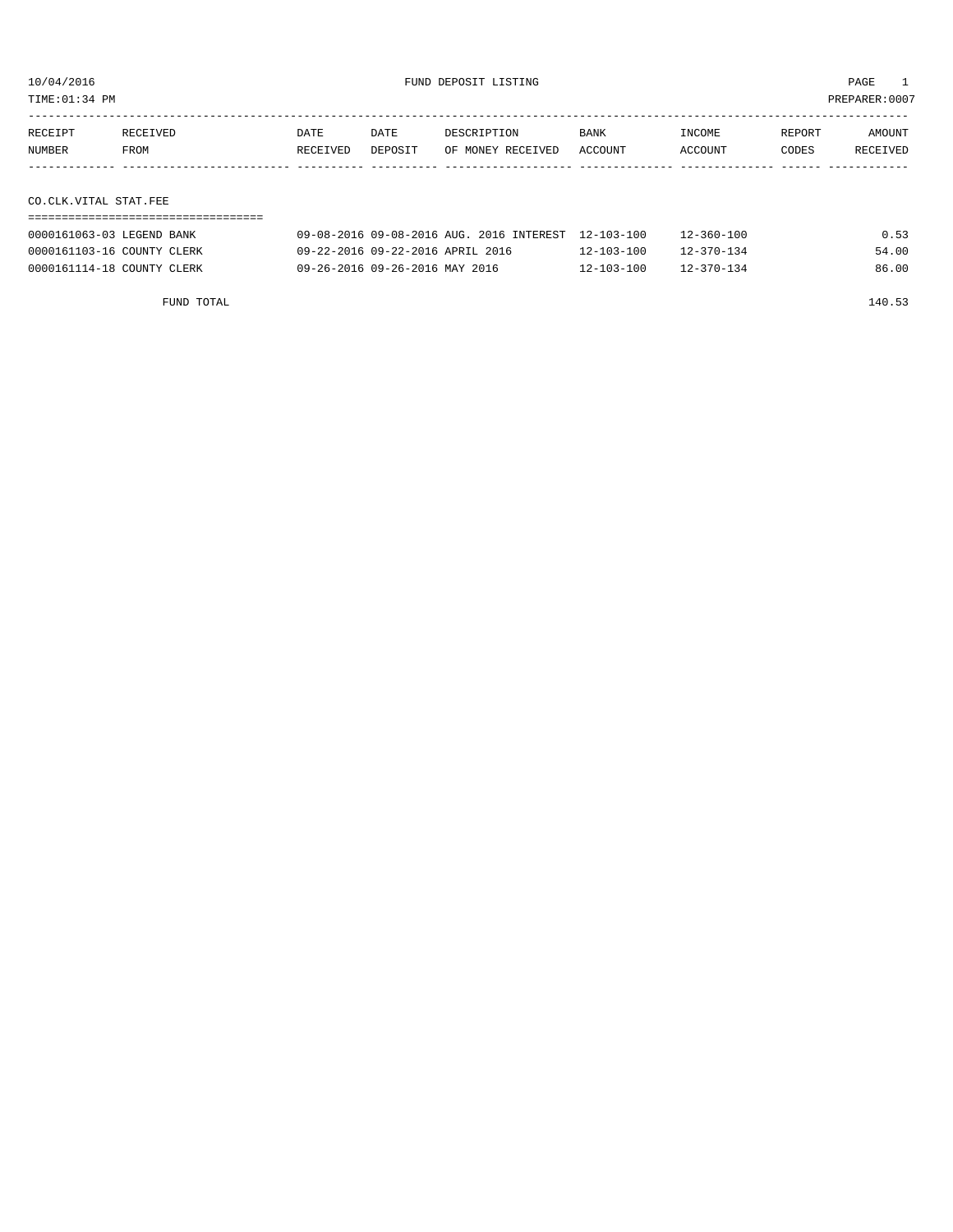# 10/04/2016 FUND DEPOSIT LISTING PAGE 1

| RECEIPT | RECEIVED | DATE     | DATE | DESCRIPTION                       | BANK | INCOME  | REPORT | AMOUNT   |
|---------|----------|----------|------|-----------------------------------|------|---------|--------|----------|
| NUMBER  | FROM     | RECEIVED |      | DEPOSIT OF MONEY RECEIVED ACCOUNT |      | ACCOUNT | CODES  | RECEIVED |
|         |          |          |      |                                   |      |         |        |          |
|         |          |          |      |                                   |      |         |        |          |

# BAIL BONDS TRUST FUND

| 0000161056-01 DOC'S BAIL BONDS         | 09-08-2016 09-08-2016 BOND FEES | $13 - 103 - 113$ | $13 - 345 - 113$ | 15.00  |
|----------------------------------------|---------------------------------|------------------|------------------|--------|
| 0000161057-01 CARPENTER'S BAIL BONDS   | 09-08-2016 09-08-2016 BOND FEES | $13 - 103 - 113$ | $13 - 345 - 113$ | 75.00  |
| 0000161058-01 FANNIN COUNTY BAIL BONDS | 09-08-2016 09-08-2016 BOND FEES | $13 - 103 - 113$ | $13 - 345 - 113$ | 60.00  |
| 0000161059-01 DOC'S BAIL BONDS         | 09-08-2016 09-08-2016 BOND FEES | $13 - 103 - 113$ | $13 - 345 - 113$ | 45.00  |
| 0000161069-01 DOC'S BAIL BONDS         | 09-12-2016 09-12-2016 BOND FEES | $13 - 103 - 113$ | $13 - 345 - 113$ | 135.00 |
| 0000161070-01 CARPENTER'S BAIL BONDS   | 09-12-2016 09-12-2016 BOND FEES | $13 - 103 - 113$ | $13 - 345 - 113$ | 75.00  |
| 0000161071-01 FANNIN COUNTY BAIL BONDS | 09-12-2016 09-12-2016 BOND FEES | $13 - 103 - 113$ | $13 - 345 - 113$ | 45.00  |
| 0000161100-01 FANNIN COUNTY BAIL BONDS | 09-22-2016 09-22-2016 BOND FEES | $13 - 103 - 113$ | $13 - 345 - 113$ | 30.00  |
| 0000161101-01 DOC'S BAIL BONDS         | 09-22-2016 09-22-2016 BOND FEES | $13 - 103 - 113$ | $13 - 345 - 113$ | 30.00  |
| 0000161102-01 CARPENTER'S BAIL BONDS   | 09-22-2016 09-22-2016 BOND FEES | $13 - 103 - 113$ | $13 - 345 - 113$ | 45.00  |

FUND TOTAL 555.00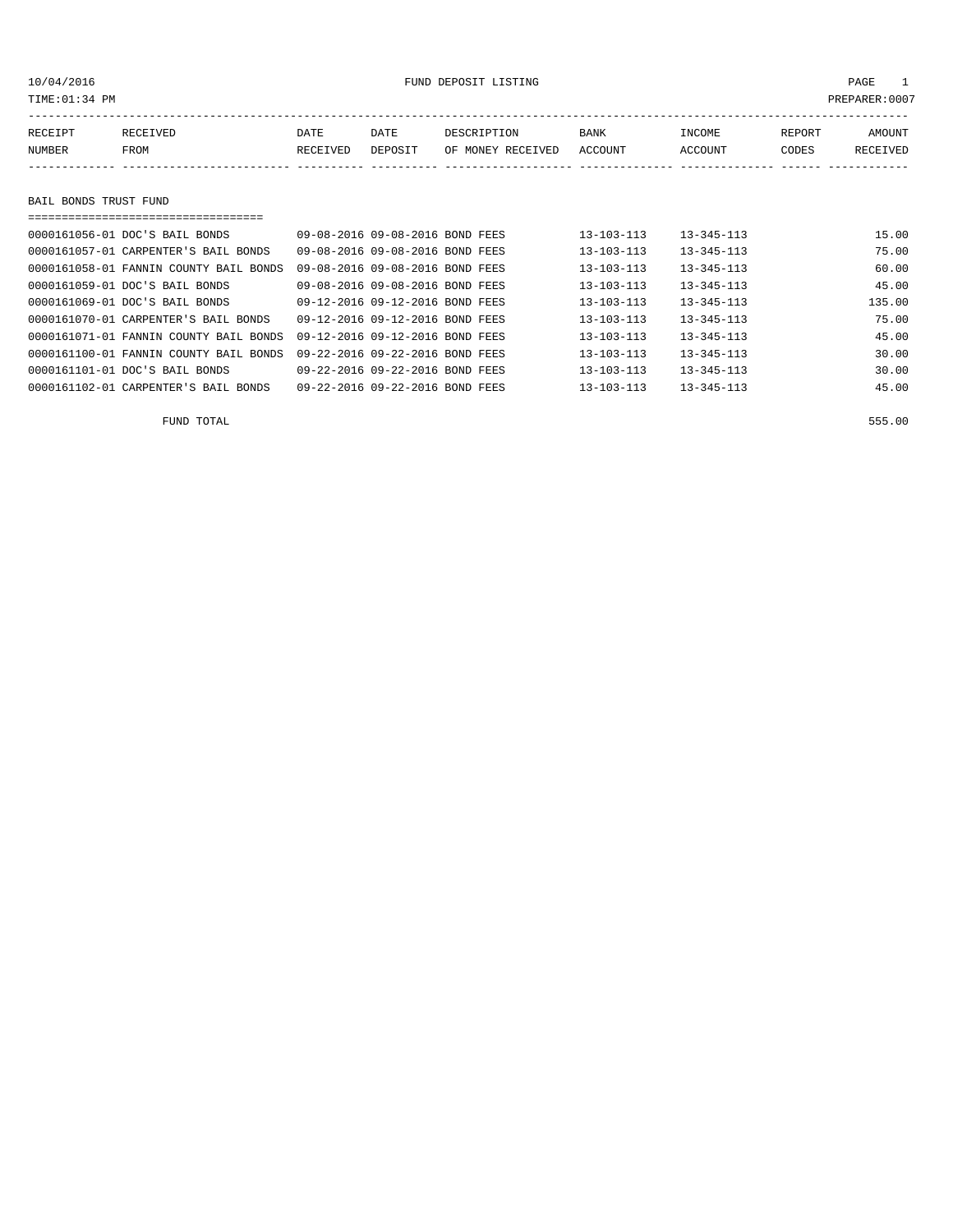10/04/2016 FUND DEPOSIT LISTING PAGE 1

| RECEIPT | RECEIVED                  | DATE     | DATE                            | DESCRIPTION       | <b>BANK</b>      | INCOME           | REPORT | AMOUNT   |
|---------|---------------------------|----------|---------------------------------|-------------------|------------------|------------------|--------|----------|
| NUMBER  | FROM                      | RECEIVED | DEPOSIT                         | OF MONEY RECEIVED | ACCOUNT          | ACCOUNT          | CODES  | RECEIVED |
|         |                           |          |                                 |                   |                  |                  |        |          |
|         |                           |          |                                 |                   |                  |                  |        |          |
|         | JUSTICE CT.BLDG.SECURITY  |          |                                 |                   |                  |                  |        |          |
|         |                           |          |                                 |                   |                  |                  |        |          |
|         | 0000161048-10 JP PCT. # 1 |          | 09-08-2016 09-08-2016 JULY 2016 |                   | $14 - 103 - 100$ | $14 - 370 - 168$ |        | 71.83    |

| 0000161049-10 JP PCT. # 1 | 09-08-2016 09-08-2016 JUNE 2016  | $14 - 103 - 100$ | $14 - 370 - 168$ | 64.07  |
|---------------------------|----------------------------------|------------------|------------------|--------|
| 0000161050-10 JP PCT. # 1 | 09-08-2016 09-08-2016 MAY 2016   | 14-103-100       | $14 - 370 - 168$ | 56.03  |
| 0000161051-10 JP PCT. # 1 | 09-08-2016 09-08-2016 APRIL 2016 | $14 - 103 - 100$ | $14 - 370 - 168$ | 65.88  |
| 0000161052-12 JP PCT. # 1 | 09-08-2016 09-08-2016 MAR. 2016  | $14 - 103 - 100$ | $14 - 370 - 168$ | 101.98 |
| 0000161053-10 JP PCT. # 1 | 09-08-2016 09-08-2016 FEB. 2016  | $14 - 103 - 100$ | $14 - 370 - 168$ | 113.69 |
| 0000161072-09 JP PCT. # 2 | 09-12-2016 09-12-2016 MAY 2016   | $14 - 103 - 100$ | $14 - 370 - 168$ | 14.71  |
| 0000161073-09 JP PCT. # 2 | 09-12-2016 09-12-2016 JUNE 2016  | $14 - 103 - 100$ | $14 - 370 - 168$ | 8.78   |
| 0000161074-09 JP PCT. # 2 | 09-12-2016 09-12-2016 JULY 2016  | 14-103-100       | $14 - 370 - 168$ | 13.57  |
| 0000161079-11 JP PCT. # 3 | 09-14-2016 09-14-2016 JUNE 2016  | $14 - 103 - 100$ | $14 - 370 - 168$ | 41.42  |
| 0000161080-11 JP PCT. # 3 | 09-14-2016 09-14-2016 JULY 2016  | $14 - 103 - 100$ | $14 - 370 - 168$ | 41.27  |
| 0000161081-11 JP PCT. # 3 | 09-14-2016 09-14-2016 AUG. 2016  | $14 - 103 - 100$ | $14 - 370 - 168$ | 31.13  |
| 0000161106-09 JP PCT. # 2 | 09-22-2016 09-22-2016 AUG. 2016  | $14 - 103 - 100$ | $14 - 370 - 168$ | 17.98  |

FUND TOTAL 642.34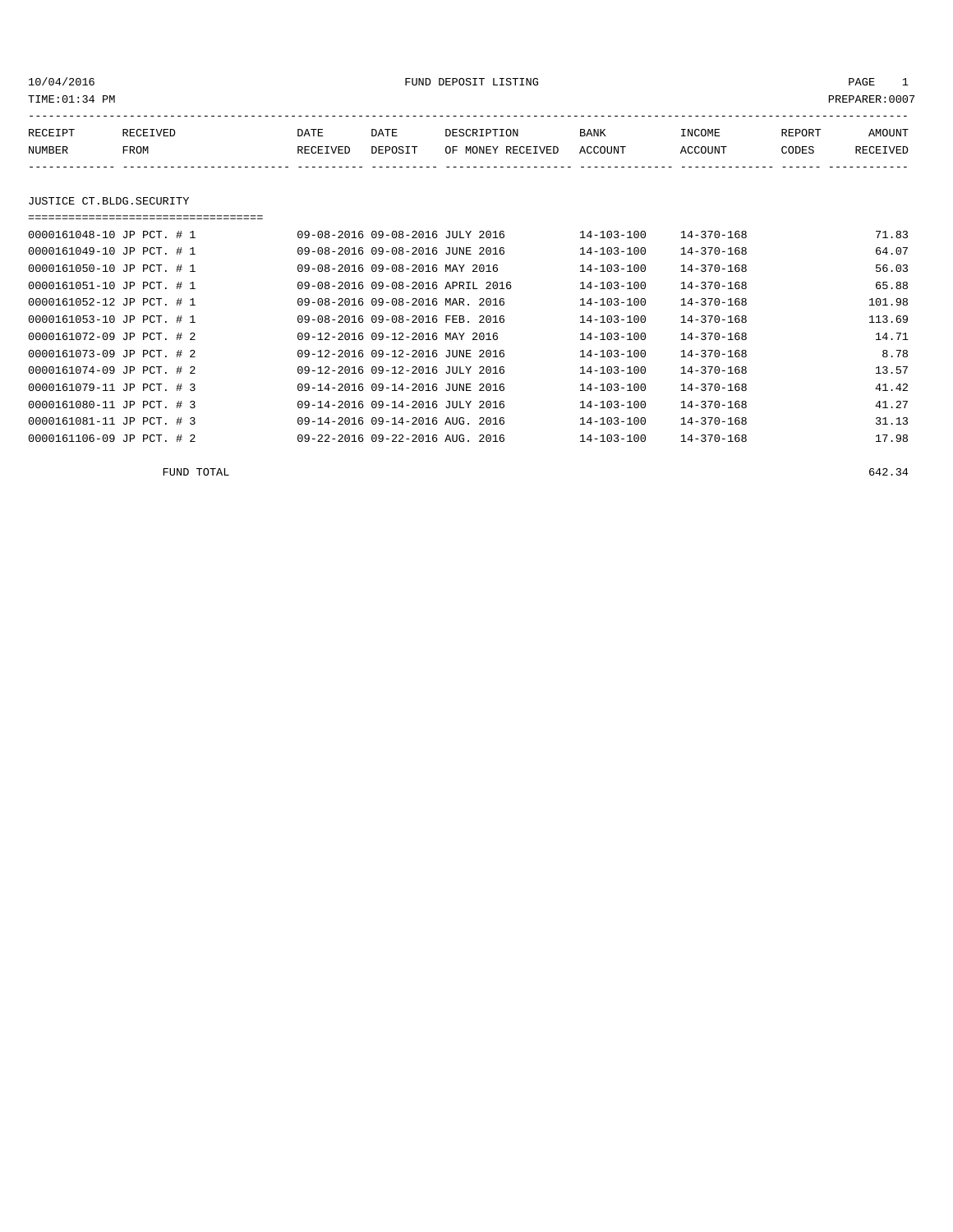TIME:01:34 PM PREPARER:0007

| RECEIPT                  | RECEIVED | DATE     | DATE    | DESCRIPTION       | <b>BANK</b> | INCOME  | REPORT | AMOUNT   |
|--------------------------|----------|----------|---------|-------------------|-------------|---------|--------|----------|
| NUMBER                   | FROM     | RECEIVED | DEPOSIT | OF MONEY RECEIVED | ACCOUNT     | ACCOUNT | CODES  | RECEIVED |
|                          |          |          |         |                   |             |         |        |          |
|                          |          |          |         |                   |             |         |        |          |
| PROBATE JUDGES EDUCATION |          |          |         |                   |             |         |        |          |

| -------------------------- |                                  |                  |            |       |
|----------------------------|----------------------------------|------------------|------------|-------|
| 0000161103-17 COUNTY CLERK | 09-22-2016 09-22-2016 APRIL 2016 | $17 - 103 - 100$ | 17-340-131 | 40.00 |
| 0000161114-19 COUNTY CLERK | 09-26-2016 09-26-2016 MAY 2016   | $17 - 103 - 100$ | 17-340-131 | 35.00 |

FUND TOTAL 75.00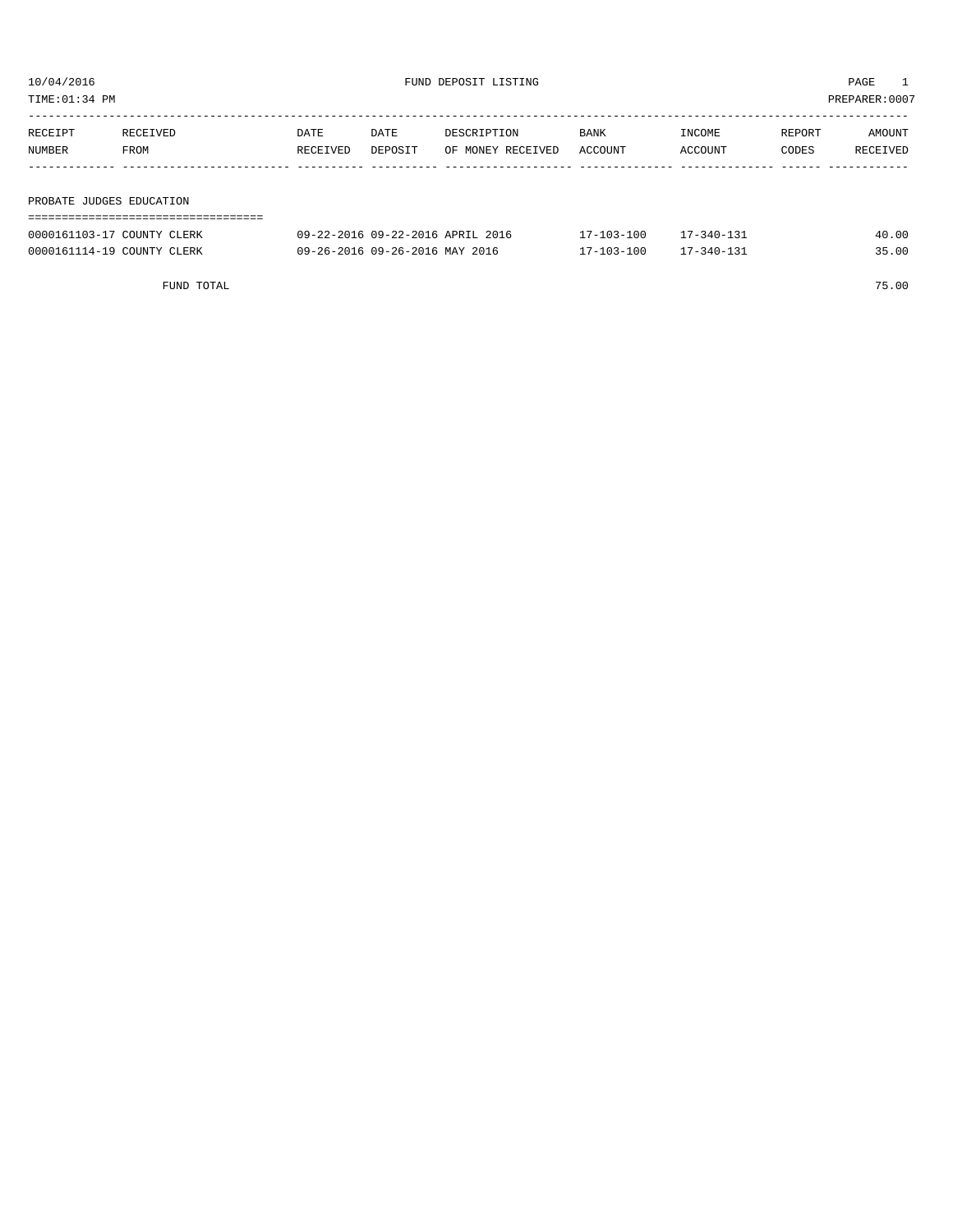TIME:01:34 PM PREPARER:0007

| RECEIPT                | RECEIVED | DATE     | DATE    | DESCRIPTION       | BANK    | INCOME  | REPORT | AMOUNT   |
|------------------------|----------|----------|---------|-------------------|---------|---------|--------|----------|
| NUMBER                 | FROM     | RECEIVED | DEPOSIT | OF MONEY RECEIVED | ACCOUNT | ACCOUNT | CODES  | RECEIVED |
|                        |          |          |         |                   |         |         |        |          |
|                        |          |          |         |                   |         |         |        |          |
| CO.CLERK RECORD MNGMT. |          |          |         |                   |         |         |        |          |

===================================

| 0000161063-04 LEGEND BANK  | 09-08-2016 09-08-2016 AUG. 2016 INTEREST 18-103-100 |                  | $18 - 360 - 100$ | 1.45     |
|----------------------------|-----------------------------------------------------|------------------|------------------|----------|
| 0000161103-18 COUNTY CLERK | 09-22-2016 09-22-2016 APRIL 2016                    | $18 - 103 - 100$ | $18 - 370 - 133$ | 6,348.65 |
| 0000161114-20 COUNTY CLERK | 09-26-2016 09-26-2016 MAY 2016                      | $18 - 103 - 100$ | $18 - 370 - 133$ | 6,992.34 |

FUND TOTAL 13,342.44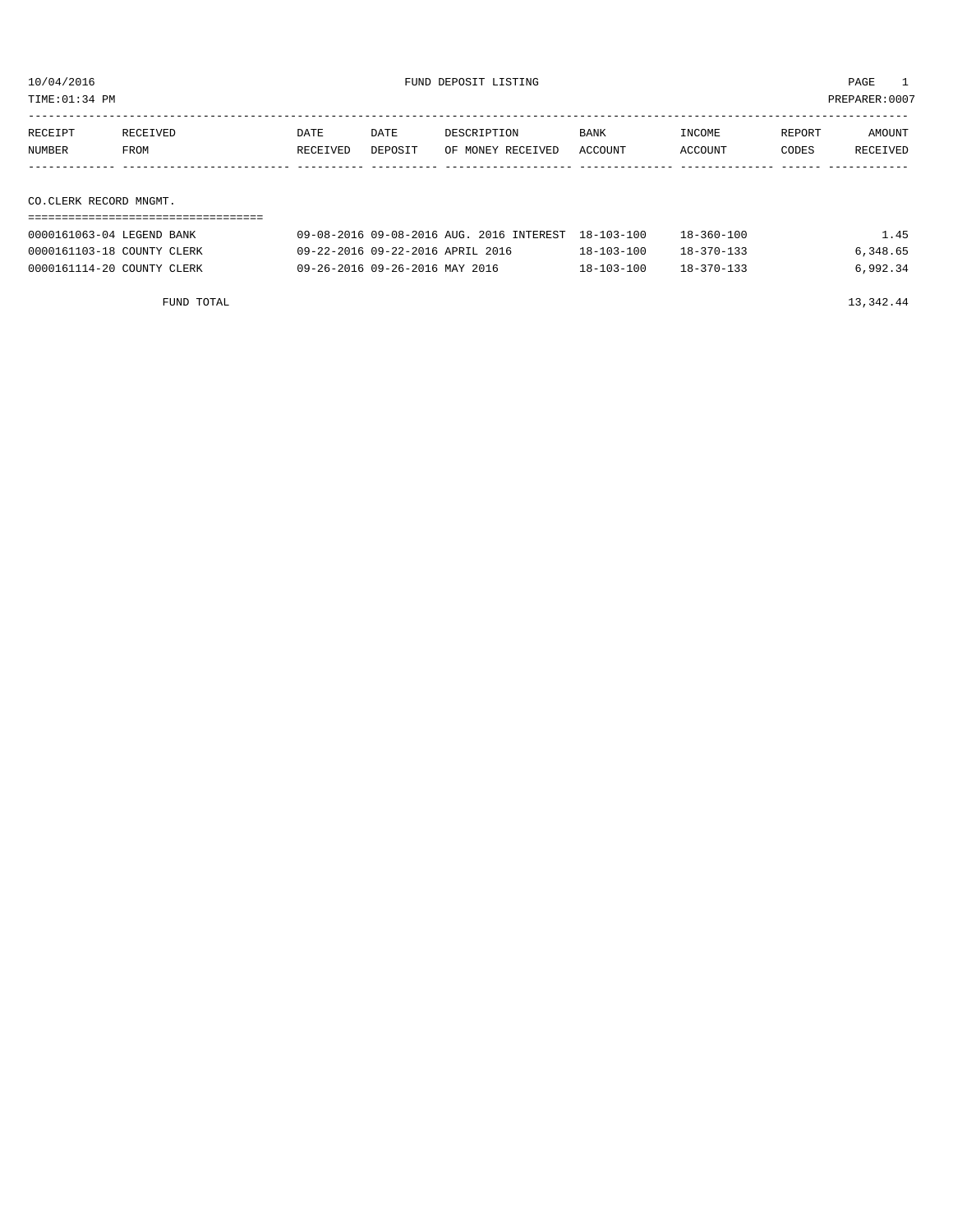TIME:01:34 PM PREPARER:0007

| RECEIPT | RECEIVED | DATE     | DATE    | DESCRIPTION       | <b>BANK</b> | INCOME  | REPORT | AMOUNT   |
|---------|----------|----------|---------|-------------------|-------------|---------|--------|----------|
| NUMBER  | FROM     | RECEIVED | DEPOSIT | OF MONEY RECEIVED | ACCOUNT     | ACCOUNT | CODES  | RECEIVED |
|         |          |          |         |                   |             |         |        |          |

DIST.CLK.RECORDS MNGMT.

===================================

| 0000161063-05 LEGEND BANK | 09-08-2016 09-08-2016 AUG. 2016 INTEREST 19-103-100 |  | $19 - 360 - 100$ | 0.43 |
|---------------------------|-----------------------------------------------------|--|------------------|------|
|                           |                                                     |  |                  |      |

FUND TOTAL  $0.43$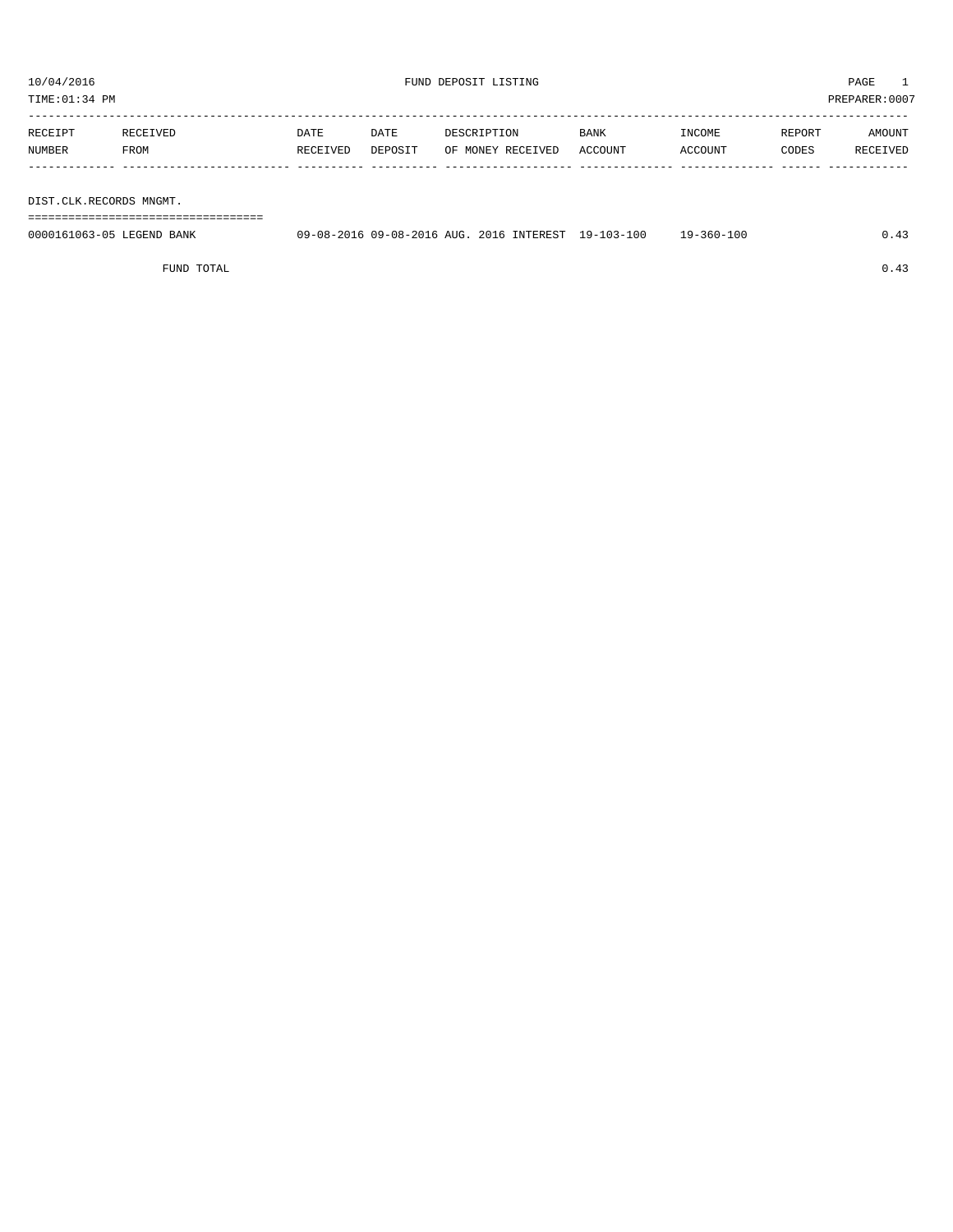TIME:01:34 PM PREPARER:0007

| RECEIPT | RECEIVED | DATE     | DATE    | DESCRIPTION       | BANK    | INCOME  | REPORT | AMOUNT   |
|---------|----------|----------|---------|-------------------|---------|---------|--------|----------|
| NUMBER  | FROM     | RECEIVED | DEPOSIT | OF MONEY RECEIVED | ACCOUNT | ACCOUNT | CODES  | RECEIVED |
|         |          |          |         |                   |         |         |        |          |
|         |          |          |         |                   |         |         |        |          |

COUNTY OFFICES REC.MNGMT. ===================================

| 0000161063-06 LEGEND BANK  | 09-08-2016 09-08-2016 AUG. 2016 INTEREST 20-103-100 |                  | $20 - 360 - 100$ | 4.83   |
|----------------------------|-----------------------------------------------------|------------------|------------------|--------|
| 0000161103-19 COUNTY CLERK | 09-22-2016 09-22-2016 APRIL 2016                    | $20 - 103 - 100$ | $20 - 370 - 135$ | 644.15 |
| 0000161114-21 COUNTY CLERK | 09-26-2016 09-26-2016 MAY 2016                      | $20 - 103 - 100$ | $20 - 370 - 135$ | 729.79 |

FUND TOTAL  $1,378.77$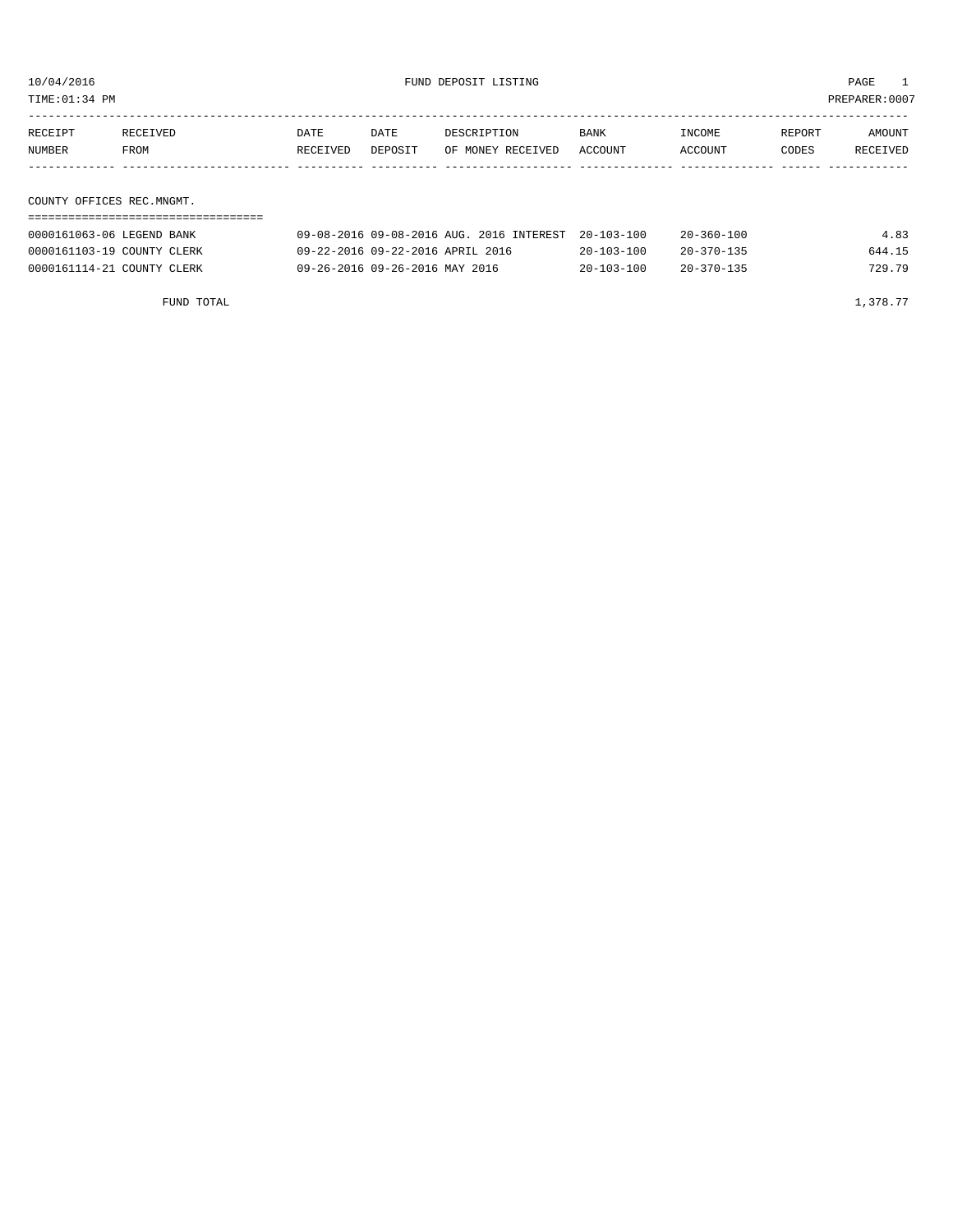| 10/04/2016<br>TIME: 01:34 PM                                                                                                                                                                                                                                                                                                                                                                                                                                                                                    |                                                                                               |                                                                                                                                                                                                          | FUND DEPOSIT LISTING                                                                                                                                                                                                                                            |                                                                                                                                                                                                                                                                  |                                                                                                                                                                                                                                                                                                          |                 | PAGE<br>$\mathbf{1}$<br>PREPARER:0007                                                                                                                  |
|-----------------------------------------------------------------------------------------------------------------------------------------------------------------------------------------------------------------------------------------------------------------------------------------------------------------------------------------------------------------------------------------------------------------------------------------------------------------------------------------------------------------|-----------------------------------------------------------------------------------------------|----------------------------------------------------------------------------------------------------------------------------------------------------------------------------------------------------------|-----------------------------------------------------------------------------------------------------------------------------------------------------------------------------------------------------------------------------------------------------------------|------------------------------------------------------------------------------------------------------------------------------------------------------------------------------------------------------------------------------------------------------------------|----------------------------------------------------------------------------------------------------------------------------------------------------------------------------------------------------------------------------------------------------------------------------------------------------------|-----------------|--------------------------------------------------------------------------------------------------------------------------------------------------------|
| RECEIPT<br>RECEIVED<br>NUMBER<br>FROM                                                                                                                                                                                                                                                                                                                                                                                                                                                                           | DATE<br>RECEIVED DEPOSIT                                                                      | DATE                                                                                                                                                                                                     | DESCRIPTION<br>OF MONEY RECEIVED ACCOUNT                                                                                                                                                                                                                        | BANK                                                                                                                                                                                                                                                             | INCOME<br>ACCOUNT                                                                                                                                                                                                                                                                                        | REPORT<br>CODES | AMOUNT<br>RECEIVED                                                                                                                                     |
| FANNIN CO. R & B #1 FUND                                                                                                                                                                                                                                                                                                                                                                                                                                                                                        |                                                                                               |                                                                                                                                                                                                          |                                                                                                                                                                                                                                                                 |                                                                                                                                                                                                                                                                  |                                                                                                                                                                                                                                                                                                          |                 |                                                                                                                                                        |
| ====================================<br>0000161033-02 TEXPOOL<br>0000161034-02 APPRAISAL DISTRICT<br>0000161034-07 APPRAISAL DISTRICT<br>0000161037-01 N-TEX SAND & GRAVEL<br>0000161041-02 TAX A/C<br>0000161042-02 TAX A/C<br>0000161048-12 JP PCT. # 1<br>0000161049-12 JP PCT. # 1<br>0000161050-12 JP PCT. # 1<br>0000161051-12 JP PCT. # 1<br>0000161052-14 JP PCT. # 1<br>0000161053-12 JP PCT. # 1<br>0000161062-02 APPRAISAL DISTRICT<br>0000161062-07 APPRAISAL DISTRICT<br>0000161063-07 LEGEND BANK | 09-01-2016 09-01-2016 TAXES<br>09-08-2016 09-08-2016 MAR. 2016<br>09-08-2016 09-08-2016 TAXES | 09-01-2016 09-01-2016 TAXES<br>09-01-2016 09-01-2016 CULVERTS<br>09-08-2016 09-08-2016 JULY 2016<br>09-08-2016 09-08-2016 JUNE 2016<br>09-08-2016 09-08-2016 MAY 2016<br>09-08-2016 09-08-2016 FEB. 2016 | 09-01-2016 09-01-2016 AUG. 2016 INTEREST 21-103-175<br>09-02-2016 09-02-2016 WEEK OF 8/26/16<br>09-02-2016 09-02-2016 WEEK OF 8/19/16<br>09-08-2016 09-08-2016 APRIL 2016<br>09-08-2016 09-08-2016 TAXES<br>09-08-2016 09-08-2016 AUG. 2016 INTEREST 21-103-100 | $21 - 103 - 100$<br>$21 - 103 - 100$<br>$21 - 103 - 100$<br>$21 - 103 - 100$<br>$21 - 103 - 100$<br>$21 - 103 - 100$<br>$21 - 103 - 100$<br>$21 - 103 - 100$<br>$21 - 103 - 100$<br>$21 - 103 - 100$<br>$21 - 103 - 100$<br>$21 - 103 - 100$<br>$21 - 103 - 100$ | $21 - 360 - 100$<br>$21 - 310 - 110$<br>$21 - 310 - 120$<br>$21 - 370 - 145$<br>$21 - 321 - 300$<br>$21 - 321 - 300$<br>$21 - 350 - 455$<br>$21 - 350 - 455$<br>$21 - 350 - 455$<br>$21 - 350 - 455$<br>$21 - 350 - 455$<br>$21 - 350 - 455$<br>$21 - 310 - 110$<br>$21 - 310 - 120$<br>$21 - 360 - 100$ |                 | 5.55<br>259.03<br>46.81<br>1,500.00<br>1,184.08<br>1,180.00<br>628.36<br>744.91<br>557.67<br>860.57<br>972.59<br>1,213.97<br>511.82<br>117.36<br>16.03 |
| 0000161068-02 COMPTROLLER - STATE FISCA 09-12-2016 09-12-2016 JULY 2016 LOCAL SAL 21-103-100<br>0000161072-11 JP PCT. # 2<br>0000161073-11 JP PCT. # 2<br>0000161074-11 JP PCT. # 2<br>0000161079-13 JP PCT. # 3<br>0000161080-13 JP PCT. # 3<br>0000161081-13 JP PCT. # 3<br>0000161084-02 TAX A/C<br>0000161085-02 TAX A/C<br>0000161086-02 TAX A/C<br>0000161087-02 TAX A/C                                                                                                                                  | 09-12-2016 09-12-2016 JUNE 2016<br>09-12-2016 09-12-2016 JULY 2016                            | 09-12-2016 09-12-2016 MAY 2016<br>09-14-2016 09-14-2016 JUNE 2016<br>09-14-2016 09-14-2016 JULY 2016<br>09-14-2016 09-14-2016 AUG. 2016                                                                  | 09-14-2016 09-14-2016 WEEK OF 9/9/16<br>09-14-2016 09-14-2016 WEEK OF 8/19/16<br>09-14-2016 09-14-2016 WEEK OF 8/12/16<br>09-14-2016 09-14-2016 WEEK OF 9/2/16                                                                                                  | $21 - 103 - 100$<br>$21 - 103 - 100$<br>$21 - 103 - 100$<br>$21 - 103 - 100$<br>$21 - 103 - 100$<br>$21 - 103 - 100$<br>$21 - 103 - 100$<br>$21 - 103 - 100$<br>21-103-100<br>21-103-100                                                                         | $21 - 318 - 160$<br>$21 - 350 - 456$<br>$21 - 350 - 456$<br>$21 - 350 - 456$<br>$21 - 350 - 457$<br>$21 - 350 - 457$<br>$21 - 350 - 457$<br>$21 - 321 - 300$<br>$21 - 321 - 300$<br>$21 - 321 - 300$<br>$21 - 321 - 300$                                                                                 |                 | 3,776.32<br>162.29<br>97.31<br>48.89<br>219.22<br>305.99<br>222.57<br>1,226.88<br>4.08<br>2.04<br>1,707.84                                             |

| 0000161084-02 TAX A/C                | 09-14-2016 09-14-2016 WEEK OF 9/9/16  | $21 - 103 - 100$ | $21 - 321 - 300$ | 1,226.88 |
|--------------------------------------|---------------------------------------|------------------|------------------|----------|
| 0000161085-02 TAX A/C                | 09-14-2016 09-14-2016 WEEK OF 8/19/16 | $21 - 103 - 100$ | $21 - 321 - 300$ | 4.08     |
| 0000161086-02 TAX A/C                | 09-14-2016 09-14-2016 WEEK OF 8/12/16 | $21 - 103 - 100$ | $21 - 321 - 300$ | 2.04     |
| 0000161087-02 TAX A/C                | 09-14-2016 09-14-2016 WEEK OF 9/2/16  | $21 - 103 - 100$ | $21 - 321 - 300$ | 1,707.84 |
| 0000161089-03 APPRAISAL DISTRICT     | 09-15-2016 09-15-2016 TAXES           | $21 - 103 - 100$ | $21 - 310 - 110$ | 269.23   |
| 0000161089-08 APPRAISAL DISTRICT     | 09-15-2016 09-15-2016 TAXES           | $21 - 103 - 100$ | $21 - 310 - 120$ | 80.13    |
| 0000161094-01 RONNIE D. FELMET       | 09-19-2016 09-19-2016 CULVERT         | $21 - 103 - 100$ | $21 - 370 - 145$ | 383.40   |
| 0000161103-21 COUNTY CLERK           | 09-22-2016 09-22-2016 APRIL 2016      | $21 - 103 - 100$ | $21 - 350 - 403$ | 760.26   |
| 0000161104-02 APPRAISAL DISTRICT     | 09-22-2016 09-22-2016 TAXES           | $21 - 103 - 100$ | $21 - 310 - 110$ | 212.37   |
| 0000161104-07 APPRAISAL DISTRICT     | 09-22-2016 09-22-2016 TAXES           | $21 - 103 - 100$ | $21 - 310 - 120$ | 195.52   |
| 0000161106-11 JP PCT. # 2            | 09-22-2016 09-22-2016 AUG. 2016       | $21 - 103 - 100$ | $21 - 350 - 456$ | 257.56   |
| 0000161107-02 TAX A/C                | 09-23-2016 09-23-2016 WEEK OF 9/9/16  | $21 - 103 - 100$ | $21 - 321 - 300$ | 8.15     |
| 0000161108-02 TAX A/C                | 09-23-2016 09-23-2016 WEEK OF 9/2/16  | $21 - 103 - 100$ | $21 - 321 - 300$ | 2.04     |
| 0000161109-02 TAX A/C                | 09-23-2016 09-23-2016 WEEK OF 9/16/16 | $21 - 103 - 100$ | $21 - 321 - 300$ | 1,196.31 |
| 0000161114-23 COUNTY CLERK           | 09-26-2016 09-26-2016 MAY 2016        | $21 - 103 - 100$ | $21 - 350 - 403$ | 1,245.03 |
| 0000161123-01 BRETT J. STONE WELDING | 09-28-2016 09-28-2016 CULVERT         | $21 - 103 - 100$ | $21 - 370 - 145$ | 383.40   |
| 0000161124-01 ELI PANNELL            | 09-28-2016 09-28-2016 CULVERT         | $21 - 103 - 100$ | $21 - 370 - 145$ | 150.00   |
| 0000161125-01 LAWERENCE W. ARMSTRONG | 09-28-2016 09-28-2016 CULVERT         | $21 - 103 - 100$ | $21 - 370 - 145$ | 744.24   |
| 0000161126-01 MARY L. NIX            | 09-28-2016 09-28-2016 CULVERT         | $21 - 103 - 100$ | $21 - 370 - 145$ | 154.00   |
| 0000161131-03 APPRAISAL DISTRICT     | 09-29-2016 09-29-2016 TAXES           | $21 - 103 - 100$ | $21 - 310 - 110$ | 114.79   |
| 0000161131-08 APPRAISAL DISTRICT     | 09-29-2016 09-29-2016 TAXES           | $21 - 103 - 100$ | $21 - 310 - 120$ | 125.44   |
| 0000161134-01 PARKER TOWING & TIRE   | 09-30-2016 09-30-2016 CULVERT         | $21 - 103 - 100$ | $21 - 370 - 145$ | 427.12   |
|                                      |                                       |                  |                  |          |

FUND TOTAL  $24.281.17$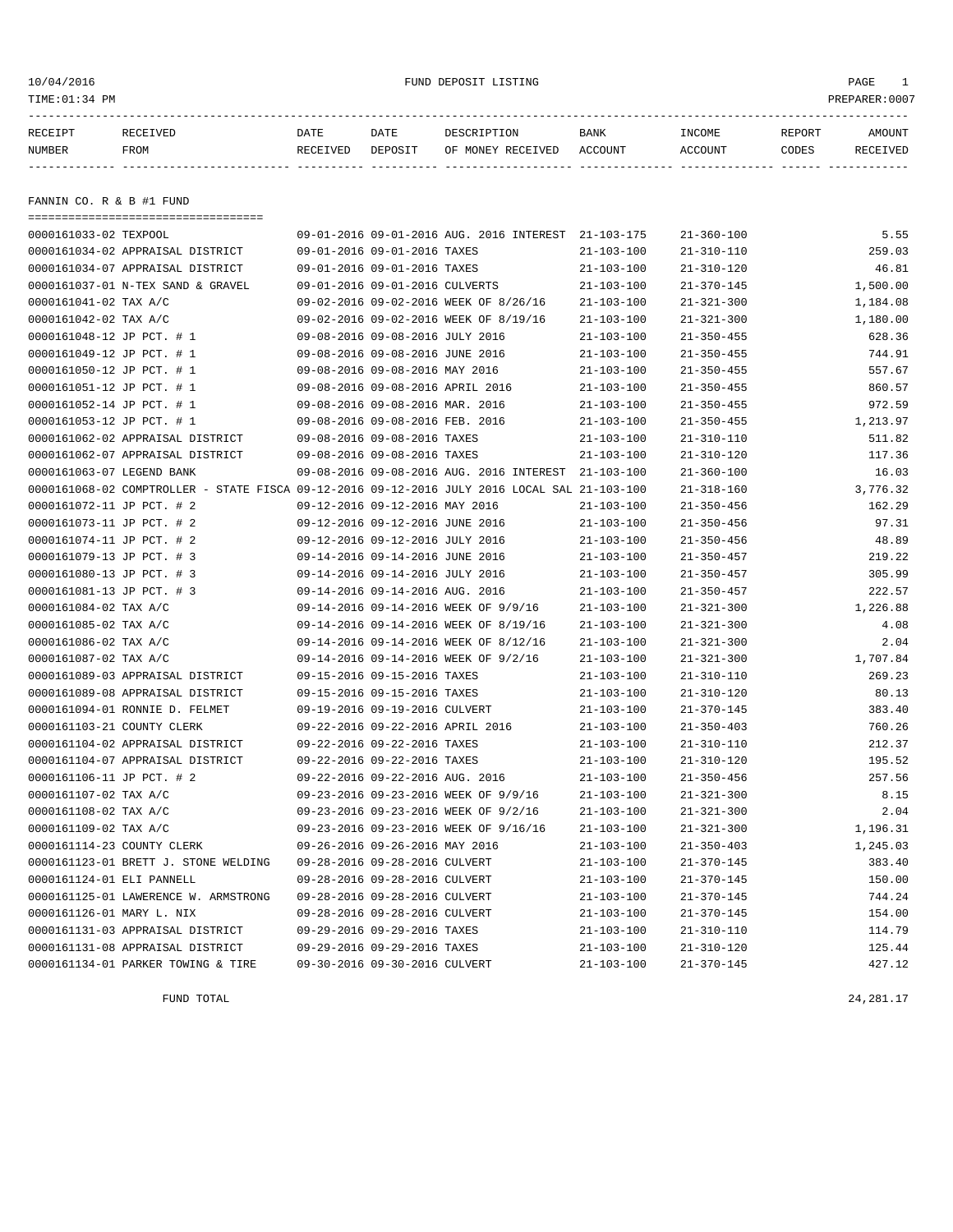10/04/2016 FUND DEPOSIT LISTING PAGE 1

| RECEIPT                  | RECEIVED                         | DATE     | DATE                        | DESCRIPTION                              | BANK              | INCOME           | REPORT | AMOUNT         |
|--------------------------|----------------------------------|----------|-----------------------------|------------------------------------------|-------------------|------------------|--------|----------------|
| NUMBER                   | FROM                             | RECEIVED | DEPOSIT                     | OF MONEY RECEIVED                        | ACCOUNT           | ACCOUNT          | CODES  | RECEIVED       |
|                          |                                  |          |                             |                                          |                   |                  |        |                |
|                          |                                  |          |                             |                                          |                   |                  |        |                |
| FANNIN CO. R & B #2 FUND |                                  |          |                             |                                          |                   |                  |        |                |
|                          |                                  |          |                             |                                          |                   |                  |        |                |
| 0000161033-03 TEXPOOL    |                                  |          |                             | 09-01-2016 09-01-2016 AUG. 2016 INTEREST | $22 - 103 - 175$  | $22 - 360 - 100$ |        | 119.93         |
|                          | 0000161034-03 APPRAISAL DISTRICT |          | 09-01-2016 09-01-2016 TAXES |                                          | $22 - 103 - 100$  | 22-310-110       |        | 301.73         |
|                          | 0000161034-08 APPRAISAL DISTRICT |          | 09-01-2016 09-01-2016 TAXES |                                          | $22 - 103 - 100$  | $22 - 310 - 120$ |        | 54.53          |
| 0000161041-03 TAX A/C    |                                  |          |                             | 09-02-2016 09-02-2016 WEEK OF 8/26/16    | $22 - 103 - 100$  | $22 - 321 - 300$ |        | 1,379.29       |
| 0.00016101220            |                                  |          |                             |                                          | <b>22 102 100</b> | 22.221.200       |        | $1$ $274$ $55$ |

| 0000161041-03 TAX A/C      |                                                                                              |                                  | 09-02-2016 09-02-2016 WEEK OF 8/26/16               | $22 - 103 - 100$ | $22 - 321 - 300$ | 1,379.29 |
|----------------------------|----------------------------------------------------------------------------------------------|----------------------------------|-----------------------------------------------------|------------------|------------------|----------|
| 0000161042-03 TAX A/C      |                                                                                              |                                  | 09-02-2016 09-02-2016 WEEK OF 8/19/16               | $22 - 103 - 100$ | $22 - 321 - 300$ | 1,374.55 |
| 0000161048-13 JP PCT. # 1  |                                                                                              | 09-08-2016 09-08-2016 JULY 2016  |                                                     | $22 - 103 - 100$ | $22 - 350 - 455$ | 731.95   |
| 0000161049-13 JP PCT. # 1  |                                                                                              | 09-08-2016 09-08-2016 JUNE 2016  |                                                     | $22 - 103 - 100$ | $22 - 350 - 455$ | 867.72   |
| 0000161050-13 JP PCT. # 1  |                                                                                              | 09-08-2016 09-08-2016 MAY 2016   |                                                     | $22 - 103 - 100$ | $22 - 350 - 455$ | 649.61   |
| 0000161051-13 JP PCT. # 1  |                                                                                              | 09-08-2016 09-08-2016 APRIL 2016 |                                                     | $22 - 103 - 100$ | $22 - 350 - 455$ | 1,002.45 |
| 0000161052-15 JP PCT. # 1  |                                                                                              | 09-08-2016 09-08-2016 MAR. 2016  |                                                     | $22 - 103 - 100$ | $22 - 350 - 455$ | 1,132.94 |
| 0000161053-13 JP PCT. # 1  |                                                                                              | 09-08-2016 09-08-2016 FEB. 2016  |                                                     | $22 - 103 - 100$ | $22 - 350 - 455$ | 1,414.11 |
|                            | 0000161062-03 APPRAISAL DISTRICT                                                             | 09-08-2016 09-08-2016 TAXES      |                                                     | $22 - 103 - 100$ | $22 - 310 - 110$ | 596.20   |
|                            | 0000161062-08 APPRAISAL DISTRICT                                                             | 09-08-2016 09-08-2016 TAXES      |                                                     | $22 - 103 - 100$ | $22 - 310 - 120$ | 136.71   |
| 0000161063-08 LEGEND BANK  |                                                                                              |                                  | 09-08-2016 09-08-2016 AUG. 2016 INTEREST 22-103-100 |                  | $22 - 360 - 100$ | 9.71     |
|                            | 0000161068-03 COMPTROLLER - STATE FISCA 09-12-2016 09-12-2016 JULY 2016 LOCAL SAL 22-103-100 |                                  |                                                     |                  | $22 - 318 - 160$ | 4,398.91 |
| 0000161072-12 JP PCT. # 2  |                                                                                              | 09-12-2016 09-12-2016 MAY 2016   |                                                     | $22 - 103 - 100$ | $22 - 350 - 456$ | 189.04   |
| 0000161073-12 JP PCT. # 2  |                                                                                              | 09-12-2016 09-12-2016 JUNE 2016  |                                                     | $22 - 103 - 100$ | $22 - 350 - 456$ | 113.36   |
| 0000161074-12 JP PCT. # 2  |                                                                                              | 09-12-2016 09-12-2016 JULY 2016  |                                                     | $22 - 103 - 100$ | $22 - 350 - 456$ | 56.95    |
| 0000161079-14 JP PCT. # 3  |                                                                                              | 09-14-2016 09-14-2016 JUNE 2016  |                                                     | $22 - 103 - 100$ | $22 - 350 - 457$ | 255.36   |
| 0000161080-14 JP PCT. # 3  |                                                                                              | 09-14-2016 09-14-2016 JULY 2016  |                                                     | $22 - 103 - 100$ | $22 - 350 - 457$ | 356.43   |
| 0000161081-14 JP PCT. # 3  |                                                                                              | 09-14-2016 09-14-2016 AUG. 2016  |                                                     | $22 - 103 - 100$ | $22 - 350 - 457$ | 259.26   |
| 0000161084-03 TAX A/C      |                                                                                              |                                  | 09-14-2016 09-14-2016 WEEK OF 9/9/16                | $22 - 103 - 100$ | $22 - 321 - 300$ | 1,429.15 |
| 0000161085-03 TAX A/C      |                                                                                              |                                  | 09-14-2016 09-14-2016 WEEK OF 8/19/16               | $22 - 103 - 100$ | $22 - 321 - 300$ | 4.75     |
| 0000161086-03 TAX A/C      |                                                                                              |                                  | 09-14-2016 09-14-2016 WEEK OF 8/12/16               | $22 - 103 - 100$ | $22 - 321 - 300$ | 2.37     |
| 0000161087-03 TAX A/C      |                                                                                              |                                  | 09-14-2016 09-14-2016 WEEK OF 9/2/16                | $22 - 103 - 100$ | $22 - 321 - 300$ | 1,989.41 |
|                            | 0000161089-04 APPRAISAL DISTRICT                                                             | 09-15-2016 09-15-2016 TAXES      |                                                     | $22 - 103 - 100$ | $22 - 310 - 110$ | 313.61   |
|                            | 0000161089-09 APPRAISAL DISTRICT                                                             | 09-15-2016 09-15-2016 TAXES      |                                                     | $22 - 103 - 100$ | $22 - 310 - 120$ | 93.34    |
|                            | 0000161097-01 JIMMY D. HUTSON                                                                | 09-22-2016 09-22-2016 CULVERT    |                                                     | $22 - 103 - 100$ | $22 - 370 - 145$ | 233.40   |
|                            | 0000161098-01 ROBERT E. NORMAN                                                               | 09-22-2016 09-22-2016 CULVERT    |                                                     | $22 - 103 - 100$ | $22 - 370 - 145$ | 187.00   |
| 0000161103-22 COUNTY CLERK |                                                                                              | 09-22-2016 09-22-2016 APRIL 2016 |                                                     | $22 - 103 - 100$ | $22 - 350 - 403$ | 885.60   |
|                            | 0000161104-03 APPRAISAL DISTRICT                                                             | 09-22-2016 09-22-2016 TAXES      |                                                     | $22 - 103 - 100$ | $22 - 310 - 110$ | 247.37   |
|                            | 0000161104-08 APPRAISAL DISTRICT                                                             | 09-22-2016 09-22-2016 TAXES      |                                                     | $22 - 103 - 100$ | $22 - 310 - 120$ | 227.76   |
| 0000161106-12 JP PCT. # 2  |                                                                                              | 09-22-2016 09-22-2016 AUG. 2016  |                                                     | $22 - 103 - 100$ | $22 - 350 - 456$ | 300.03   |
| 0000161107-03 TAX A/C      |                                                                                              |                                  | 09-23-2016 09-23-2016 WEEK OF 9/9/16                | $22 - 103 - 100$ | $22 - 321 - 300$ | 9.50     |
| 0000161108-03 TAX A/C      |                                                                                              |                                  | 09-23-2016 09-23-2016 WEEK OF 9/2/16                | $22 - 103 - 100$ | $22 - 321 - 300$ | 2.37     |
| 0000161109-03 TAX A/C      |                                                                                              |                                  | 09-23-2016 09-23-2016 WEEK OF 9/16/16               | $22 - 103 - 100$ | $22 - 321 - 300$ | 1,393.53 |
|                            | 0000161112-01 CALEB D. SHELBY                                                                | 09-26-2016 09-26-2016 CULVERT    |                                                     | $22 - 103 - 100$ | $22 - 370 - 145$ | 233.40   |
| 0000161114-24 COUNTY CLERK |                                                                                              | 09-26-2016 09-26-2016 MAY 2016   |                                                     | $22 - 103 - 100$ | $22 - 350 - 403$ | 1,450.29 |
|                            | 0000161131-04 APPRAISAL DISTRICT                                                             | 09-29-2016 09-29-2016 TAXES      |                                                     | $22 - 103 - 100$ | $22 - 310 - 110$ | 133.72   |
|                            | 0000161131-09 APPRAISAL DISTRICT                                                             | 09-29-2016 09-29-2016 TAXES      |                                                     | $22 - 103 - 100$ | $22 - 310 - 120$ | 146.12   |
|                            |                                                                                              |                                  |                                                     |                  |                  |          |

FUND TOTAL 24,683.46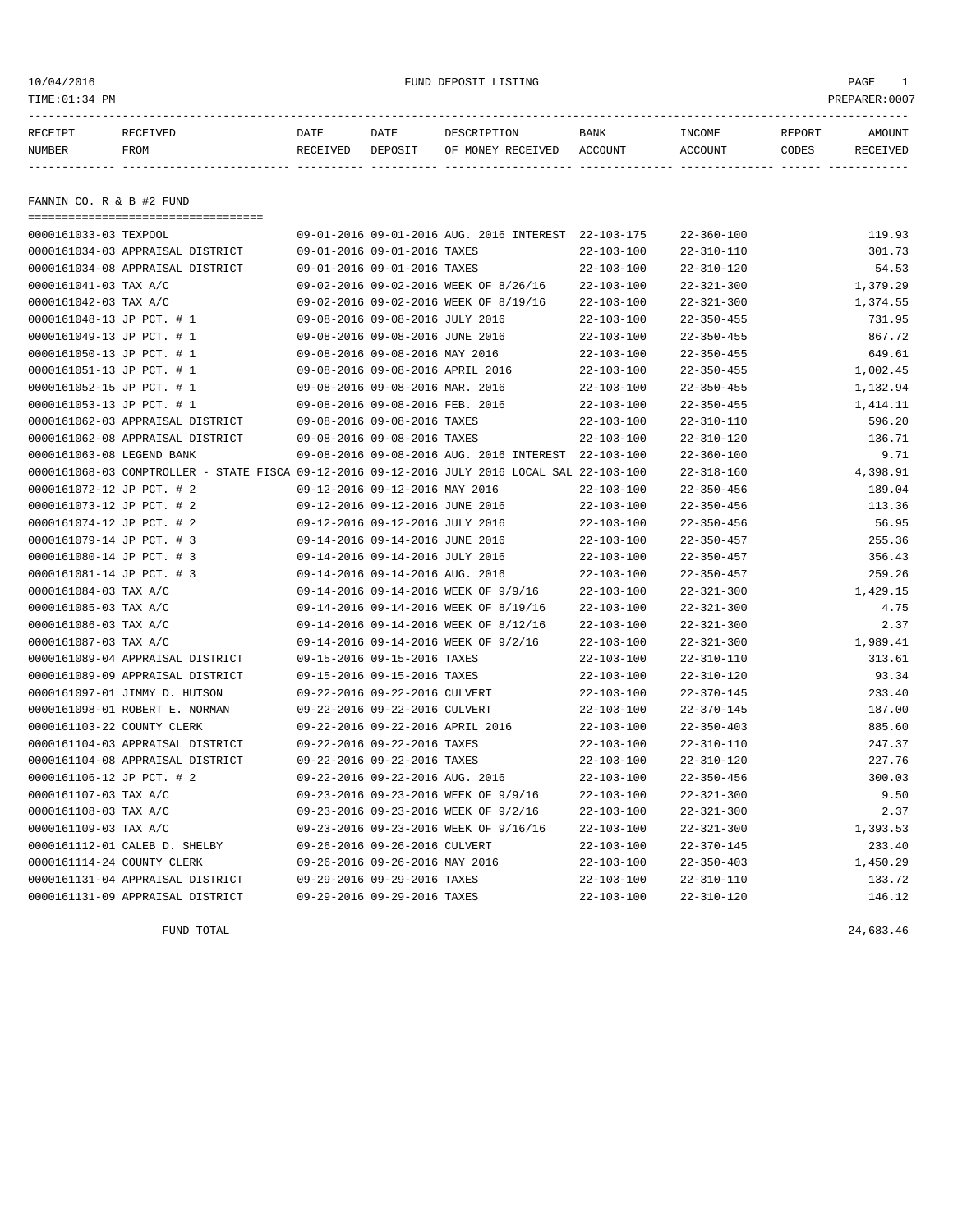| 10/04/2016<br>TIME: 01:34 PM |                                  |          |                                 | FUND DEPOSIT LISTING                     |                  |                  |        | PAGE<br>-1<br>PREPARER: 0007 |
|------------------------------|----------------------------------|----------|---------------------------------|------------------------------------------|------------------|------------------|--------|------------------------------|
| RECEIPT                      | RECEIVED                         | DATE     | DATE                            | DESCRIPTION                              | BANK             | INCOME           | REPORT | AMOUNT                       |
| NUMBER                       | FROM                             | RECEIVED | DEPOSIT                         | OF MONEY RECEIVED ACCOUNT                |                  | ACCOUNT          | CODES  | RECEIVED                     |
| FANNIN CO. R & B #3 FUND     |                                  |          |                                 |                                          |                  |                  |        |                              |
| 0000161033-04 TEXPOOL        |                                  |          |                                 | 09-01-2016 09-01-2016 AUG. 2016 INTEREST | $23 - 103 - 175$ | $23 - 360 - 100$ |        | 72.20                        |
|                              | 0000161034-04 APPRAISAL DISTRICT |          | 09-01-2016 09-01-2016 TAXES     |                                          | 23-103-100       | $23 - 310 - 110$ |        | 452.59                       |
|                              | 0000161034-09 APPRAISAL DISTRICT |          | 09-01-2016 09-01-2016 TAXES     |                                          | 23-103-100       | $23 - 310 - 120$ |        | 81.79                        |
| 0000161041-04 TAX A/C        |                                  |          |                                 | 09-02-2016 09-02-2016 WEEK OF 8/26/16    | $23 - 103 - 100$ | $23 - 321 - 300$ |        | 2,068.94                     |
| 0000161042-04 TAX A/C        |                                  |          |                                 | 09-02-2016 09-02-2016 WEEK OF 8/19/16    | $23 - 103 - 100$ | $23 - 321 - 300$ |        | 2,061.82                     |
| 0000161044-01 A. D. EVANS    |                                  |          | 09-02-2016 09-02-2016 CULVERTS  |                                          | $23 - 103 - 100$ | $23 - 370 - 145$ |        | 1,350.00                     |
| 0000161048-14 JP PCT. # 1    |                                  |          | 09-08-2016 09-08-2016 JULY 2016 |                                          | $23 - 103 - 100$ | $23 - 350 - 455$ |        | 1,097.93                     |
| 0000161049-14 JP PCT. # 1    |                                  |          | 09-08-2016 09-08-2016 JUNE 2016 |                                          | $23 - 103 - 100$ | $23 - 350 - 455$ |        | 1,301.57                     |
| 0000161050-14 JP PCT. # 1    |                                  |          | 09-08-2016 09-08-2016 MAY 2016  |                                          | $23 - 103 - 100$ | $23 - 350 - 455$ |        | 974.41                       |
| 0000161051-14 JP PCT. # 1    |                                  |          |                                 | 09-08-2016 09-08-2016 APRIL 2016         | $23 - 103 - 100$ | $23 - 350 - 455$ |        | 1,503.66                     |
| 0.0001610E210E2              |                                  |          |                                 |                                          | C 0.01 10.01 C   | OD DEA JEE       |        | 1.600.12                     |

| 0000161048-14 JP PCT. # 1  |                                                                                              |                                | 09-08-2016 09-08-2016 JULY 2016 |                                                     | $23 - 103 - 100$ | $23 - 350 - 455$ | 1,097.93 |
|----------------------------|----------------------------------------------------------------------------------------------|--------------------------------|---------------------------------|-----------------------------------------------------|------------------|------------------|----------|
| 0000161049-14 JP PCT. # 1  |                                                                                              |                                | 09-08-2016 09-08-2016 JUNE 2016 |                                                     | 23-103-100       | $23 - 350 - 455$ | 1,301.57 |
| 0000161050-14 JP PCT. # 1  |                                                                                              |                                | 09-08-2016 09-08-2016 MAY 2016  |                                                     | $23 - 103 - 100$ | $23 - 350 - 455$ | 974.41   |
| 0000161051-14 JP PCT. # 1  |                                                                                              |                                |                                 | 09-08-2016 09-08-2016 APRIL 2016                    | $23 - 103 - 100$ | $23 - 350 - 455$ | 1,503.66 |
| 0000161052-16 JP PCT. # 1  |                                                                                              |                                | 09-08-2016 09-08-2016 MAR. 2016 |                                                     | $23 - 103 - 100$ | $23 - 350 - 455$ | 1,699.42 |
| 0000161053-14 JP PCT. # 1  |                                                                                              |                                | 09-08-2016 09-08-2016 FEB. 2016 |                                                     | $23 - 103 - 100$ | $23 - 350 - 455$ | 2,121.16 |
|                            | 0000161062-04 APPRAISAL DISTRICT                                                             |                                | 09-08-2016 09-08-2016 TAXES     |                                                     | $23 - 103 - 100$ | $23 - 310 - 110$ | 894.30   |
|                            | 0000161062-09 APPRAISAL DISTRICT                                                             | 09-08-2016 09-08-2016 TAXES    |                                 |                                                     | $23 - 103 - 100$ | $23 - 310 - 120$ | 205.06   |
| 0000161063-09 LEGEND BANK  |                                                                                              |                                |                                 | 09-08-2016 09-08-2016 AUG. 2016 INTEREST 23-103-100 |                  | 23-360-100       | 29.62    |
|                            | 0000161068-04 COMPTROLLER - STATE FISCA 09-12-2016 09-12-2016 JULY 2016 LOCAL SAL 23-103-100 |                                |                                 |                                                     |                  | 23-318-160       | 6,598.36 |
| 0000161072-13 JP PCT. # 2  |                                                                                              |                                | 09-12-2016 09-12-2016 MAY 2016  |                                                     | 23-103-100       | $23 - 350 - 456$ | 283.56   |
| 0000161073-13 JP PCT. # 2  |                                                                                              |                                | 09-12-2016 09-12-2016 JUNE 2016 |                                                     | 23-103-100       | $23 - 350 - 456$ | 170.04   |
| 0000161074-13 JP PCT. # 2  |                                                                                              |                                | 09-12-2016 09-12-2016 JULY 2016 |                                                     | $23 - 103 - 100$ | $23 - 350 - 456$ | 85.43    |
| 0000161079-15 JP PCT. # 3  |                                                                                              |                                | 09-14-2016 09-14-2016 JUNE 2016 |                                                     | $23 - 103 - 100$ | $23 - 350 - 457$ | 383.04   |
| 0000161080-15 JP PCT. # 3  |                                                                                              |                                | 09-14-2016 09-14-2016 JULY 2016 |                                                     | $23 - 103 - 100$ | $23 - 350 - 457$ | 534.65   |
| 0000161081-15 JP PCT. # 3  |                                                                                              |                                | 09-14-2016 09-14-2016 AUG. 2016 |                                                     | $23 - 103 - 100$ | $23 - 350 - 457$ | 388.90   |
| 0000161084-04 TAX A/C      |                                                                                              |                                |                                 | 09-14-2016 09-14-2016 WEEK OF 9/9/16                | 23-103-100       | $23 - 321 - 300$ | 2,143.72 |
| 0000161085-04 TAX A/C      |                                                                                              |                                |                                 | 09-14-2016 09-14-2016 WEEK OF 8/19/16               | 23-103-100       | $23 - 321 - 300$ | 7.12     |
| 0000161086-04 TAX A/C      |                                                                                              |                                |                                 | 09-14-2016 09-14-2016 WEEK OF 8/12/16               | 23-103-100       | $23 - 321 - 300$ | 3.56     |
| 0000161087-04 TAX A/C      |                                                                                              |                                |                                 | 09-14-2016 09-14-2016 WEEK OF 9/2/16                | $23 - 103 - 100$ | $23 - 321 - 300$ | 2,984.12 |
|                            | 0000161089-05 APPRAISAL DISTRICT                                                             |                                | 09-15-2016 09-15-2016 TAXES     |                                                     | $23 - 103 - 100$ | $23 - 310 - 110$ | 470.43   |
|                            | 0000161089-10 APPRAISAL DISTRICT                                                             |                                | 09-15-2016 09-15-2016 TAXES     |                                                     | $23 - 103 - 100$ | $23 - 310 - 120$ | 140.00   |
|                            | 0000161092-01 CITY OF HONEY GROVE                                                            |                                |                                 | 09-15-2016 09-15-2016 ROCK & FUEL                   | $23 - 103 - 100$ | $23 - 370 - 145$ | 256.41   |
| 0000161103-23 COUNTY CLERK |                                                                                              |                                |                                 | 09-22-2016 09-22-2016 APRIL 2016                    | $23 - 103 - 100$ | $23 - 350 - 403$ | 1,328.39 |
|                            | 0000161104-04 APPRAISAL DISTRICT                                                             |                                | 09-22-2016 09-22-2016 TAXES     |                                                     | $23 - 103 - 100$ | $23 - 310 - 110$ | 371.07   |
|                            | 0000161104-09 APPRAISAL DISTRICT                                                             |                                | 09-22-2016 09-22-2016 TAXES     |                                                     | $23 - 103 - 100$ | $23 - 310 - 120$ | 341.63   |
| 0000161106-13 JP PCT. # 2  |                                                                                              |                                | 09-22-2016 09-22-2016 AUG. 2016 |                                                     | $23 - 103 - 100$ | $23 - 350 - 456$ | 450.04   |
| 0000161107-04 TAX A/C      |                                                                                              |                                |                                 | 09-23-2016 09-23-2016 WEEK OF 9/9/16                | $23 - 103 - 100$ | $23 - 321 - 300$ | 14.24    |
| 0000161108-04 TAX A/C      |                                                                                              |                                |                                 | 09-23-2016 09-23-2016 WEEK OF 9/2/16                | $23 - 103 - 100$ | $23 - 321 - 300$ | 3.56     |
| 0000161109-04 TAX A/C      |                                                                                              |                                |                                 | 09-23-2016 09-23-2016 WEEK OF 9/16/16               | $23 - 103 - 100$ | $23 - 321 - 300$ | 2,090.31 |
| 0000161114-25 COUNTY CLERK |                                                                                              | 09-26-2016 09-26-2016 MAY 2016 |                                 |                                                     | $23 - 103 - 100$ | $23 - 350 - 403$ | 2,175.44 |
| 0000161128-01 JOHN BLAIN   |                                                                                              | 09-28-2016 09-28-2016 CULVERT  |                                 |                                                     | $23 - 103 - 100$ | $23 - 370 - 145$ | 338.00   |
|                            | 0000161129-01 LARRY D. FOSTER                                                                |                                | 09-28-2016 09-28-2016 CULVERT   |                                                     | 23-103-100       | $23 - 370 - 145$ | 427.50   |
|                            | 0000161131-05 APPRAISAL DISTRICT                                                             | 09-29-2016 09-29-2016 TAXES    |                                 |                                                     | 23-103-100       | $23 - 310 - 110$ | 200.58   |
|                            | 0000161131-10 APPRAISAL DISTRICT                                                             | 09-29-2016 09-29-2016 TAXES    |                                 |                                                     | 23-103-100       | 23-310-120       | 219.19   |
|                            | 0000161132-01 ANTHONY JAMAAL WOFFORD                                                         | 09-30-2016 09-30-2016 CULVERT  |                                 |                                                     | $23 - 103 - 100$ | $23 - 370 - 145$ | 337.50   |
|                            |                                                                                              |                                |                                 |                                                     |                  |                  |          |
|                            |                                                                                              |                                |                                 |                                                     |                  |                  |          |

FUND TOTAL  $38,661.26$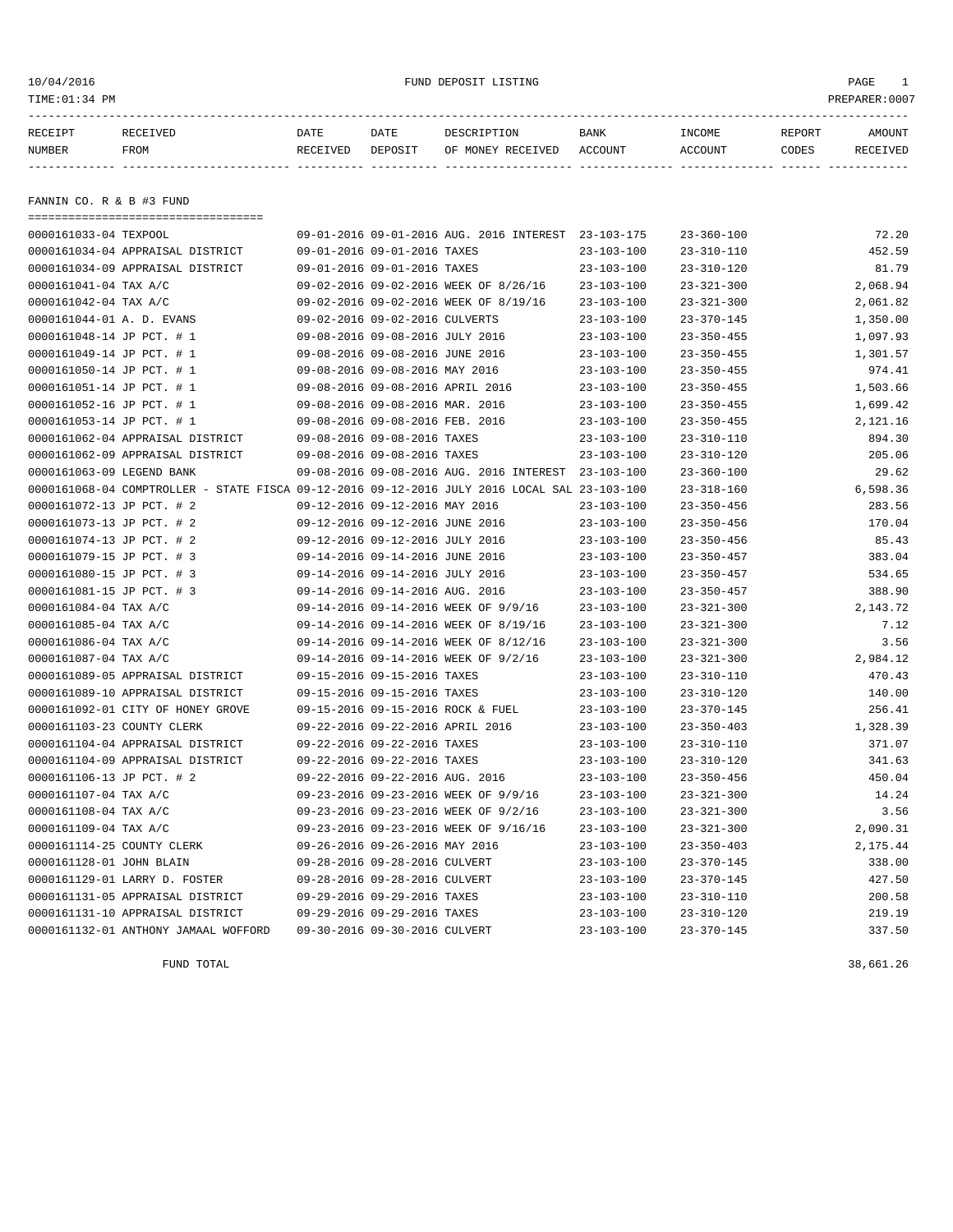10/04/2016 FUND DEPOSIT LISTING PAGE 1

| RECEIPT | RECEIVED | DATE     | DATE    | DESCRIPTION       | BANK    | INCOME  | REPORT | <b>AMOUNT</b> |
|---------|----------|----------|---------|-------------------|---------|---------|--------|---------------|
| NUMBER  | FROM     | RECEIVED | DEPOSIT | OF MONEY RECEIVED | ACCOUNT | ACCOUNT | CODES  | RECEIVED      |
|         |          |          |         |                   |         |         |        |               |
|         |          |          |         |                   |         |         |        |               |

FANNIN CO. R & B #4 FUND

| ====================================                                                         |                                                     |                  |                  |          |
|----------------------------------------------------------------------------------------------|-----------------------------------------------------|------------------|------------------|----------|
| 0000161033-05 TEXPOOL                                                                        | 09-01-2016 09-01-2016 AUG. 2016 INTEREST 24-103-175 |                  | $24 - 360 - 100$ | 103.91   |
| 0000161034-05 APPRAISAL DISTRICT                                                             | 09-01-2016 09-01-2016 TAXES                         | $24 - 103 - 100$ | $24 - 310 - 110$ | 257.63   |
| 0000161034-10 APPRAISAL DISTRICT                                                             | 09-01-2016 09-01-2016 TAXES                         | $24 - 103 - 100$ | $24 - 310 - 120$ | 46.55    |
| 0000161041-05 TAX A/C                                                                        | 09-02-2016 09-02-2016 WEEK OF 8/26/16               | $24 - 103 - 100$ | $24 - 321 - 300$ | 1,177.69 |
| 0000161042-05 TAX A/C                                                                        | 09-02-2016 09-02-2016 WEEK OF 8/19/16               | $24 - 103 - 100$ | $24 - 321 - 300$ | 1,173.63 |
| 0000161048-15 JP PCT. # 1                                                                    | 09-08-2016 09-08-2016 JULY 2016                     | $24 - 103 - 100$ | $24 - 350 - 455$ | 624.96   |
| 0000161049-15 JP PCT. # 1                                                                    | 09-08-2016 09-08-2016 JUNE 2016                     | $24 - 103 - 100$ | $24 - 350 - 455$ | 740.89   |
| 0000161050-15 JP PCT. # 1                                                                    | 09-08-2016 09-08-2016 MAY 2016                      | $24 - 103 - 100$ | $24 - 350 - 455$ | 554.66   |
| 0000161051-15 JP PCT. # 1                                                                    | 09-08-2016 09-08-2016 APRIL 2016                    | $24 - 103 - 100$ | $24 - 350 - 455$ | 855.92   |
| 0000161052-17 JP PCT. # 1                                                                    | 09-08-2016 09-08-2016 MAR. 2016                     | $24 - 103 - 100$ | $24 - 350 - 455$ | 967.35   |
| 0000161053-15 JP PCT. # 1                                                                    | 09-08-2016 09-08-2016 FEB. 2016                     | $24 - 103 - 100$ | $24 - 350 - 455$ | 1,207.41 |
| 0000161062-05 APPRAISAL DISTRICT                                                             | 09-08-2016 09-08-2016 TAXES                         | $24 - 103 - 100$ | $24 - 310 - 110$ | 509.05   |
| 0000161062-10 APPRAISAL DISTRICT                                                             | 09-08-2016 09-08-2016 TAXES                         | $24 - 103 - 100$ | $24 - 310 - 120$ | 116.73   |
| 0000161063-10 LEGEND BANK                                                                    | 09-08-2016 09-08-2016 AUG. 2016 INTEREST            | 24-103-100       | $24 - 360 - 100$ | 1.39     |
| 0000161068-05 COMPTROLLER - STATE FISCA 09-12-2016 09-12-2016 JULY 2016 LOCAL SAL 24-103-100 |                                                     |                  | $24 - 318 - 160$ | 3,755.93 |
| 0000161072-14 JP PCT. # 2                                                                    | 09-12-2016 09-12-2016 MAY 2016                      | $24 - 103 - 100$ | $24 - 350 - 456$ | 161.41   |
| 0000161073-14 JP PCT. # 2                                                                    | 09-12-2016 09-12-2016 JUNE 2016                     | $24 - 103 - 100$ | $24 - 350 - 456$ | 96.79    |
| 0000161074-14 JP PCT. # 2                                                                    | 09-12-2016 09-12-2016 JULY 2016                     | $24 - 103 - 100$ | $24 - 350 - 456$ | 48.63    |
| 0000161079-16 JP PCT. # 3                                                                    | 09-14-2016 09-14-2016 JUNE 2016                     | $24 - 103 - 100$ | $24 - 350 - 457$ | 218.03   |
| 0000161080-16 JP PCT. # 3                                                                    | 09-14-2016 09-14-2016 JULY 2016                     | $24 - 103 - 100$ | $24 - 350 - 457$ | 304.33   |
| 0000161081-16 JP PCT. # 3                                                                    | 09-14-2016 09-14-2016 AUG. 2016                     | $24 - 103 - 100$ | $24 - 350 - 457$ | 221.37   |
| 0000161084-05 TAX A/C                                                                        | 09-14-2016 09-14-2016 WEEK OF 9/9/16                | $24 - 103 - 100$ | $24 - 321 - 300$ | 1,220.25 |
| 0000161085-05 TAX A/C                                                                        | 09-14-2016 09-14-2016 WEEK OF 8/19/16               | $24 - 103 - 100$ | $24 - 321 - 300$ | 4.05     |
| 0000161086-05 TAX A/C                                                                        | 09-14-2016 09-14-2016 WEEK OF 8/12/16               | $24 - 103 - 100$ | $24 - 321 - 300$ | 2.03     |
| 0000161087-05 TAX A/C                                                                        | 09-14-2016 09-14-2016 WEEK OF 9/2/16                | $24 - 103 - 100$ | $24 - 321 - 300$ | 1,698.63 |
| 0000161089-06 APPRAISAL DISTRICT                                                             | 09-15-2016 09-15-2016 TAXES                         | $24 - 103 - 100$ | $24 - 310 - 110$ | 267.78   |
| 0000161089-11 APPRAISAL DISTRICT                                                             | 09-15-2016 09-15-2016 TAXES                         | $24 - 103 - 100$ | $24 - 310 - 120$ | 79.69    |
| 0000161103-24 COUNTY CLERK                                                                   | 09-22-2016 09-22-2016 APRIL 2016                    | $24 - 103 - 100$ | $24 - 350 - 403$ | 756.15   |
| 0000161104-05 APPRAISAL DISTRICT                                                             | 09-22-2016 09-22-2016 TAXES                         | $24 - 103 - 100$ | $24 - 310 - 110$ | 211.22   |
| 0000161104-10 APPRAISAL DISTRICT                                                             | 09-22-2016 09-22-2016 TAXES                         | $24 - 103 - 100$ | $24 - 310 - 120$ | 194.47   |
| 0000161106-14 JP PCT. # 2                                                                    | 09-22-2016 09-22-2016 AUG. 2016                     | $24 - 103 - 100$ | $24 - 350 - 456$ | 256.17   |
| 0000161107-05 TAX A/C                                                                        | 09-23-2016 09-23-2016 WEEK OF 9/9/16                | $24 - 103 - 100$ | $24 - 321 - 300$ | 8.11     |
| 0000161108-05 TAX A/C                                                                        | 09-23-2016 09-23-2016 WEEK OF 9/2/16                | $24 - 103 - 100$ | $24 - 321 - 300$ | 2.03     |
| 0000161109-05 TAX A/C                                                                        | 09-23-2016 09-23-2016 WEEK OF 9/16/16               | 24-103-100       | $24 - 321 - 300$ | 1,189.85 |
| 0000161114-26 COUNTY CLERK                                                                   | 09-26-2016 09-26-2016 MAY 2016                      | $24 - 103 - 100$ | $24 - 350 - 403$ | 1,238.31 |
| 0000161131-06 APPRAISAL DISTRICT                                                             | 09-29-2016 09-29-2016 TAXES                         | $24 - 103 - 100$ | $24 - 310 - 110$ | 114.17   |
| 0000161131-11 APPRAISAL DISTRICT                                                             | 09-29-2016 09-29-2016 TAXES                         | $24 - 103 - 100$ | $24 - 310 - 120$ | 124.77   |

FUND TOTAL 20,511.94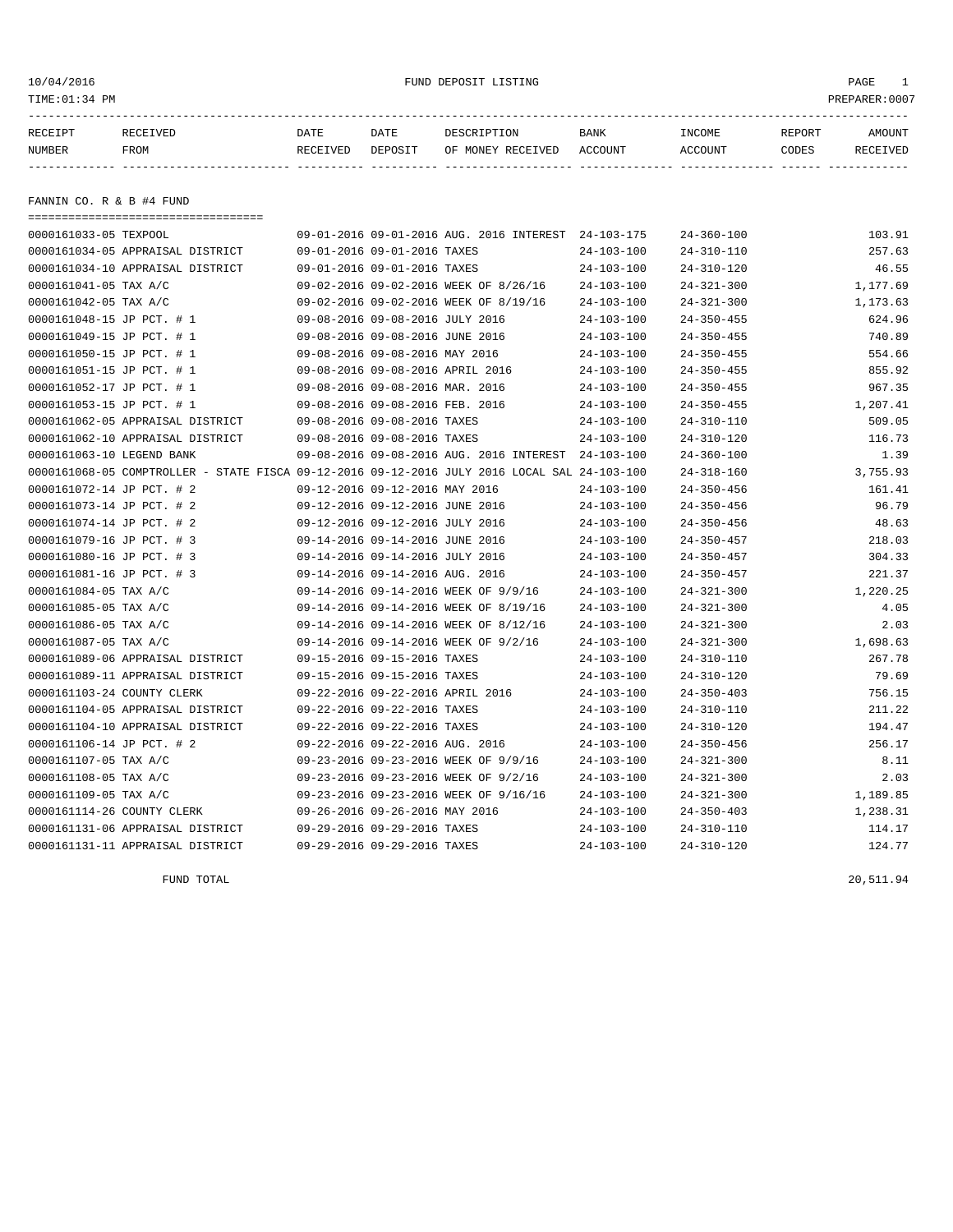10/04/2016 FUND DEPOSIT LISTING PAGE 1

| RECEIPT | RECEIVED | <b>DATE</b> | DATE    | DESCRIPTION       | BANK    | INCOME  | REPORT | <b>AMOUNT</b> |
|---------|----------|-------------|---------|-------------------|---------|---------|--------|---------------|
| NUMBER  | FROM     | RECEIVED    | DEPOSIT | OF MONEY RECEIVED | ACCOUNT | ACCOUNT | CODES  | RECEIVED      |
|         |          |             |         |                   |         |         |        |               |
|         |          |             |         |                   |         |         |        |               |

# J.P.#1 JUST.CT.TECHNOLOGY

| ================================== |                                          |                  |                  |        |  |  |  |  |  |  |
|------------------------------------|------------------------------------------|------------------|------------------|--------|--|--|--|--|--|--|
| 0000161048-11 JP PCT. # 1          | 09-08-2016 09-08-2016 JULY 2016          | $26 - 103 - 100$ | $26 - 370 - 455$ | 287.07 |  |  |  |  |  |  |
| 0000161049-11 JP PCT. # 1          | 09-08-2016 09-08-2016 JUNE 2016          | $26 - 103 - 100$ | $26 - 370 - 455$ | 256.32 |  |  |  |  |  |  |
| 0000161050-11 JP PCT. # 1          | 09-08-2016 09-08-2016 MAY 2016           | $26 - 103 - 100$ | $26 - 370 - 455$ | 224.20 |  |  |  |  |  |  |
| 0000161051-11 JP PCT. # 1          | 09-08-2016 09-08-2016 APRIL 2016         | $26 - 103 - 100$ | $26 - 370 - 455$ | 263.55 |  |  |  |  |  |  |
| 0000161052-13 JP PCT. # 1          | 09-08-2016 09-08-2016 MAR. 2016          | $26 - 103 - 100$ | $26 - 370 - 455$ | 408.10 |  |  |  |  |  |  |
| 0000161053-11 JP PCT. # 1          | 09-08-2016 09-08-2016 FEB. 2016          | $26 - 103 - 100$ | $26 - 370 - 455$ | 458.82 |  |  |  |  |  |  |
| 0000161063-11 LEGEND BANK          | 09-08-2016 09-08-2016 AUG. 2016 INTEREST | $26 - 103 - 100$ | $26 - 360 - 100$ | 3.31   |  |  |  |  |  |  |

FUND TOTAL  $1,901.37$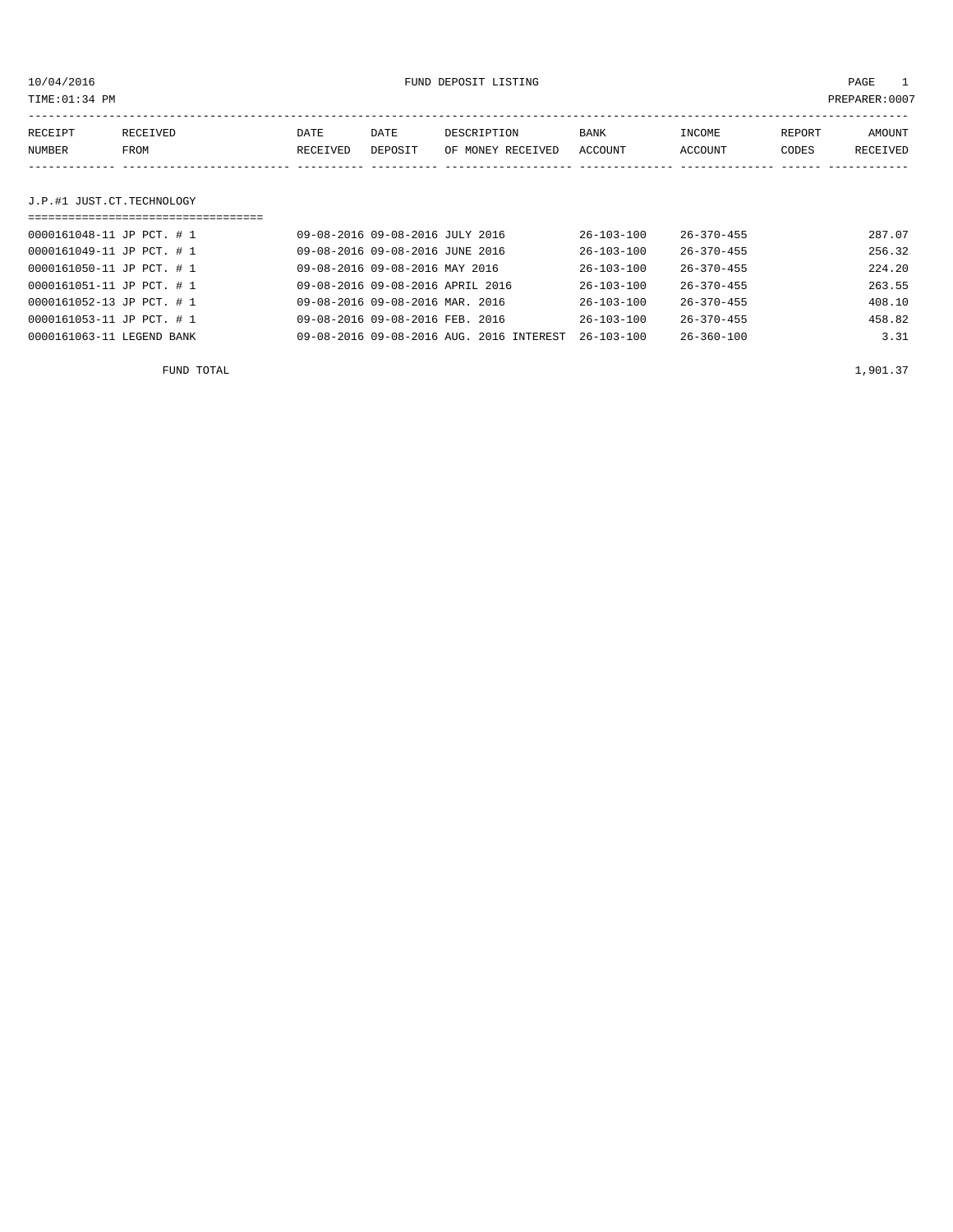| PREPARER: 0007<br>TIME:01:34 PM |          |             |         |                   |             |         |        |                 |
|---------------------------------|----------|-------------|---------|-------------------|-------------|---------|--------|-----------------|
|                                 |          |             |         |                   |             |         |        |                 |
| RECEIPT                         | RECEIVED | <b>DATE</b> | DATE    | DESCRIPTION       | <b>BANK</b> | INCOME  | REPORT | AMOUNT          |
| NUMBER                          | FROM     | RECEIVED    | DEPOSIT | OF MONEY RECEIVED | ACCOUNT     | ACCOUNT | CODES  | <b>RECEIVED</b> |
|                                 |          |             |         |                   |             |         |        |                 |

J.P.#2 JUST.CT.TECHNOLOGY

| 0000161063-12 LEGEND BANK | 09-08-2016 09-08-2016 AUG. 2016 INTEREST | 27-103-100       | 27-360-100       | 0.72  |
|---------------------------|------------------------------------------|------------------|------------------|-------|
| 0000161072-10 JP PCT. # 2 | 09-12-2016 09-12-2016 MAY 2016           | 27-103-100       | $27 - 370 - 456$ | 58.91 |
| 0000161073-10 JP PCT. # 2 | 09-12-2016 09-12-2016 JUNE 2016          | $27 - 103 - 100$ | $27 - 370 - 456$ | 35.10 |
| 0000161074-10 JP PCT. # 2 | 09-12-2016 09-12-2016 JULY 2016          | $27 - 103 - 100$ | $27 - 370 - 456$ | 54.32 |
| 0000161106-10 JP PCT. # 2 | 09-22-2016 09-22-2016 AUG. 2016          | $27 - 103 - 100$ | $27 - 370 - 456$ | 71.93 |
|                           |                                          |                  |                  |       |

FUND TOTAL 220.98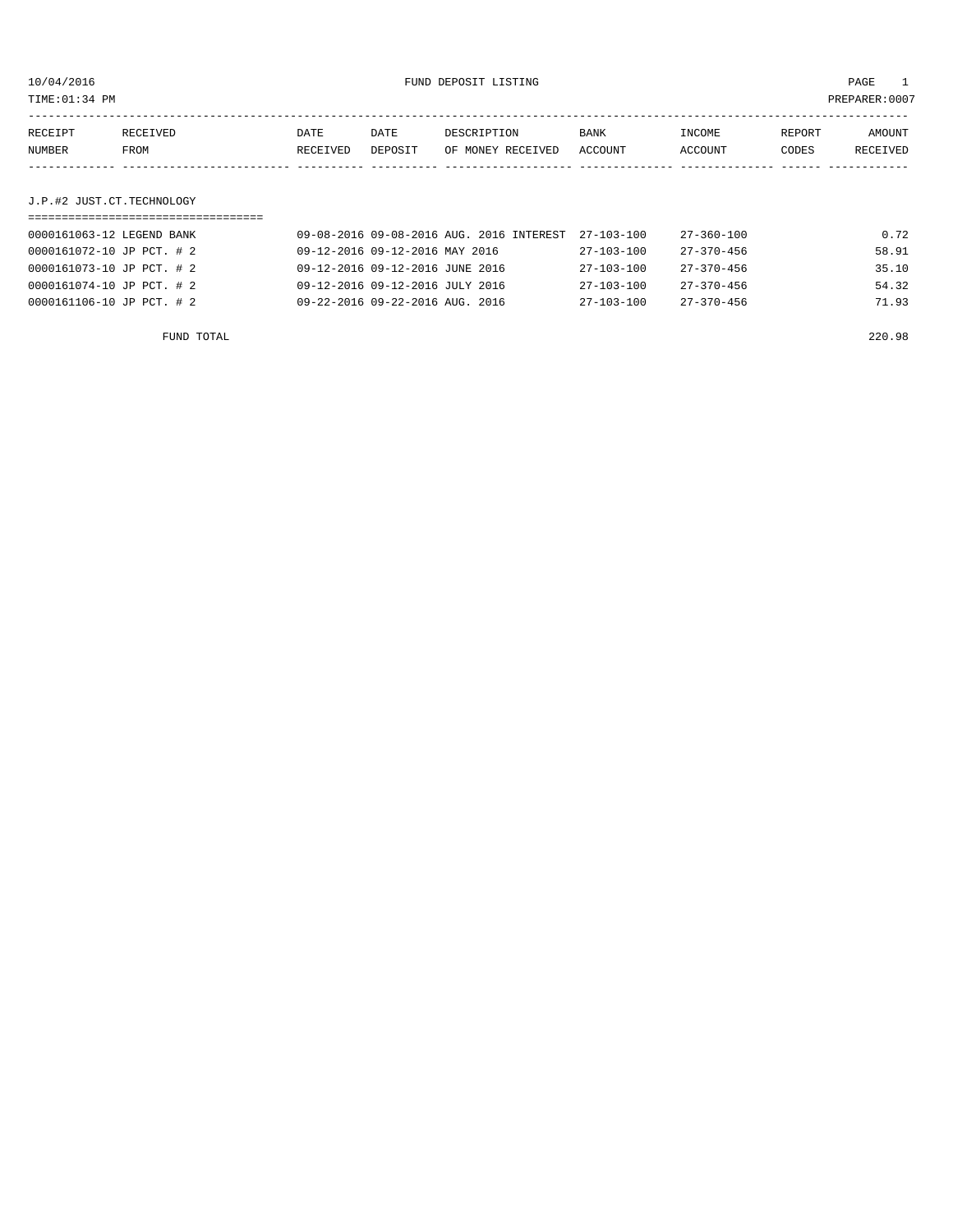TIME:01:34 PM PREPARER:0007

| RECEIPT | RECEIVED                  | DATE     | DATE    | DESCRIPTION       | BANK    | INCOME  | REPORT | AMOUNT   |  |
|---------|---------------------------|----------|---------|-------------------|---------|---------|--------|----------|--|
| NUMBER  | FROM                      | RECEIVED | DEPOSIT | OF MONEY RECEIVED | ACCOUNT | ACCOUNT | CODES  | RECEIVED |  |
|         |                           |          |         |                   |         |         |        |          |  |
|         |                           |          |         |                   |         |         |        |          |  |
|         | J.P.#3 JUST.CT.TECHNOLOGY |          |         |                   |         |         |        |          |  |
|         |                           |          |         |                   |         |         |        |          |  |

| 0000161063-13 LEGEND BANK | 09-08-2016 09-08-2016 AUG. 2016 INTEREST | 28-103-100       | 28-360-100       | 0.39   |
|---------------------------|------------------------------------------|------------------|------------------|--------|
| 0000161079-12 JP PCT. # 3 | 09-14-2016 09-14-2016 JUNE 2016          | $28 - 103 - 100$ | $28 - 370 - 456$ | 165.60 |
| 0000161080-12 JP PCT. #3  | 09-14-2016 09-14-2016 JULY 2016          | $28 - 103 - 100$ | $28 - 370 - 456$ | 165.10 |
| 0000161081-12 JP PCT. #3  | 09-14-2016 09-14-2016 AUG. 2016          | $28 - 103 - 100$ | $28 - 370 - 456$ | 124.44 |

FUND TOTAL 455.53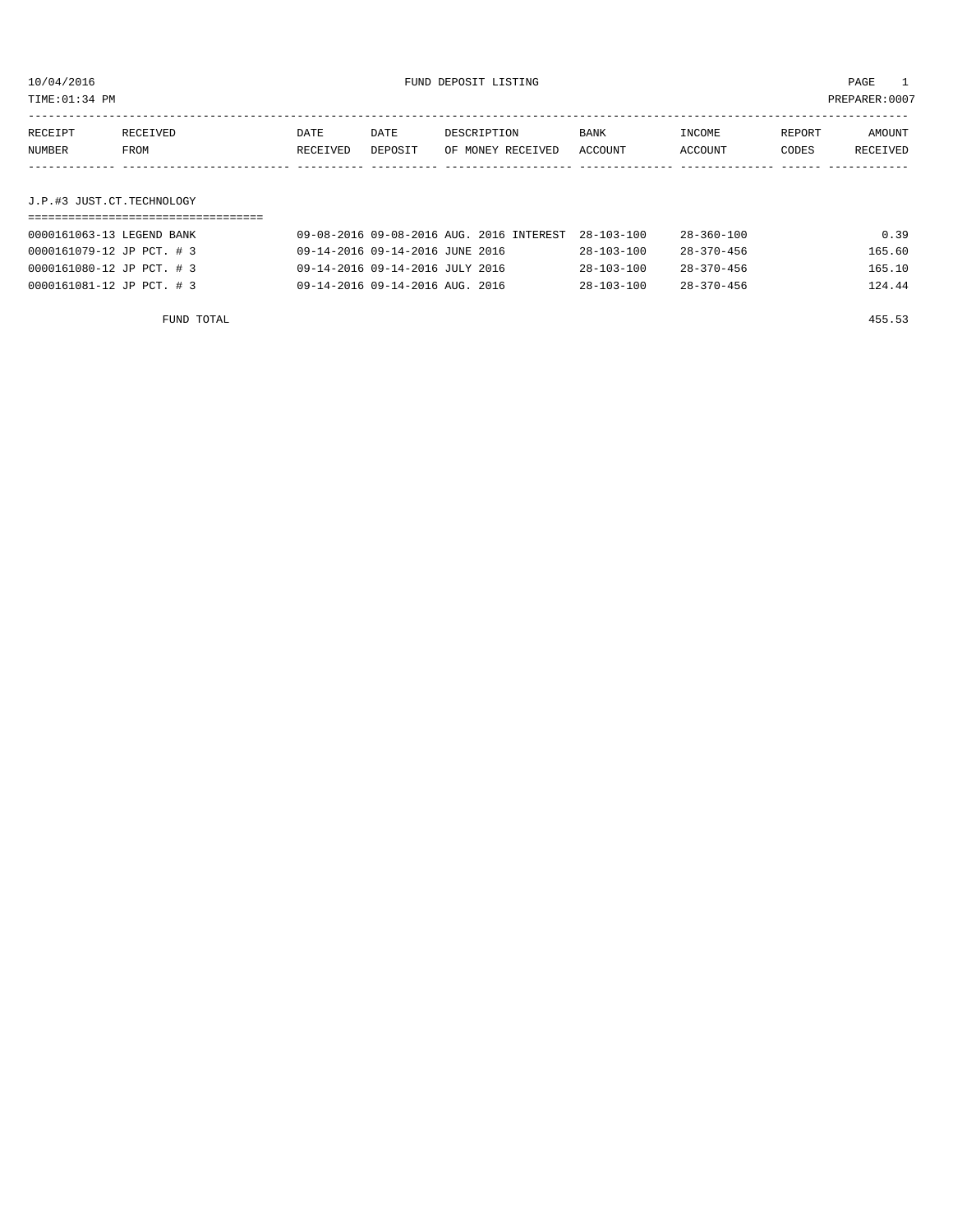TIME:01:34 PM PREPARER:0007

| RECEIPT | RECEIVED    | DATE     | DATE    | DESCRIPTION       | <b>BANK</b> | INCOME  | REPORT | AMOUNT   |
|---------|-------------|----------|---------|-------------------|-------------|---------|--------|----------|
| NUMBER  | <b>FROM</b> | RECEIVED | DEPOSIT | OF MONEY RECEIVED | ACCOUNT     | ACCOUNT | CODES  | RECEIVED |
|         |             |          |         |                   |             |         |        |          |

### DISTRICT CT.RECORDS ARCHIVE

===================================

| 0000161063-14 LEGEND BANK | 09-08-2016 09-08-2016 AUG. 2016 INTEREST | $34 - 103 - 100$ | 34-360-100 | $\sim$ $\sim$ |
|---------------------------|------------------------------------------|------------------|------------|---------------|
|                           |                                          |                  |            |               |
|                           |                                          |                  |            |               |

FUND TOTAL  $1.32$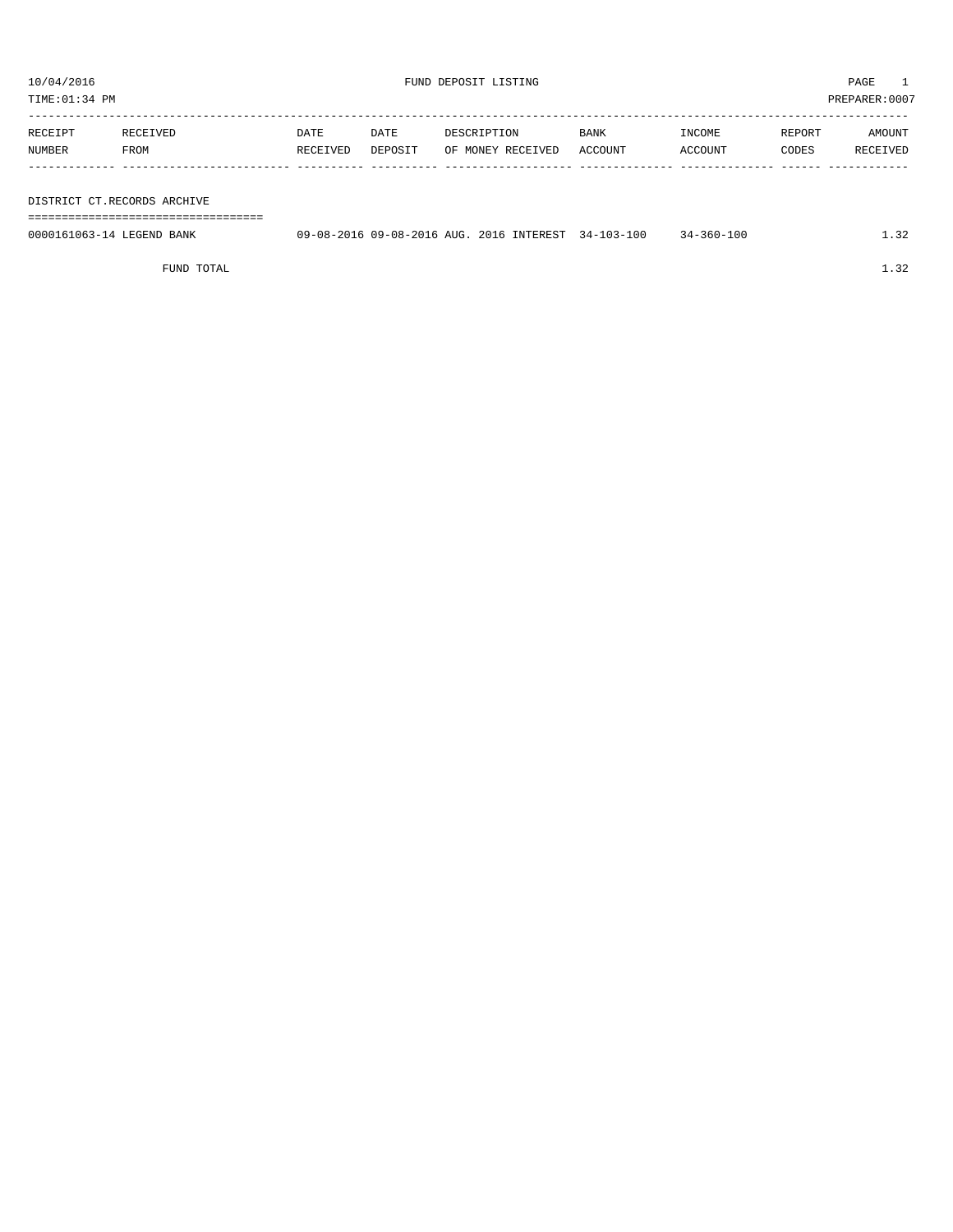TIME:01:34 PM PREPARER:0007

| RECEIPT       | <b>RECEIVED</b> | DATE     | DATE    | DESCRIPTION       | <b>BANK</b> | <b>TNCOME</b>  | REPORT | AMOUNT          |
|---------------|-----------------|----------|---------|-------------------|-------------|----------------|--------|-----------------|
| <b>NUMBER</b> | <b>FROM</b>     | RECEIVED | DEPOSIT | OF MONEY RECEIVED | ACCOUNT     | <b>ACCOUNT</b> | CODES  | <b>RECEIVED</b> |
|               |                 |          |         |                   |             |                |        |                 |

### LAW LIBRARY FUND

| 0000161063-15 LEGEND BANK  | 09-08-2016 09-08-2016 AUG. 2016 INTEREST 35-103-100 |                  | $35 - 360 - 100$ | 9.21   |
|----------------------------|-----------------------------------------------------|------------------|------------------|--------|
| 0000161103-20 COUNTY CLERK | 09-22-2016 09-22-2016 APRIL 2016                    | $35 - 103 - 100$ | $35 - 340 - 403$ | 385.00 |
| 0000161114-22 COUNTY CLERK | 09-26-2016 09-26-2016 MAY 2016                      | $35 - 103 - 100$ | $35 - 340 - 403$ | 245.00 |

FUND TOTAL 639.21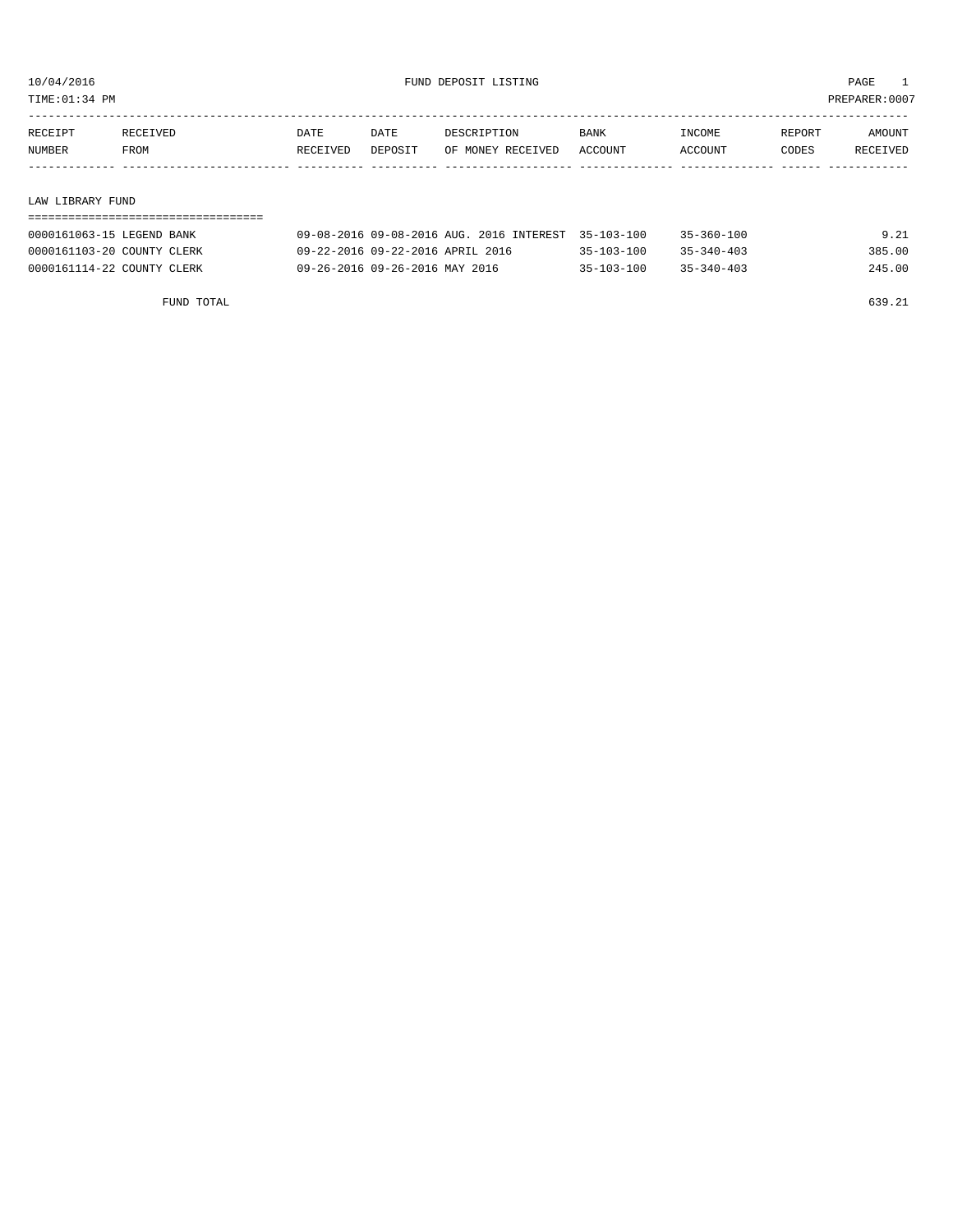| TIME: 01:34 PM        |                                           |          |         |                                                        |                  |                  |        | PREPARER:0007      |
|-----------------------|-------------------------------------------|----------|---------|--------------------------------------------------------|------------------|------------------|--------|--------------------|
| RECEIPT               | RECEIVED                                  | DATE     | DATE    | DESCRIPTION                                            | <b>BANK</b>      | INCOME           | REPORT | AMOUNT<br>RECEIVED |
| NUMBER                | FROM                                      | RECEIVED | DEPOSIT | OF MONEY RECEIVED                                      | ACCOUNT          | ACCOUNT          | CODES  |                    |
| D.A. FEE ACCOUNT FUND |                                           |          |         |                                                        |                  |                  |        |                    |
|                       | $0.000161036 - 01$ EANNIN COUNTY DISTRICT |          |         | $0.9 - 0.1 - 20.16$ $0.9 - 0.1 - 20.16$ $CUTCY$ $TTCC$ | $26 - 102 - 126$ | $26 - 210 - 175$ |        | 20127              |

| 0000161036-01 FANNIN COUNTY DISTRICT | 09-01-2016 09-01-2016 CHECK FEES                    | 36-103-136       | $36 - 340 - 475$ | 304.27 |
|--------------------------------------|-----------------------------------------------------|------------------|------------------|--------|
| 0000161063-22 LEGEND BANK            | 09-08-2016 09-08-2016 AUG. 2016 INTEREST 36-103-136 |                  | 36-360-100       | 0.03   |
| 0000161063-23 LEGEND BANK            | 09-08-2016 09-08-2016 AUG. 2016 INTEREST 36-103-236 |                  | 36-360-236       | 0.10   |
| 0000161064-01 FANNIN COUNTY CSCD     | 09-09-2016 09-09-2016 BLOOD DRAWS                   | 36-103-136       | 36-370-130       | 133.60 |
| 0000161067-01 COUNTY CLERK           | 09-12-2016 09-12-2016 BLOOD DRAWS                   | $36 - 103 - 136$ | $36 - 370 - 130$ | 40.00  |
|                                      |                                                     |                  |                  |        |

FUND TOTAL 478.00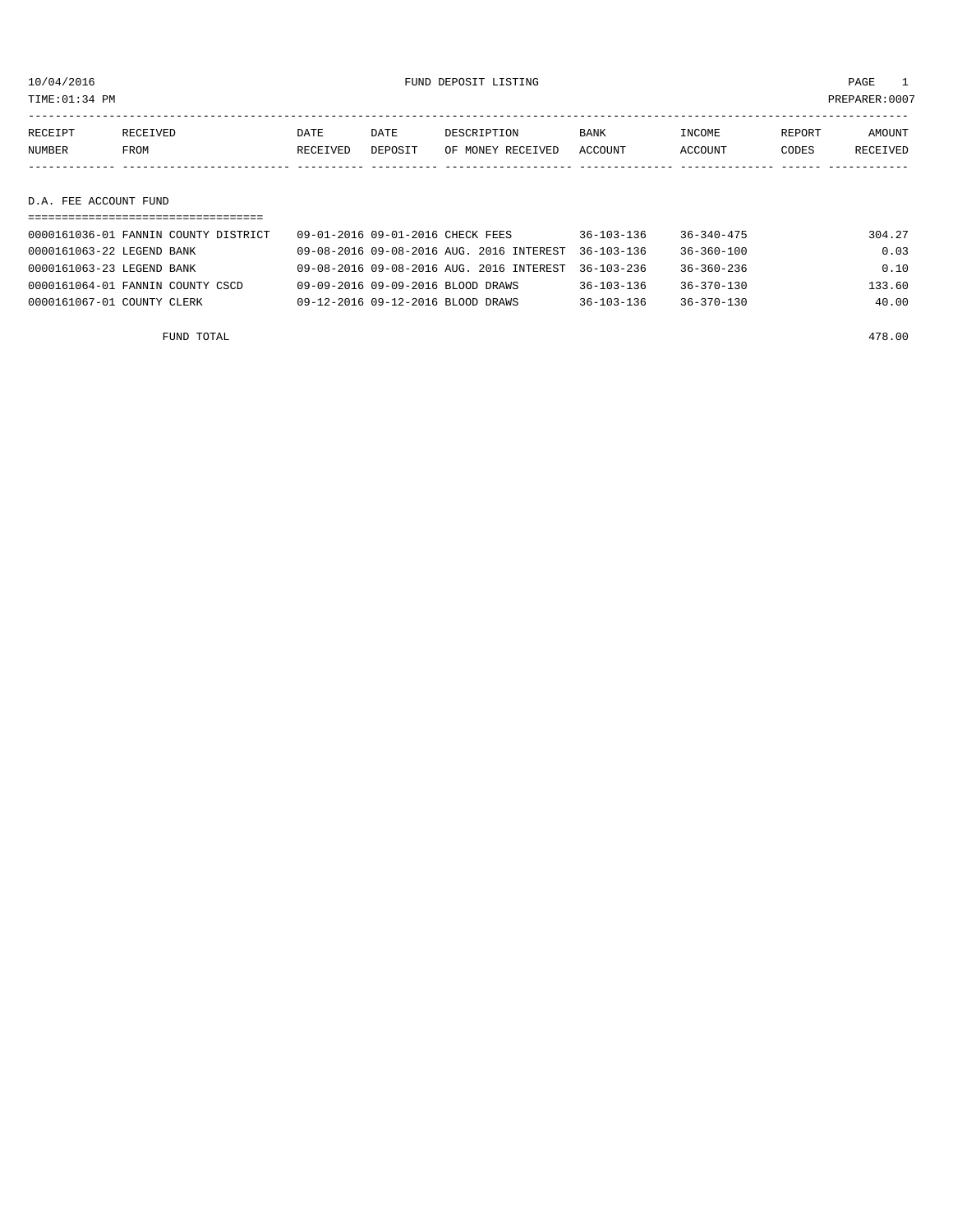TIME:01:34 PM PREPARER:0007

| RECEIPT            | RECEIVED | DATE     | DATE    | DESCRIPTION       | <b>BANK</b> | INCOME         | REPORT | AMOUNT   |
|--------------------|----------|----------|---------|-------------------|-------------|----------------|--------|----------|
| NUMBER             | FROM     | RECEIVED | DEPOSIT | OF MONEY RECEIVED | ACCOUNT     | <b>ACCOUNT</b> | CODES  | RECEIVED |
|                    |          |          |         |                   |             |                |        |          |
|                    |          |          |         |                   |             |                |        |          |
| CONTRABAND SEIZURE |          |          |         |                   |             |                |        |          |

| 0000161063-24 LEGEND BANK                                                   | 09-08-2016 09-08-2016 AUG. 2016 INTEREST 37-103-137 |                  | $37 - 360 - 100$ | 0.05      |
|-----------------------------------------------------------------------------|-----------------------------------------------------|------------------|------------------|-----------|
| 0000161122-01 FANNIN COUNTY SHERIFF'S 09-28-2016 09-28-2016 CASE # 15-16989 |                                                     | $37 - 103 - 137$ | $37 - 207 - 099$ | 25,060.00 |

FUND TOTAL 25,060.05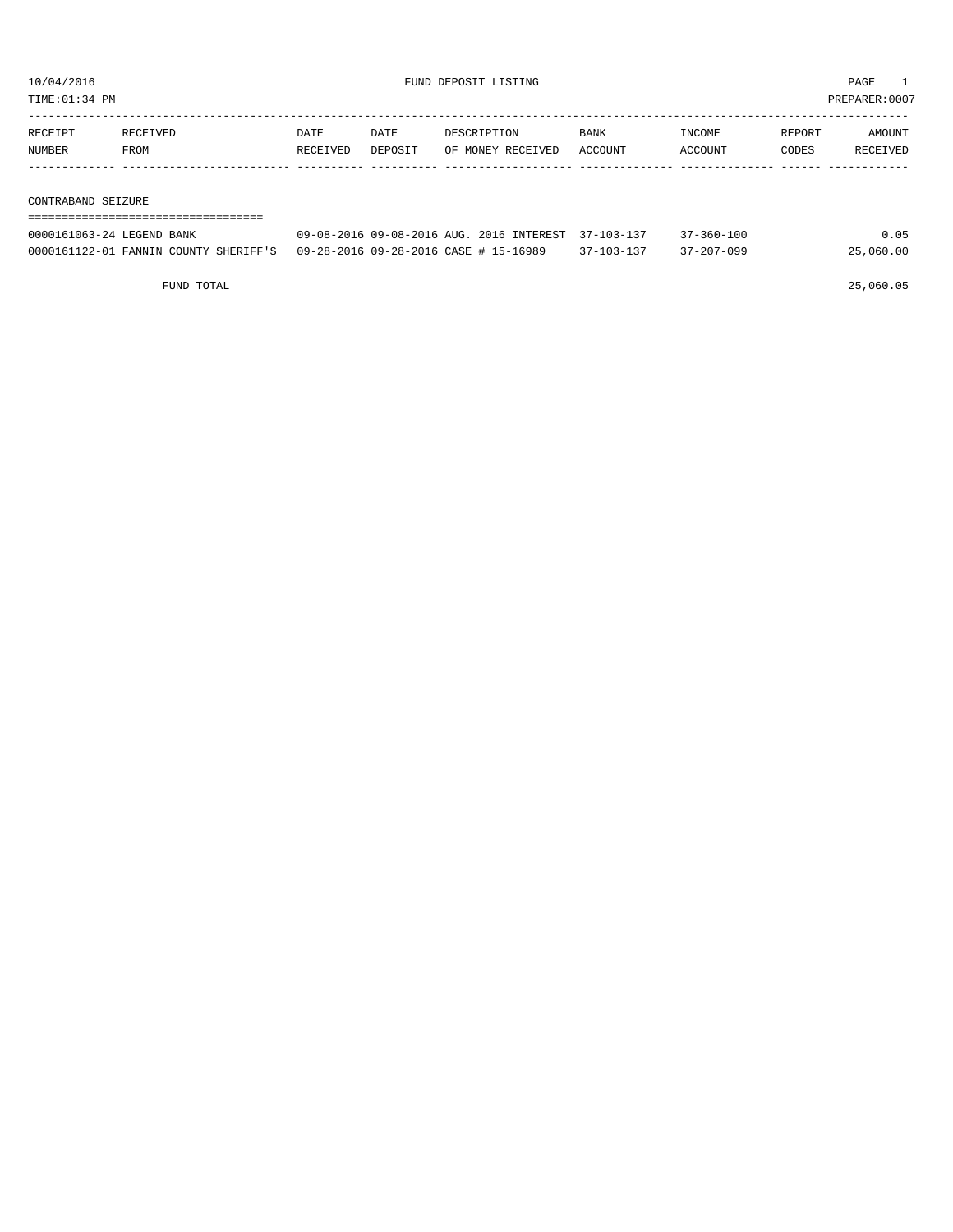TIME:01:34 PM PREPARER:0007

| RECEIPT       | RECEIVED | DATE     | DATE    | DESCRIPTION       | <b>BANK</b> | INCOME  | REPORT | AMOUNT   |
|---------------|----------|----------|---------|-------------------|-------------|---------|--------|----------|
| NUMBER        | FROM     | RECEIVED | DEPOSIT | OF MONEY RECEIVED | ACCOUNT     | ACCOUNT | CODES  | RECEIVED |
|               |          |          |         |                   |             |         |        |          |
|               |          |          |         |                   |             |         |        |          |
| TUA ANLAD AIN |          |          |         |                   |             |         |        |          |

IHC CO-OP GIN

| -------------------------------------<br>------------------------------------- |  |  |  |  |  |  |  |  |  |  |  |  |  |  |  |  |  |  |
|--------------------------------------------------------------------------------|--|--|--|--|--|--|--|--|--|--|--|--|--|--|--|--|--|--|

| 0000161033-06 TEXPOOL     | 09-01-2016 09-01-2016 AUG. 2016 INTEREST 38-103-175 |  | $38 - 360 - 100$ | 5.84 |
|---------------------------|-----------------------------------------------------|--|------------------|------|
| 0000161063-16 LEGEND BANK | 09-08-2016 09-08-2016 AUG. 2016 INTEREST 38-103-100 |  | $38 - 360 - 100$ | 0.03 |

FUND TOTAL  $5.87$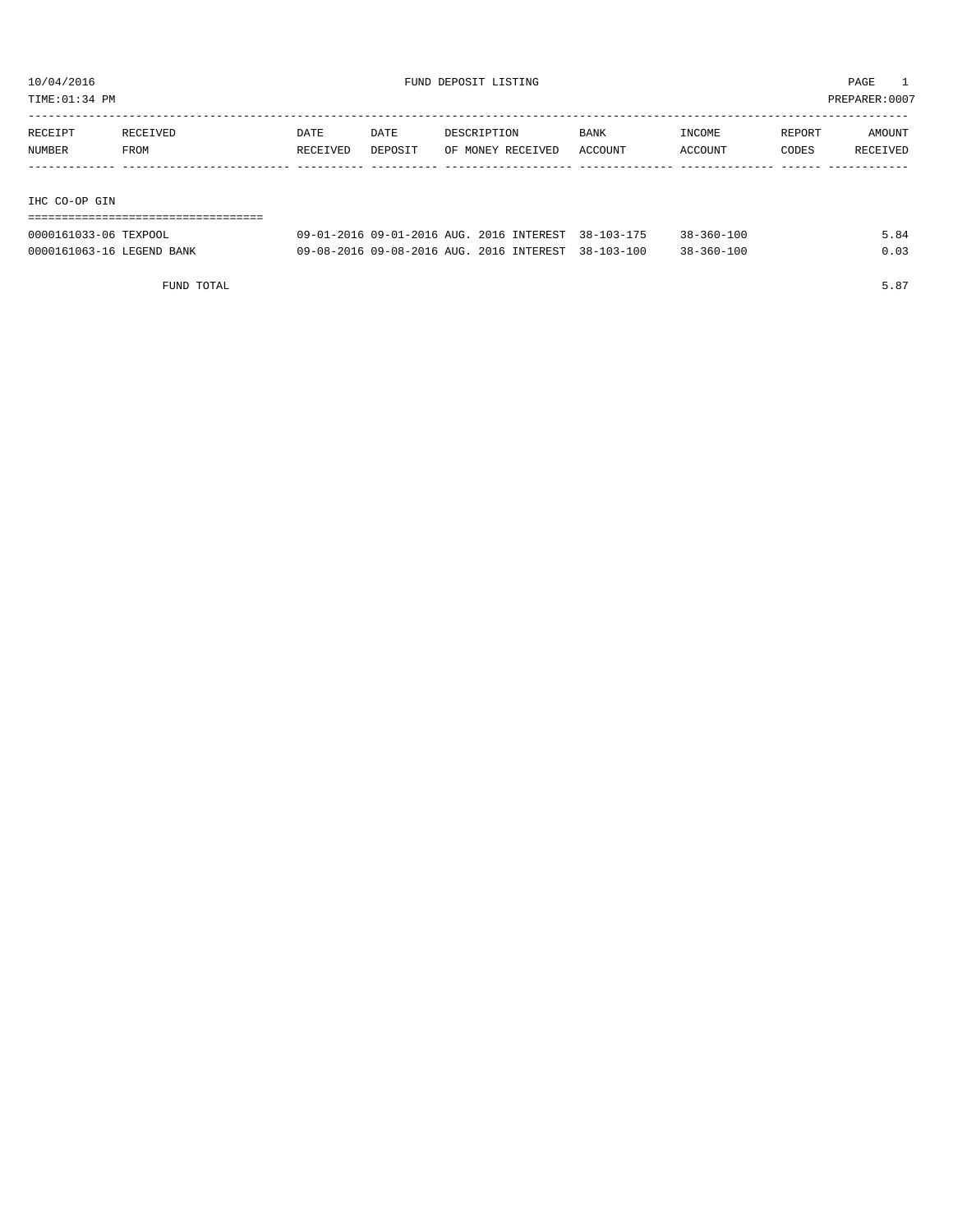TIME:01:34 PM PREPARER:0007

| RECEIPT                                    | RECEIVED | <b>DATE</b> | <b>DATE</b> | DESCRIPTION       | <b>BANK</b> | INCOME  | REPORT | AMOUNT   |
|--------------------------------------------|----------|-------------|-------------|-------------------|-------------|---------|--------|----------|
| NUMBER                                     | FROM     | RECEIVED    | DEPOSIT     | OF MONEY RECEIVED | ACCOUNT     | ACCOUNT | CODES  | RECEIVED |
|                                            |          |             |             |                   |             |         |        |          |
|                                            |          |             |             |                   |             |         |        |          |
| $\sim$ $\sim$ $\sim$ $\sim$ $\sim$<br>$-1$ |          |             |             |                   |             |         |        |          |

IHC B.R. COOPER

| -------------------------------------  |  |  |  |  |  |  |  |  |  |  |  |  |  |  |  |  |
|----------------------------------------|--|--|--|--|--|--|--|--|--|--|--|--|--|--|--|--|
| -------------------------------------- |  |  |  |  |  |  |  |  |  |  |  |  |  |  |  |  |

| 0000161033-07 TEXPOOL     | 09-01-2016 09-01-2016 AUG. 2016 INTEREST 39-103-175 |  | $39 - 360 - 100$ | ⊥.86 |
|---------------------------|-----------------------------------------------------|--|------------------|------|
| 0000161063-17 LEGEND BANK | 09-08-2016 09-08-2016 AUG. 2016 INTEREST 39-103-100 |  | $39 - 360 - 100$ | 0.79 |

FUND TOTAL 2.65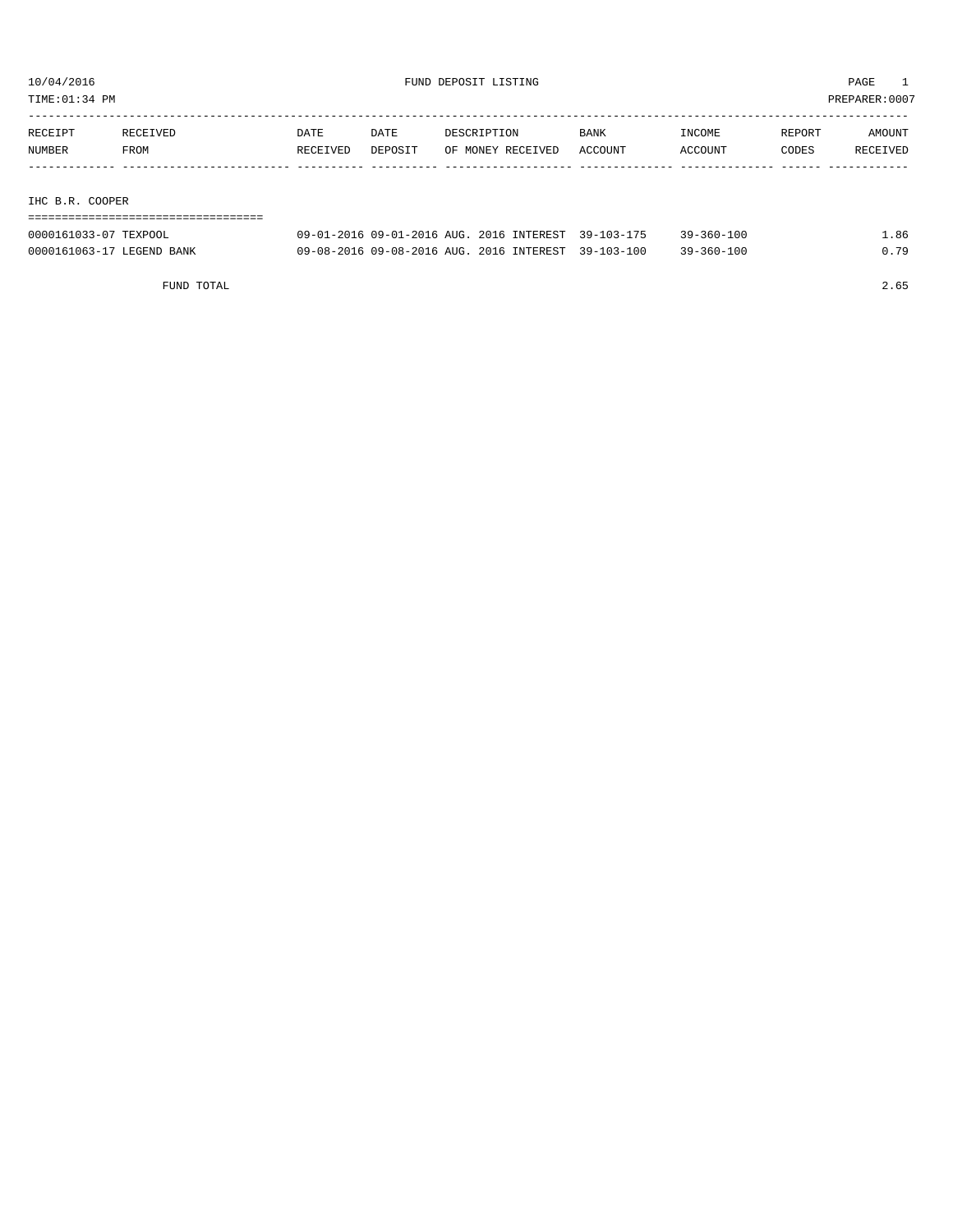| RECEIPT       | <b>RECEIVED</b> | DATE     | DATE           | DESCRIPTION       | <b>BANK</b>    | INCOME         | REPORT | AMOUNT          |
|---------------|-----------------|----------|----------------|-------------------|----------------|----------------|--------|-----------------|
| <b>NUMBER</b> | FROM            | RECEIVED | <b>DEPOSTT</b> | OF MONEY RECEIVED | <b>ACCOUNT</b> | <b>ACCOUNT</b> | CODES  | <b>RECEIVED</b> |
|               |                 |          |                |                   |                |                |        |                 |

### CHAPTER 19 FUNDS

===================================

| 0000161031-01 SECRETARU OF STATE | 09-01-2016 09-01-2016 CHAPTER 19 - OFFICE 45-103-100 | $45 - 330 - 403$ | 199.50 |
|----------------------------------|------------------------------------------------------|------------------|--------|
|                                  |                                                      |                  |        |

FUND TOTAL 199.50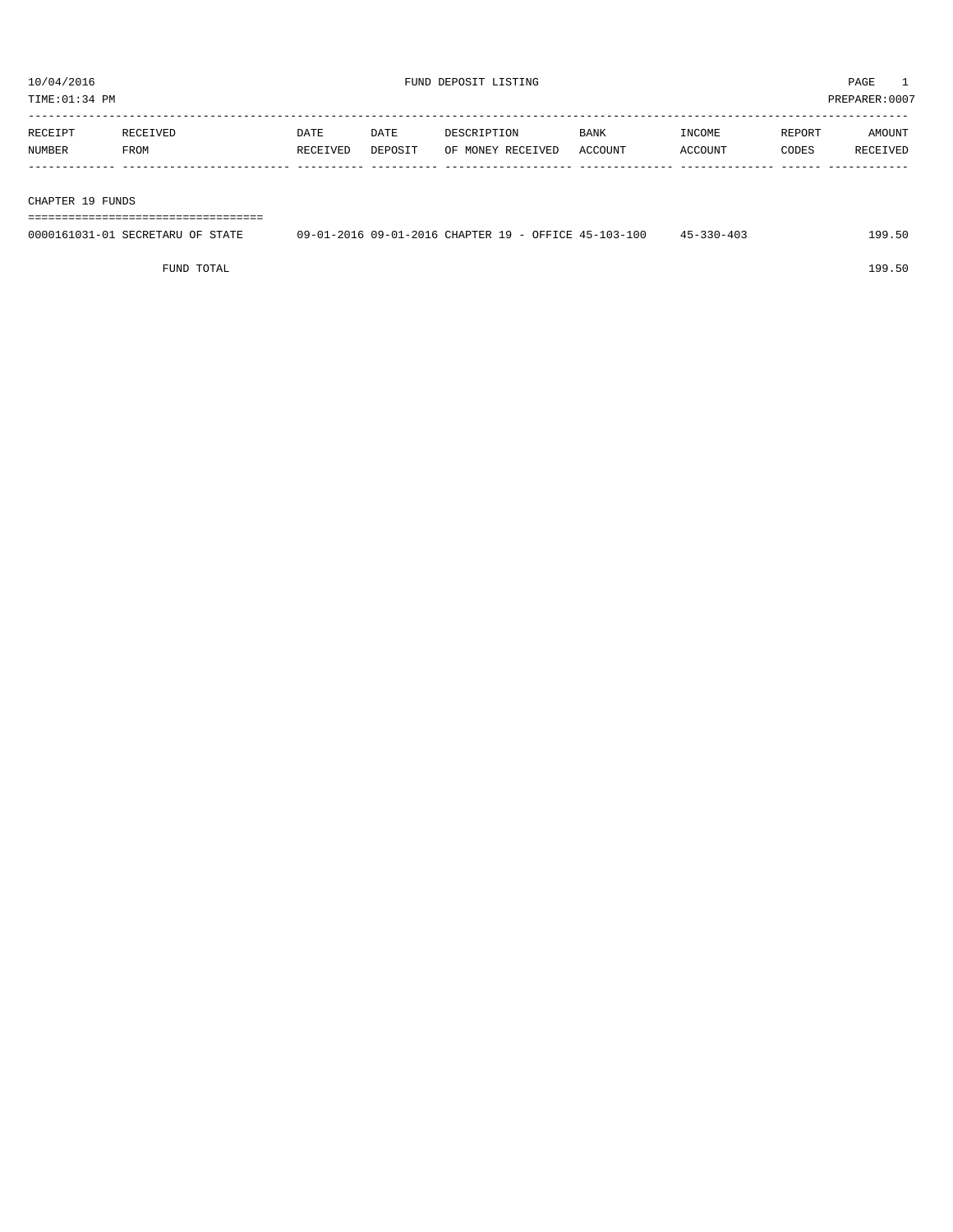| TIME:01:34 PM<br>PREPARER: 0007 |                                   |          |         |                   |             |         |        |          |  |  |
|---------------------------------|-----------------------------------|----------|---------|-------------------|-------------|---------|--------|----------|--|--|
| RECEIPT                         | RECEIVED                          |          | DATE    | DESCRIPTION       | <b>BANK</b> | INCOME  | REPORT | AMOUNT   |  |  |
| NUMBER<br>FROM                  |                                   | RECEIVED | DEPOSIT | OF MONEY RECEIVED | ACCOUNT     | ACCOUNT | CODES  | RECEIVED |  |  |
|                                 |                                   |          |         |                   |             |         |        |          |  |  |
|                                 | CO.CLERK CO.& DIST.CT. TECHNOLOGY |          |         |                   |             |         |        |          |  |  |
|                                 |                                   |          |         |                   |             |         |        |          |  |  |

| 0000161103-25 COUNTY CLERK | 09-22-2016 09-22-2016 APRIL 2016 | $51 - 103 - 100$ | $51 - 370 - 440$ | 68.16 |
|----------------------------|----------------------------------|------------------|------------------|-------|
| 0000161114-27 COUNTY CLERK | 09-26-2016 09-26-2016 MAY 2016   | $51 - 103 - 100$ | 51-370-440       | 80.55 |

FUND TOTAL 148.71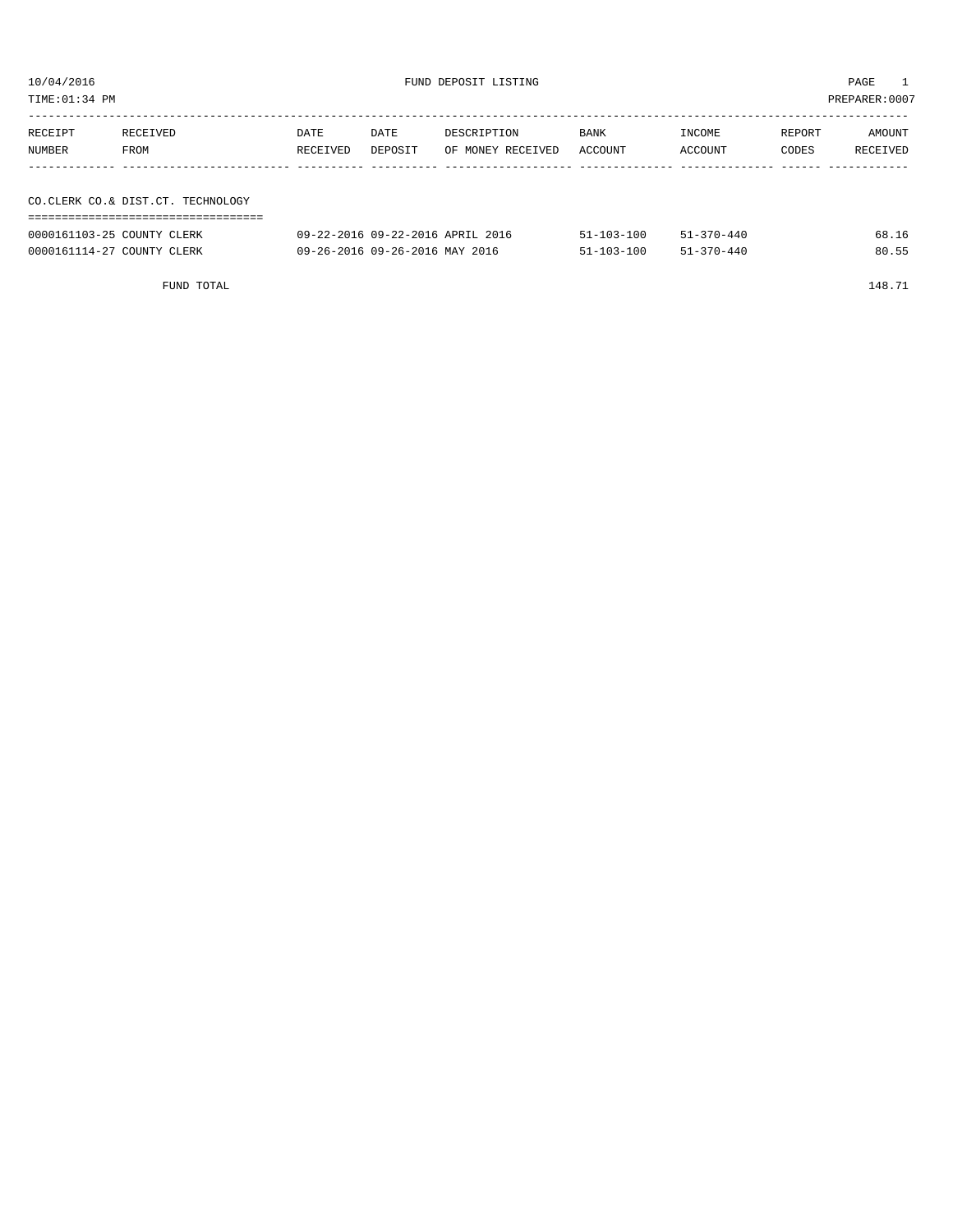10/04/2016 FUND DEPOSIT LISTING PAGE 1

| RECEIPT | RECEIVED | DATE     | DATE    | DESCRIPTION               | BANK | INCOME  | REPORT | AMOUNT   |
|---------|----------|----------|---------|---------------------------|------|---------|--------|----------|
| NUMBER  | FROM     | RECEIVED | DEPOSIT | OF MONEY RECEIVED ACCOUNT |      | ACCOUNT | CODES  | RECEIVED |
|         |          |          |         |                           |      |         |        |          |

## CO.CLK.COURT RECORDS PRESERVATION ===================================

| 0000161063-18 LEGEND BANK  | 09-08-2016 09-08-2016 AUG, 2016 INTEREST 52-103-100 |                  | $52 - 360 - 100$ | 2.41  |
|----------------------------|-----------------------------------------------------|------------------|------------------|-------|
| 0000161103-26 COUNTY CLERK | 09-22-2016 09-22-2016 APRIL 2016                    | $52 - 103 - 100$ | $52 - 370 - 133$ | 70.00 |
| 0000161114-28 COUNTY CLERK | 09-26-2016 09-26-2016 MAY 2016                      | $52 - 103 - 100$ | $52 - 370 - 133$ | 50.00 |

FUND TOTAL 122.41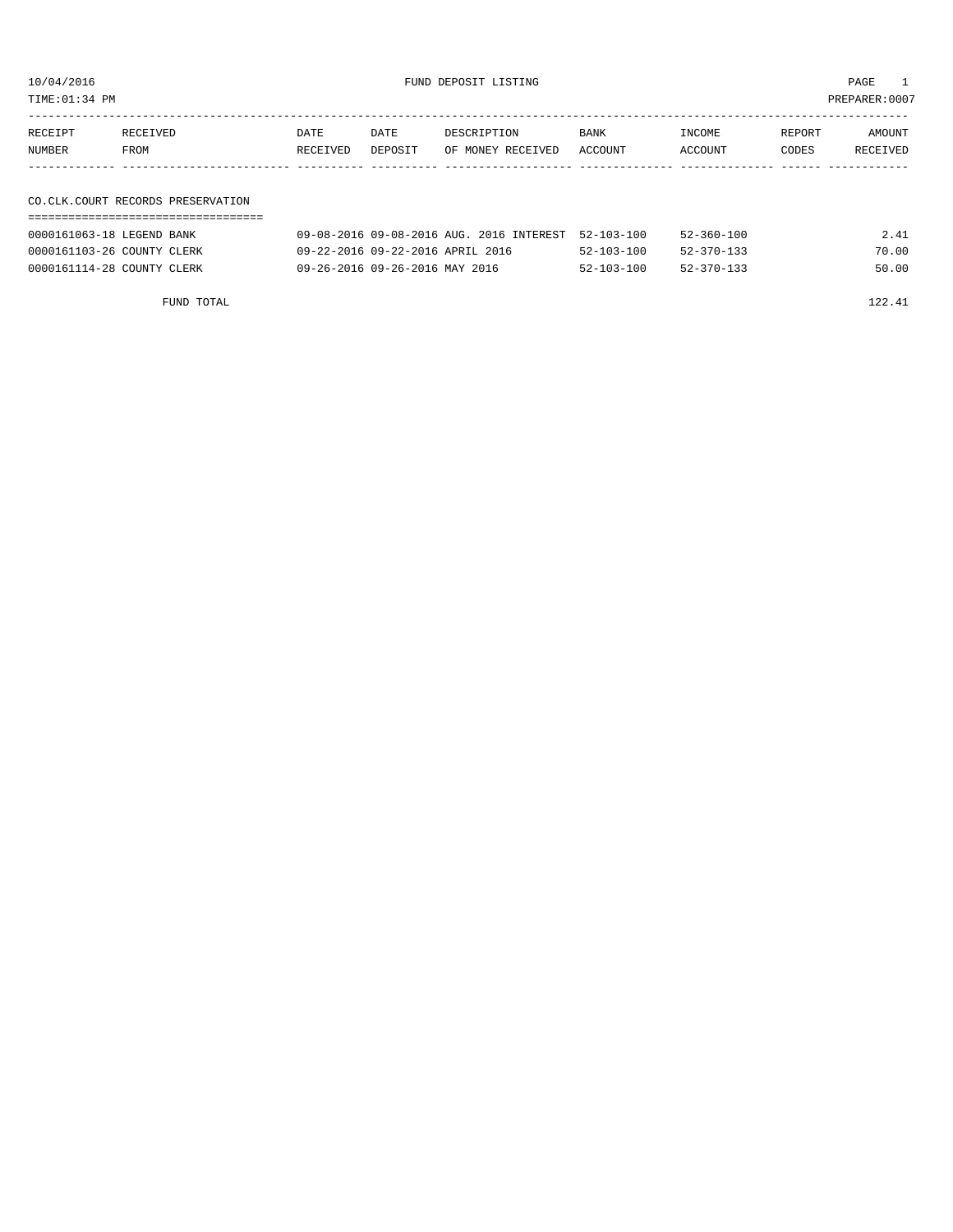TIME:01:34 PM PREPARER:0007

| RECEIPT                  | RECEIVED | DATE     | DATE    | DESCRIPTION       | BANK    | INCOME  | REPORT | AMOUNT   |
|--------------------------|----------|----------|---------|-------------------|---------|---------|--------|----------|
| NUMBER                   | FROM     | RECEIVED | DEPOSIT | OF MONEY RECEIVED | ACCOUNT | ACCOUNT | CODES  | RECEIVED |
|                          |          |          |         |                   |         |         |        |          |
|                          |          |          |         |                   |         |         |        |          |
| CO.CLERK RECORDS ARCHIVE |          |          |         |                   |         |         |        |          |

|  |  |     |     |                    |  | $  -$ |  |  |  |  |  |  |            |  |  |  |  |  |
|--|--|-----|-----|--------------------|--|-------|--|--|--|--|--|--|------------|--|--|--|--|--|
|  |  |     |     |                    |  |       |  |  |  |  |  |  |            |  |  |  |  |  |
|  |  |     |     |                    |  |       |  |  |  |  |  |  |            |  |  |  |  |  |
|  |  |     |     |                    |  |       |  |  |  |  |  |  |            |  |  |  |  |  |
|  |  | --- | - - | --------------<br> |  |       |  |  |  |  |  |  | ---------- |  |  |  |  |  |
|  |  |     |     |                    |  |       |  |  |  |  |  |  |            |  |  |  |  |  |
|  |  |     |     |                    |  |       |  |  |  |  |  |  |            |  |  |  |  |  |

| 0000161103-27 COUNTY CLERK | 09-22-2016 09-22-2016 APRIL 2016 | $53 - 103 - 100$ | $53 - 370 - 133$ | 6,490.00 |
|----------------------------|----------------------------------|------------------|------------------|----------|
| 0000161114-29 COUNTY CLERK | 09-26-2016 09-26-2016 MAY 2016   | $53 - 103 - 100$ | $53 - 370 - 133$ | 7,190.00 |

FUND TOTAL 13,680.00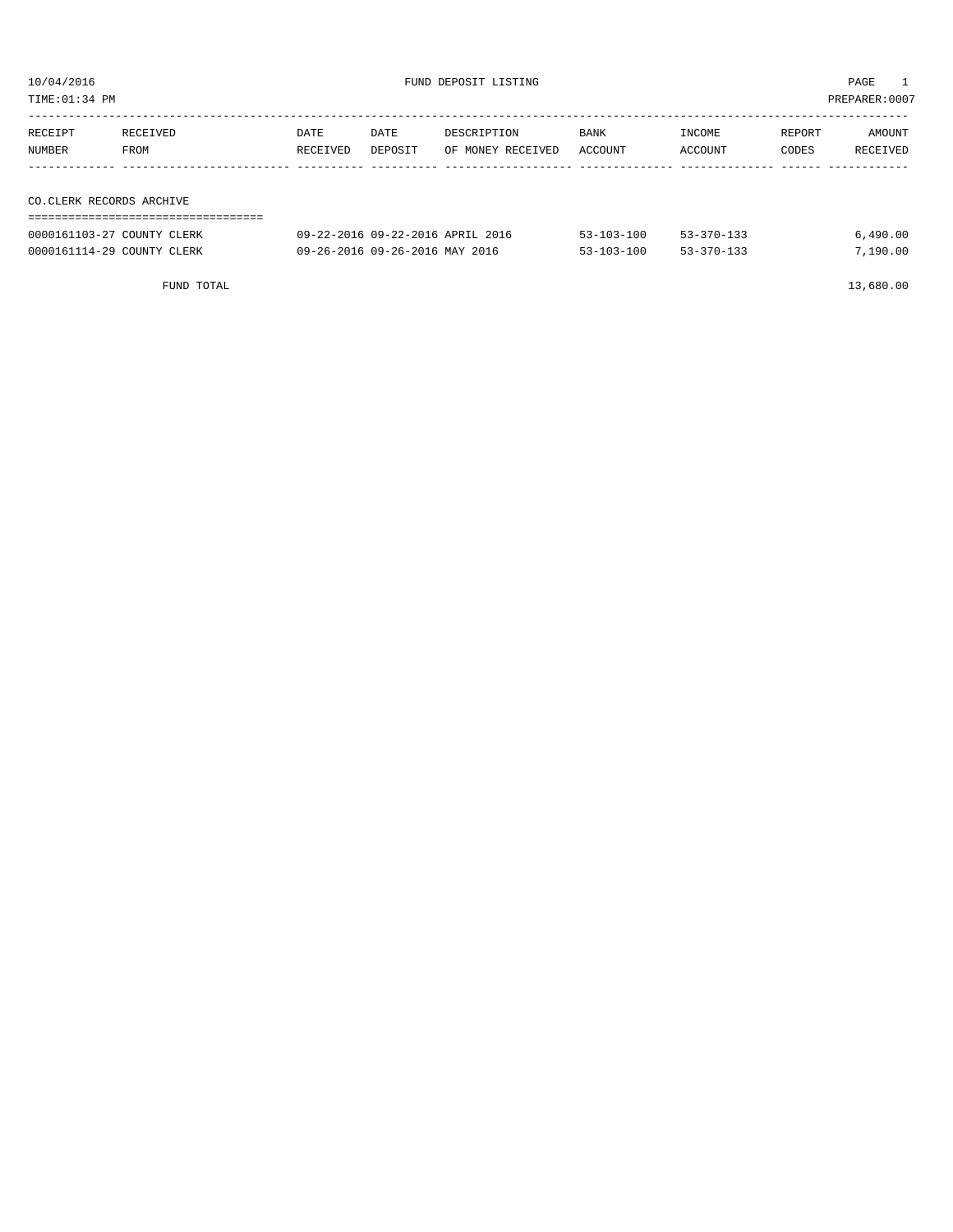TIME:01:34 PM PREPARER:0007

| RECEIPT | RECEIVED | DATE     | DATE    | DESCRIPTION       | <b>BANK</b> | INCOME  | REPORT | AMOUNT   |
|---------|----------|----------|---------|-------------------|-------------|---------|--------|----------|
| NUMBER  | FROM     | RECEIVED | DEPOSIT | OF MONEY RECEIVED | ACCOUNT     | ACCOUNT | CODES  | RECEIVED |
|         |          |          |         |                   |             |         |        |          |

# F.C. LAW ENFORCEMENT EDUCATION

===================================

| 0000161063-25 LEGEND BANK | 09-08-2016 09-08-2016 AUG. 2016 INTEREST 55-103-155 |  | $55 - 360 - 100$ | .02 |
|---------------------------|-----------------------------------------------------|--|------------------|-----|
|                           |                                                     |  |                  |     |

FUND TOTAL 0.02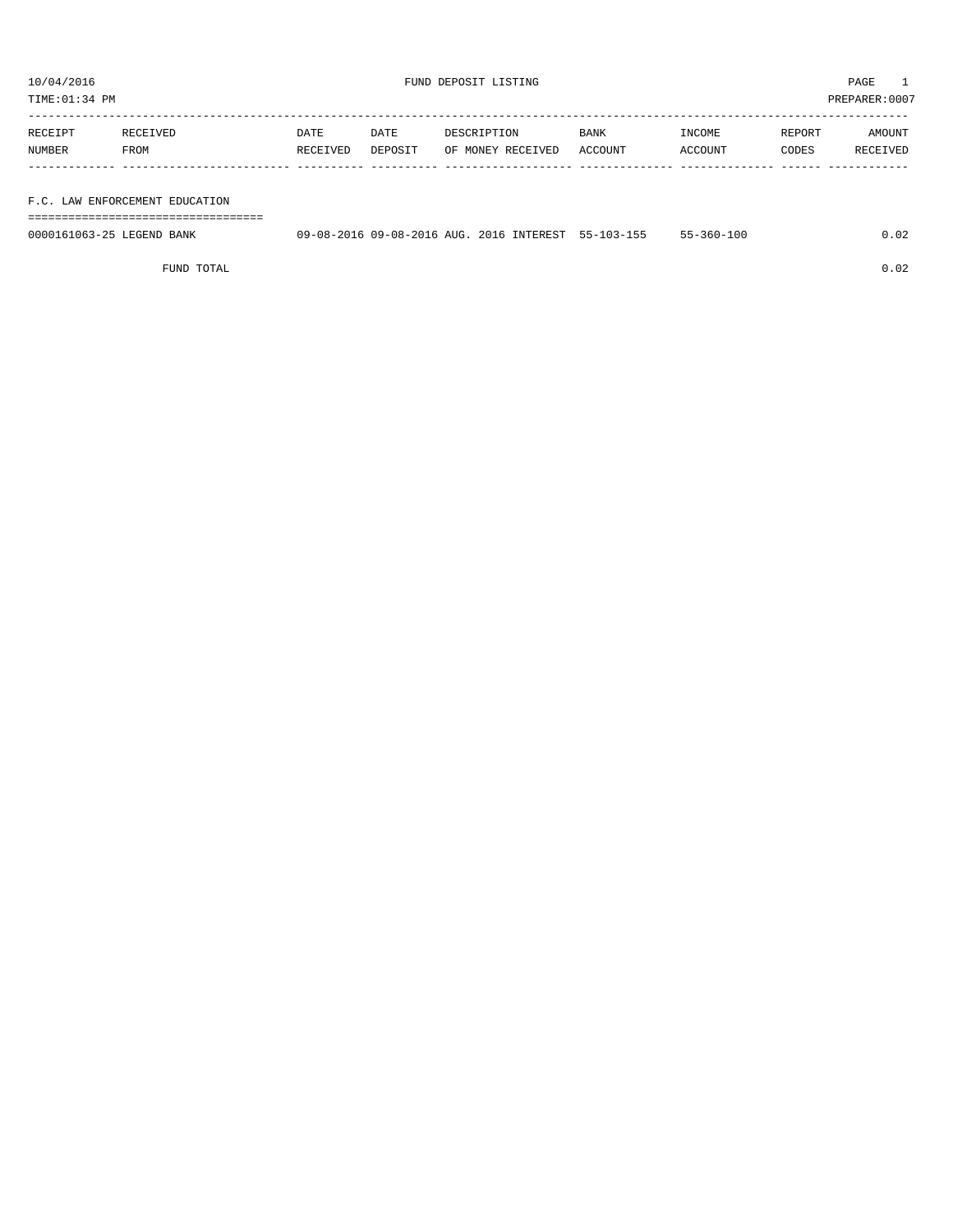TIME:01:34 PM PREPARER:0007

| RECEIPT | RECEIVED | DATE     | DATE    | DESCRIPTION       | <b>BANK</b> | INCOME  | REPORT | AMOUNT   |
|---------|----------|----------|---------|-------------------|-------------|---------|--------|----------|
| NUMBER  | FROM     | RECEIVED | DEPOSIT | OF MONEY RECEIVED | ACCOUNT     | ACCOUNT | CODES  | RECEIVED |
|         |          |          |         |                   |             |         |        |          |
|         |          |          |         |                   |             |         |        |          |

## F C SHERIFF FORFEITURE

===================================

| 0000161063-26 LEGEND BANK | 09-08-2016 09-08-2016 AUG. 2016 INTEREST 56-103-156 |  | 56-360-100 | 0.30 |
|---------------------------|-----------------------------------------------------|--|------------|------|
|                           |                                                     |  |            |      |

FUND TOTAL  $0.30$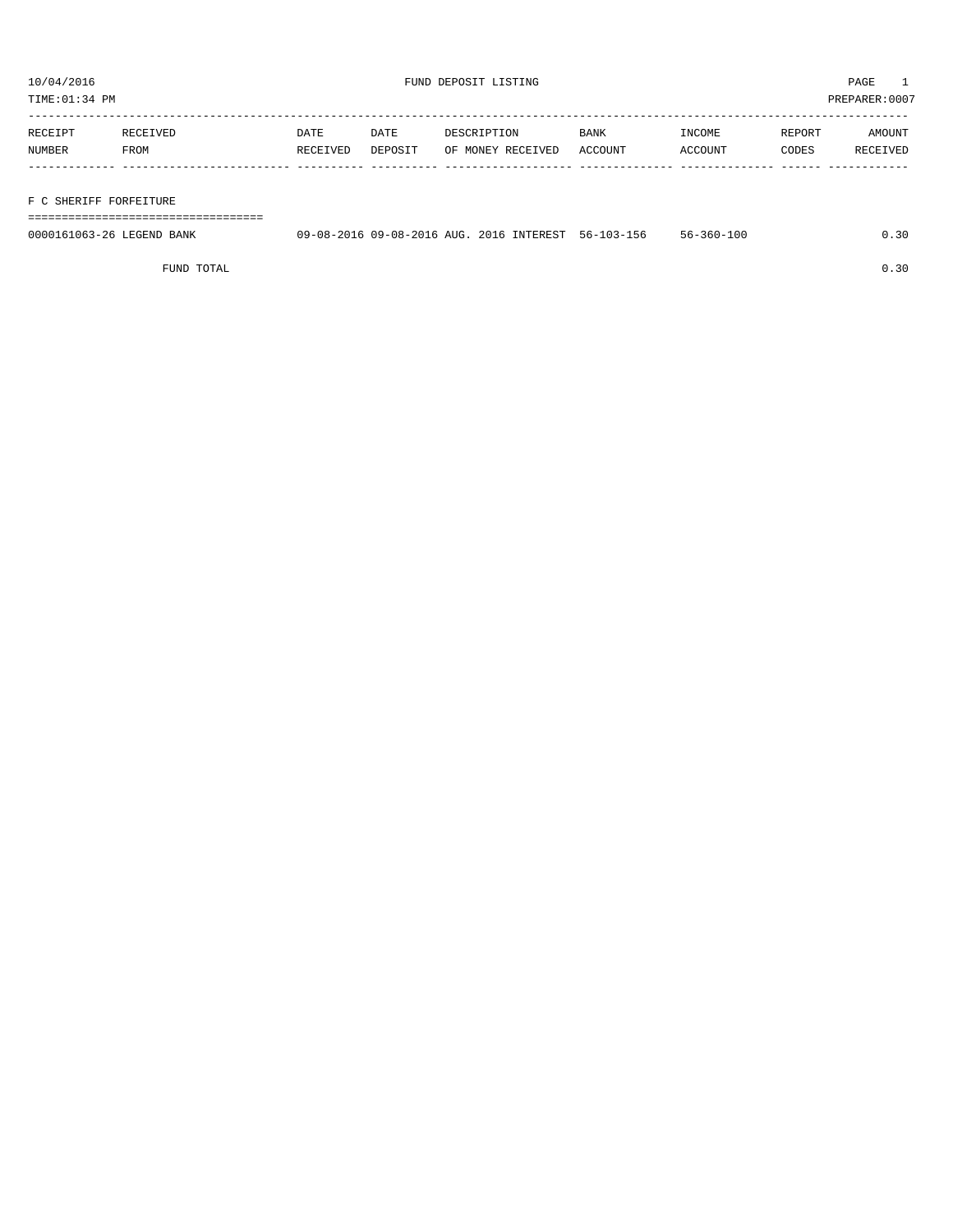TIME:01:34 PM PREPARER:0007

| RECEIPT | RECEIVED | DATE     | DATE    | DESCRIPTION       | <b>BANK</b> | INCOME  | REPORT | AMOUNT   |
|---------|----------|----------|---------|-------------------|-------------|---------|--------|----------|
| NUMBER  | FROM     | RECEIVED | DEPOSIT | OF MONEY RECEIVED | ACCOUNT     | ACCOUNT | CODES  | RECEIVED |
|         |          |          |         |                   |             |         |        |          |

### DRUG COURT PROGRAM

| 0000161063-19 LEGEND BANK  | 09-08-2016 09-08-2016 AUG. 2016 INTEREST 59-103-100 |                  | 59-360-100       | 2.18   |
|----------------------------|-----------------------------------------------------|------------------|------------------|--------|
| 0000161103-28 COUNTY CLERK | 09-22-2016 09-22-2016 APRIL 2016                    | $59 - 103 - 100$ | $59 - 370 - 425$ | 291.16 |
| 0000161114-30 COUNTY CLERK | 09-26-2016 09-26-2016 MAY 2016                      | $59 - 103 - 100$ | $59 - 370 - 425$ | 238.68 |

FUND TOTAL 532.02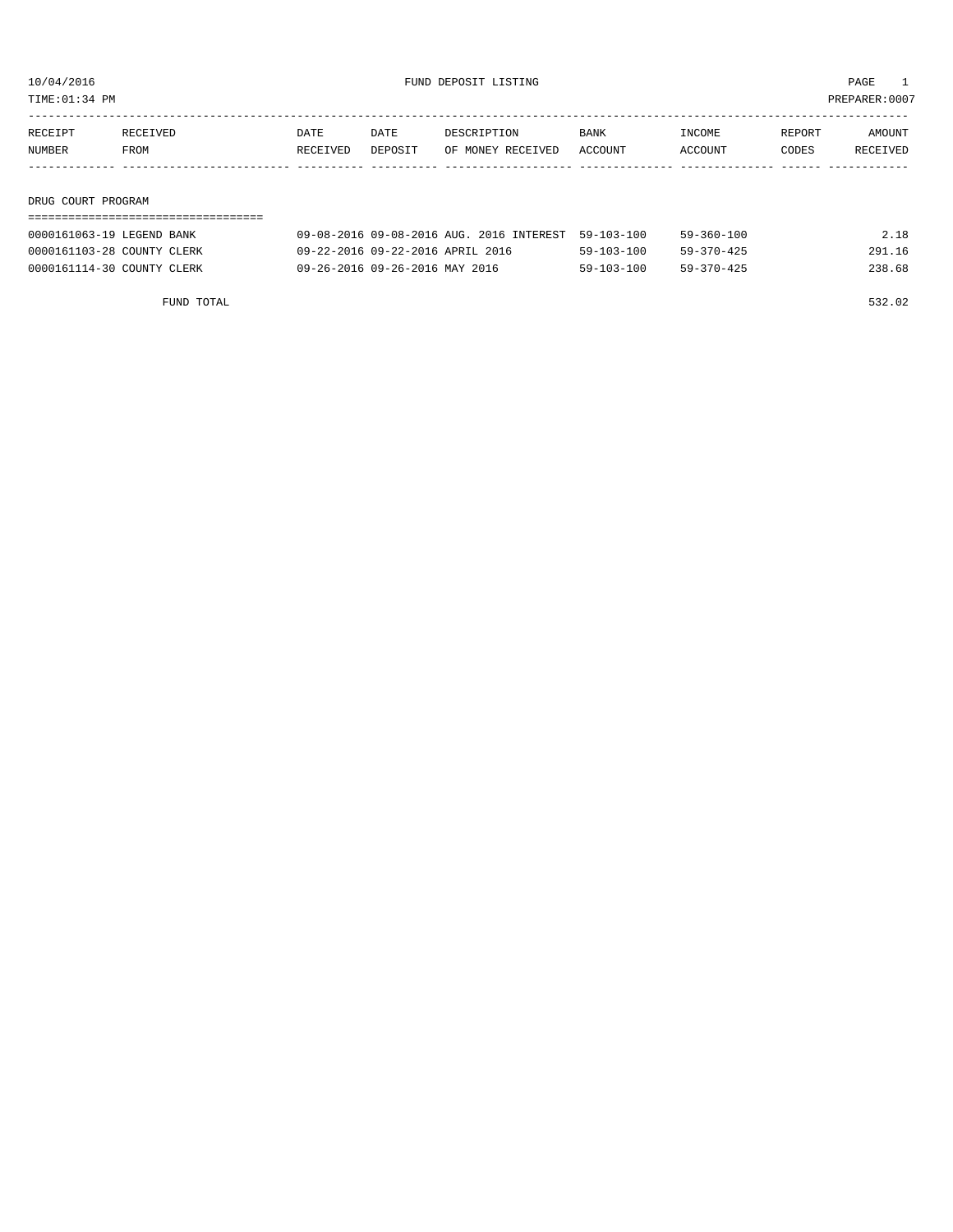| TIME: 01:34 PM    |          |          |         |                   |             |         |        | PREPARER:0007 |  |  |
|-------------------|----------|----------|---------|-------------------|-------------|---------|--------|---------------|--|--|
|                   |          |          |         |                   |             |         |        |               |  |  |
| RECEIPT           | RECEIVED | DATE     | DATE    | DESCRIPTION       | <b>BANK</b> | INCOME  | REPORT | AMOUNT        |  |  |
| NUMBER            | FROM     | RECEIVED | DEPOSIT | OF MONEY RECEIVED | ACCOUNT     | ACCOUNT | CODES  | RECEIVED      |  |  |
|                   |          |          |         |                   |             |         |        |               |  |  |
|                   |          |          |         |                   |             |         |        |               |  |  |
| RIGHT OF WAY FUND |          |          |         |                   |             |         |        |               |  |  |
|                   |          |          |         |                   |             |         |        |               |  |  |

| 0000161033-08 TEXPOOL     | 09-01-2016 09-01-2016 AUG. 2016 INTEREST | $70 - 103 - 175$ | $70 - 360 - 100$ | 41.98  |
|---------------------------|------------------------------------------|------------------|------------------|--------|
| 0000161063-20 LEGEND BANK | 09-08-2016 09-08-2016 AUG. 2016 INTEREST | $70 - 103 - 100$ | 70-360-100       | $\cap$ |

FUND TOTAL 43.20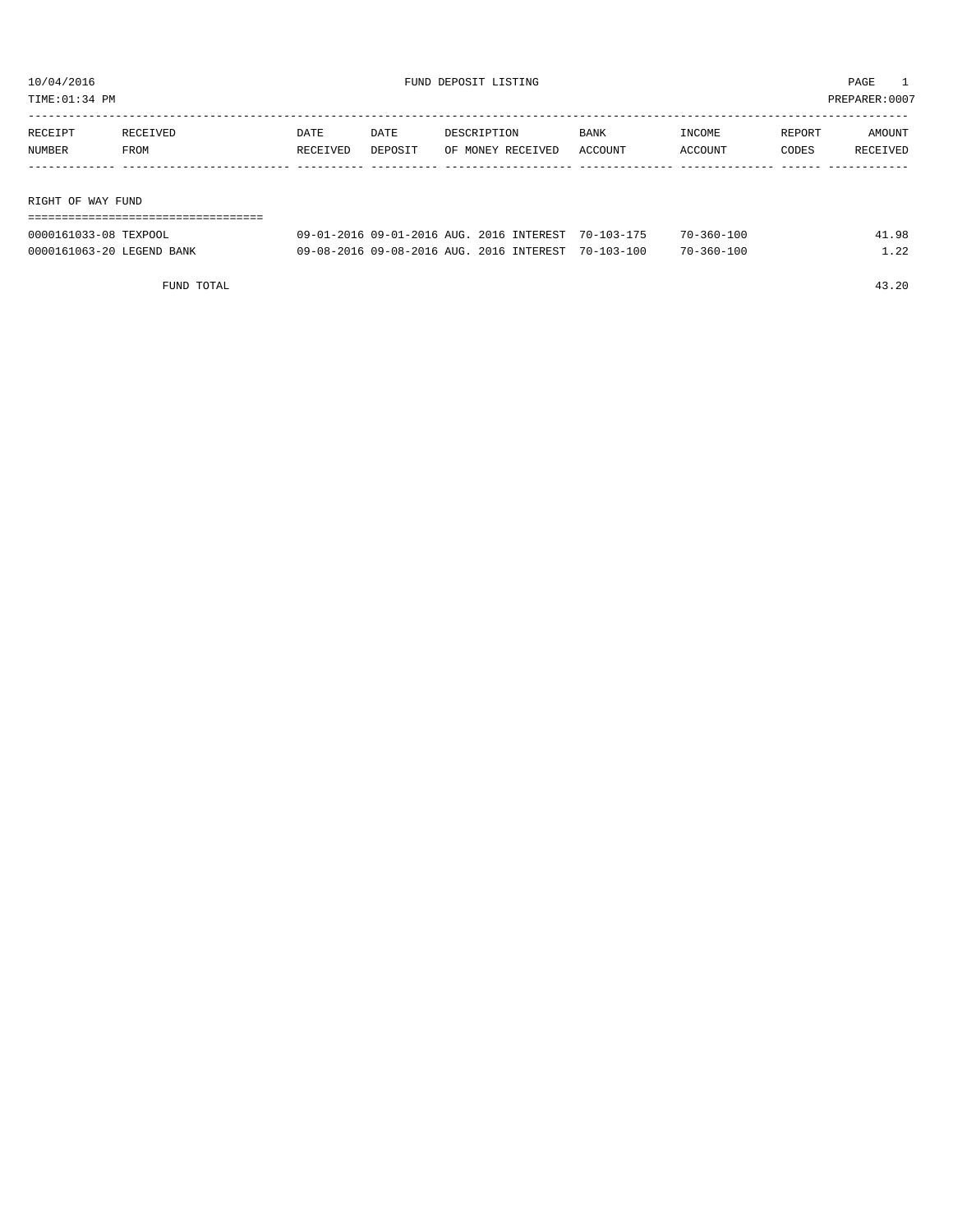$10/04/2016$  FUND DEPOSIT LISTING TIME:01:34 PM PAGE 1 PAGE 1 PREPARER:0007

| PREPARER:000' |  |  |
|---------------|--|--|
|               |  |  |

| RECEIPT | RECEIVED | DATE            | DATE    | DESCRIPTION       | <b>BANK</b> | <b>INCOME</b> | REPORT | AMOUNT          |
|---------|----------|-----------------|---------|-------------------|-------------|---------------|--------|-----------------|
| NUMBER  | FROM     | <b>RECEIVED</b> | DEPOSIT | OF MONEY RECEIVED | ACCOUNT     | ACCOUNT       | CODES  | <b>RECEIVED</b> |
|         |          |                 |         |                   |             |               |        |                 |

### JUVENILE PROBATION

| ,,,,,,,,,,,,,,,,,,,,,,,,,,,,,,,,,,, |                                                      |  |                                                      |                  |        |
|-------------------------------------|------------------------------------------------------|--|------------------------------------------------------|------------------|--------|
| 0000161038-01 JUVENILE PROBATION    |                                                      |  | 09-02-2016 09-02-2016 PID-2122 RESTITUTIO 87-103-187 | $87 - 340 - 576$ | 40.00  |
| 0000161075-01 JUVENILE PROBATION    |                                                      |  | 09-13-2016 09-13-2016 PID- 2154 RESTITUTI 87-103-187 | $87 - 340 - 576$ | 11.00  |
| 0000161076-01 JUVENILE PROBATION    | 09-13-2016 09-13-2016 PID-2121 COURT COST 87-103-187 |  |                                                      | $87 - 340 - 577$ | 15.00  |
| 0000161076-02 JUVENILE PROBATION    | 09-13-2016 09-13-2016 PID - 2121 RESTITUT 87-103-187 |  |                                                      | $87 - 340 - 576$ | 35.00  |
| 0000161118-01 JUVENILE PROBATION    | 09-27-2016 09-27-2016 PID-2143 PROBATION             |  | 87-103-187                                           | $87 - 340 - 575$ | 50.00  |
| 0000161119-01 JUVENILE PROBATION    | 09-27-2016 09-27-2016 PID-2121 COURT COST 87-103-187 |  |                                                      | $87 - 340 - 577$ | 5.00   |
| 0000161119-02 JUVENILE PROBATION    | 09-27-2016 09-27-2016 PID-2121 PROBATION             |  | 87-103-187                                           | $87 - 340 - 575$ | 25.00  |
| 0000161120-01 JUVENILE PROBATION    | 09-27-2016 09-27-2016 PID- 2122 RESTITUTI 87-103-187 |  |                                                      | $87 - 340 - 576$ | 22.25  |
| 0000161133-01 JUVENILE PROBATION    | 09-30-2016 09-30-2016 PID-2131 ATTORNEY F 87-103-187 |  |                                                      | $87 - 340 - 577$ | 100.00 |
|                                     |                                                      |  |                                                      |                  |        |

FUND TOTAL 303.25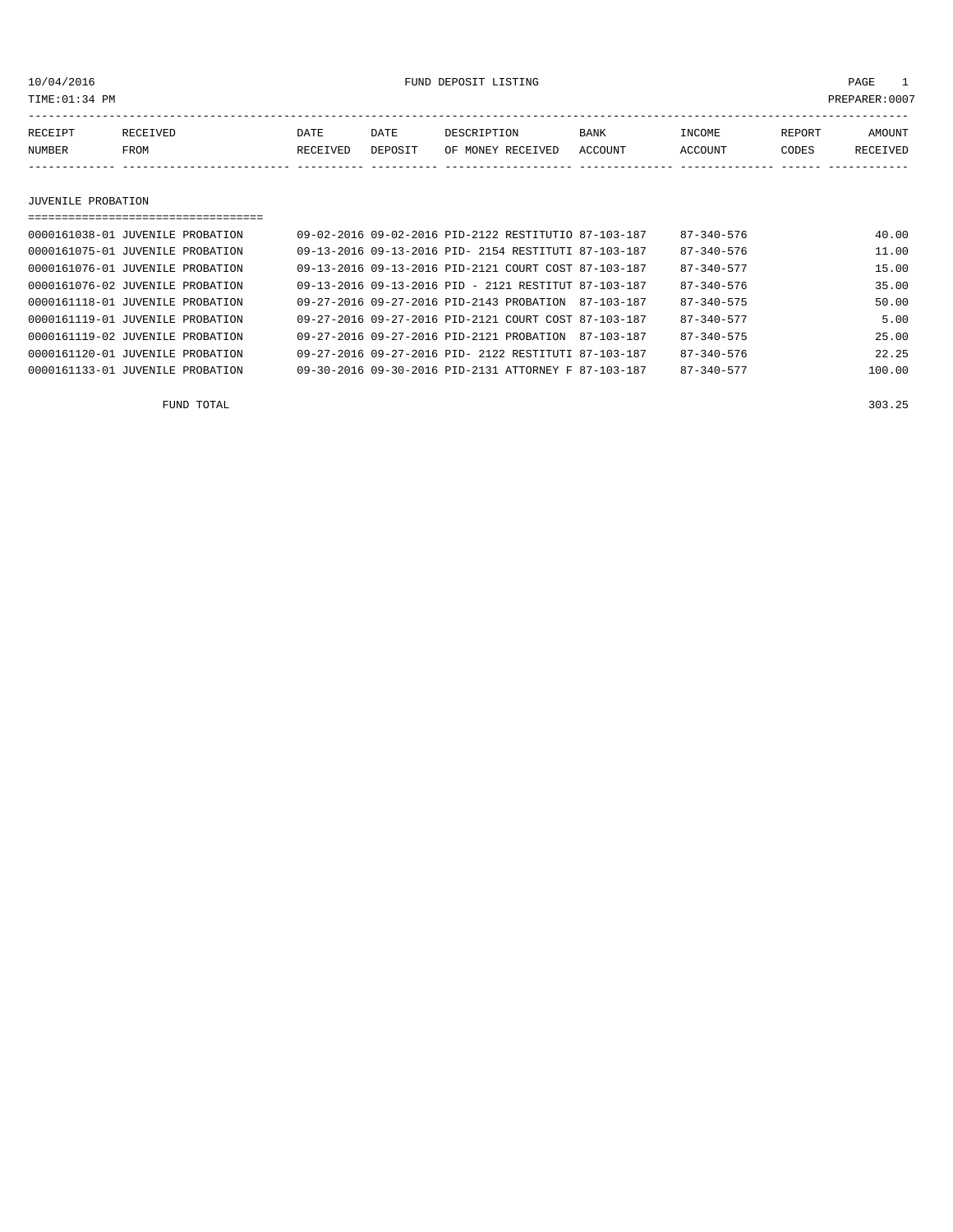10/04/2016 FUND DEPOSIT LISTING PAGE 1

| RECEIPT | <b>RECEIVED</b> | DATE     | DATE    | DESCRIPTION       | <b>BANK</b> | INCOME  | REPORT | AMOUNT   |
|---------|-----------------|----------|---------|-------------------|-------------|---------|--------|----------|
| NUMBER  | FROM            | RECEIVED | DEPOSIT | OF MONEY RECEIVED | ACCOUNT     | ACCOUNT | CODES  | RECEIVED |
|         |                 |          |         |                   |             |         |        |          |

# TEXAS JUVENILE JUSTICE DEPT.

| ================================= |                                                      |                  |                  |           |
|-----------------------------------|------------------------------------------------------|------------------|------------------|-----------|
| 0000161063-27 LEGEND BANK         | 09-08-2016 09-08-2016 AUG. 2016 INTEREST             | 89-103-992       | $89 - 360 - 189$ | 0.78      |
| 0000161130-01 T.J.J.D.            | 09-29-2016 09-29-2016 MENTAL HEALTH                  | 89-103-998       | 89-330-919       | 2,808.00  |
| 0000161130-02 T.J.J.D.            | 09-29-2016 09-29-2016 COMMITMENT DIV.                | $89 - 103 - 997$ | $89 - 330 - 918$ | 2,520.00  |
| 0000161130-03 T.J.J.D.            | 09-29-2016 09-29-2016 PRE/POST ADJUDICATI 89-103-996 |                  | 89-330-917       | 2,393.00  |
| 0000161130-04 T.J.J.D.            | 09-29-2016 09-29-2016 COMMUNITY PROG.                | $89 - 103 - 994$ | $89 - 330 - 916$ | 12,682.00 |
| $0000161130 - 05$ T.J.J.D.        | 09-29-2016 09-29-2016 BASIC                          | $89 - 103 - 993$ | $89 - 330 - 915$ | 20,084.00 |
|                                   |                                                      |                  |                  |           |

FUND TOTAL  $40,487.78$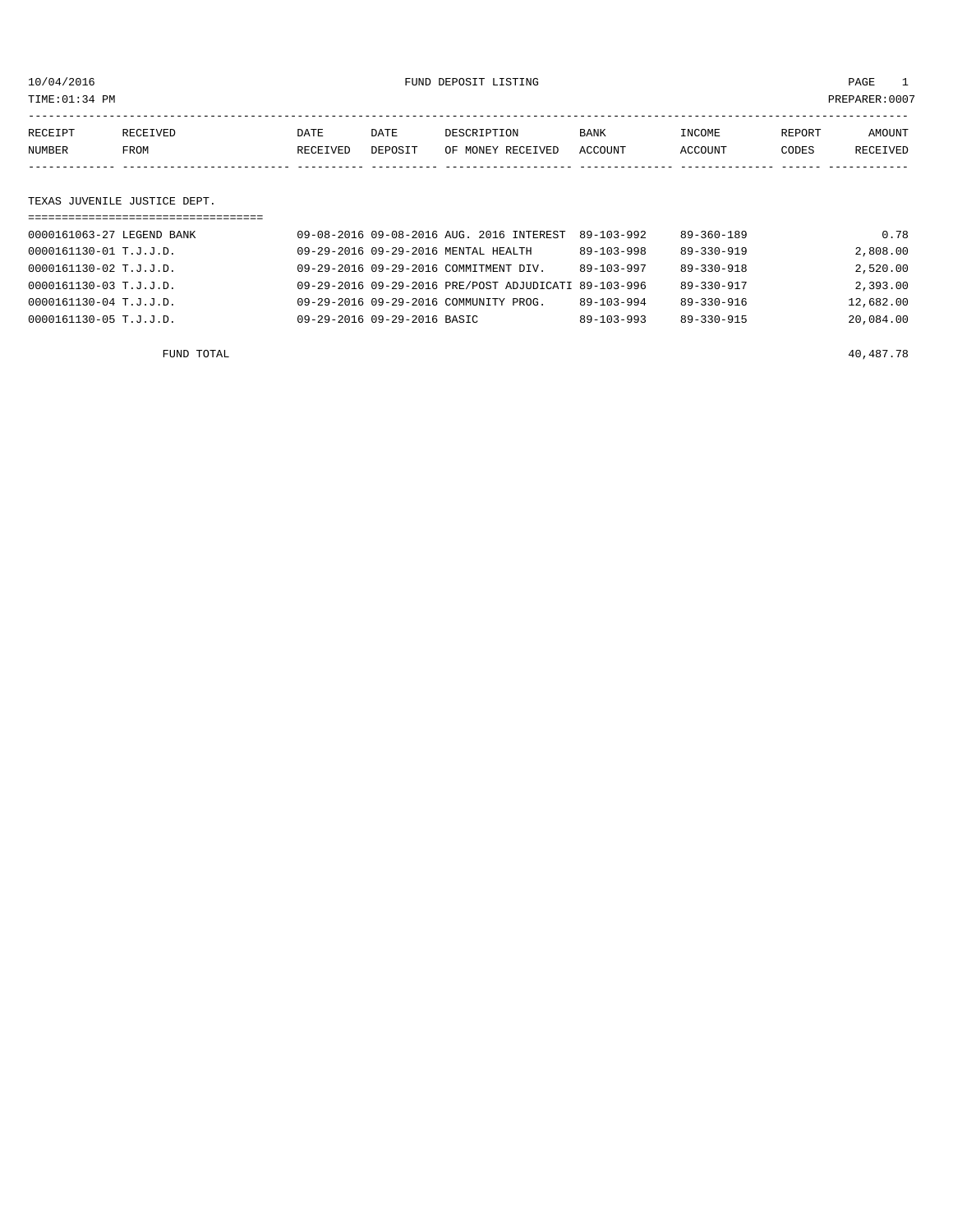TIME:01:34 PM PREPARER:0007

| RECEIPT | RECEIVED | DATE     | DATE    | DESCRIPTION       | BANK    | INCOME  | REPORT | AMOUNT   |
|---------|----------|----------|---------|-------------------|---------|---------|--------|----------|
| NUMBER  | FROM     | RECEIVED | DEPOSIT | OF MONEY RECEIVED | ACCOUNT | ACCOUNT | CODES  | RECEIVED |
|         |          |          |         |                   |         |         |        |          |
|         |          |          |         |                   |         |         |        |          |

### STATZER FUND

| 0000161033-09 TEXPOOL     | 09-01-2016 09-01-2016 AUG. 2016 INTEREST 92-103-175 |  | 92-360-100 | 12.42 |
|---------------------------|-----------------------------------------------------|--|------------|-------|
| 0000161063-21 LEGEND BANK | 09-08-2016 09-08-2016 AUG, 2016 INTEREST 92-103-100 |  | 92-360-100 | 0.26  |

FUND TOTAL 12.68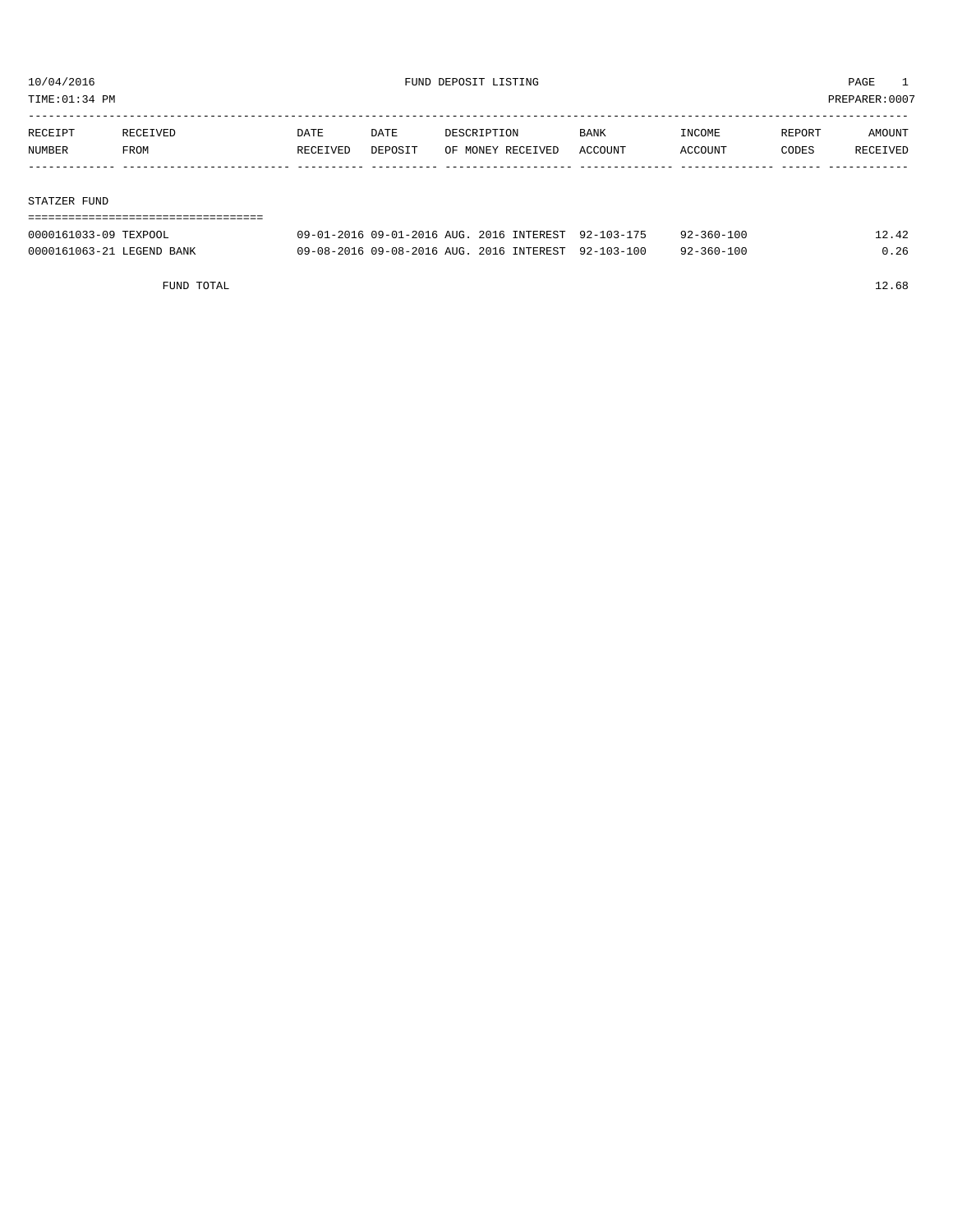TIME:01:34 PM PREPARER:0007

| RECEIPT | RECEIVED    | DATE     | DATE    | DESCRIPTION       | <b>BANK</b> | INCOME  | REPORT | AMOUNT   |
|---------|-------------|----------|---------|-------------------|-------------|---------|--------|----------|
| NUMBER  | <b>FROM</b> | RECEIVED | DEPOSIT | OF MONEY RECEIVED | ACCOUNT     | ACCOUNT | CODES  | RECEIVED |
|         |             |          |         |                   |             |         |        |          |

### PAYROLL

| 0000161032-01 AFLAC              | 09-01-2016 09-01-2016 DELETION OF POLICY 95-100-100                      | $95 - 370 - 130$<br>19.88  |
|----------------------------------|--------------------------------------------------------------------------|----------------------------|
| 0000161045-01 CONNIE EDWARDS     | $09-02-2016$ $09-02-2016$ SEPT, $2016$ - COBRA $95-100-100$              | 23.80<br>$95 - 370 - 130$  |
| 0000161060-01 APRIL HARRISON     | 09-08-2016 09-08-2016 SEPT, 2016 COBRA DE 95-100-100                     | 68.34<br>$95 - 370 - 130$  |
| 0000161061-01 H. SCOTT DYER, JR. | 09-08-2016 09-08-2016 SEPT, 2016 COBRA HE 95-100-100                     | 752.86<br>$95 - 370 - 130$ |
| 0000161113-01 JANIE HERRINGTON   | $09 - 26 - 2016$ $09 - 26 - 2016$ $0CT$ & NOV, 2016 COB $95 - 100 - 100$ | 136.68<br>$95 - 370 - 130$ |
|                                  |                                                                          |                            |

FUND TOTAL  $1,001.56$